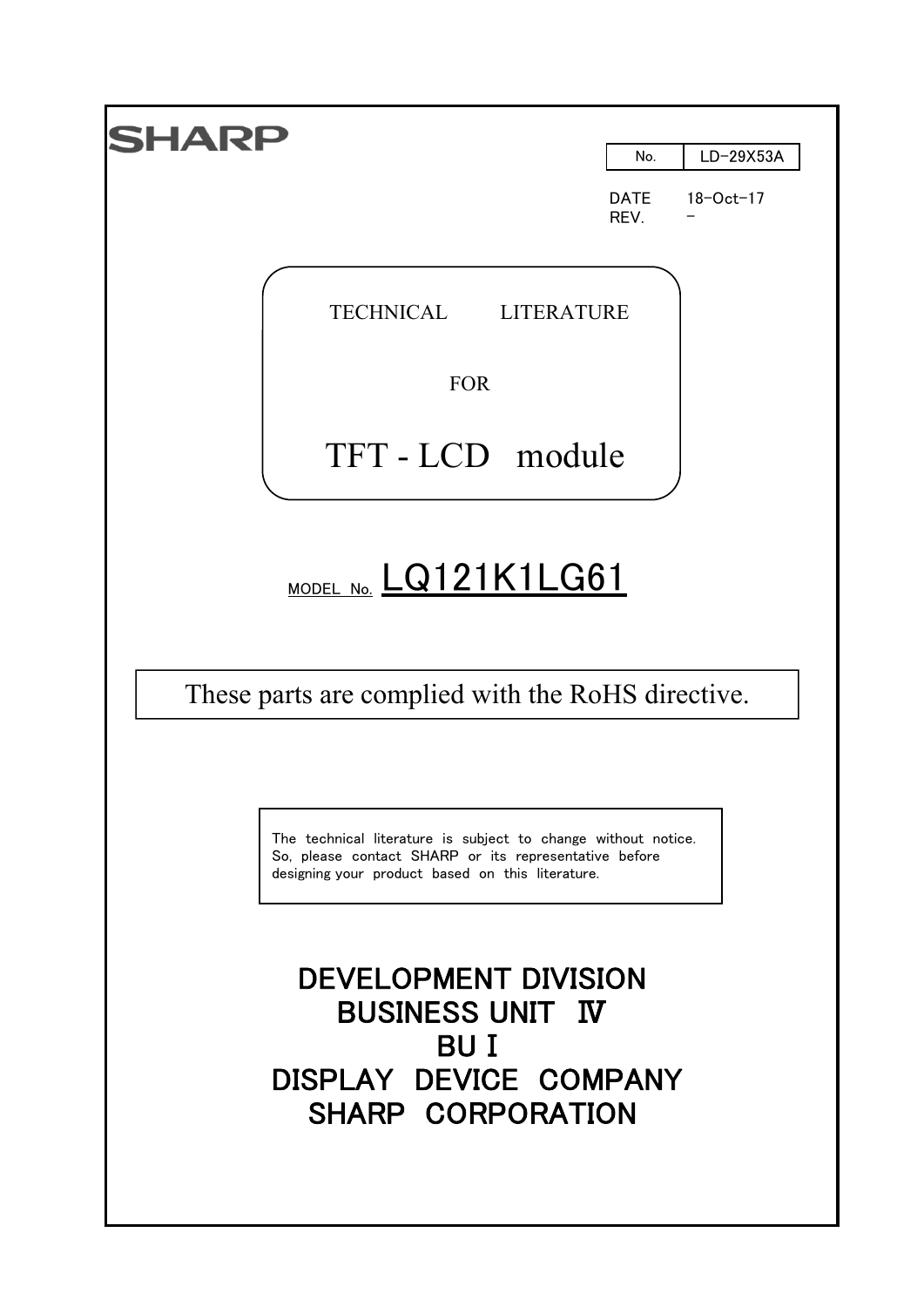# 改定記録表 RECORDS OF REVISION

# 機種名 Model No. : LQ121K1LG61

| 仕様書番号       | 改定年月日 <br>  DATE | 改定表示<br><b>REVISED</b> |      | 内容                    |                   |  |
|-------------|------------------|------------------------|------|-----------------------|-------------------|--|
| SPEC No.    |                  | No                     | PAGE | <b>SUMMARY</b>        | 備考<br><b>NOTE</b> |  |
| $LD-29X53A$ | 2017/10/18       |                        |      | 新規発行<br>First edition |                   |  |
|             |                  |                        |      |                       |                   |  |
|             |                  |                        |      | $\bullet$             |                   |  |
|             |                  |                        |      |                       |                   |  |
|             |                  |                        |      |                       |                   |  |
|             |                  |                        |      |                       |                   |  |
|             |                  |                        |      |                       |                   |  |
|             |                  |                        |      |                       |                   |  |
|             |                  |                        |      |                       |                   |  |
|             |                  |                        |      |                       |                   |  |
|             |                  |                        |      |                       |                   |  |
|             |                  |                        |      |                       |                   |  |
|             |                  |                        |      |                       |                   |  |
|             |                  |                        |      |                       |                   |  |
|             |                  |                        |      |                       |                   |  |
|             |                  |                        | ÷    |                       |                   |  |
|             |                  |                        |      |                       |                   |  |
|             |                  |                        |      |                       |                   |  |
|             |                  |                        |      |                       |                   |  |
|             |                  |                        |      |                       |                   |  |
|             |                  |                        |      |                       |                   |  |
|             |                  |                        |      |                       |                   |  |
|             |                  |                        |      |                       |                   |  |
|             |                  |                        |      |                       |                   |  |
|             |                  |                        |      |                       |                   |  |
|             |                  |                        |      |                       |                   |  |
|             |                  |                        |      |                       |                   |  |
|             |                  |                        |      |                       |                   |  |
|             |                  |                        |      |                       |                   |  |
|             |                  |                        |      |                       |                   |  |
|             |                  |                        |      |                       |                   |  |
|             |                  |                        |      |                       |                   |  |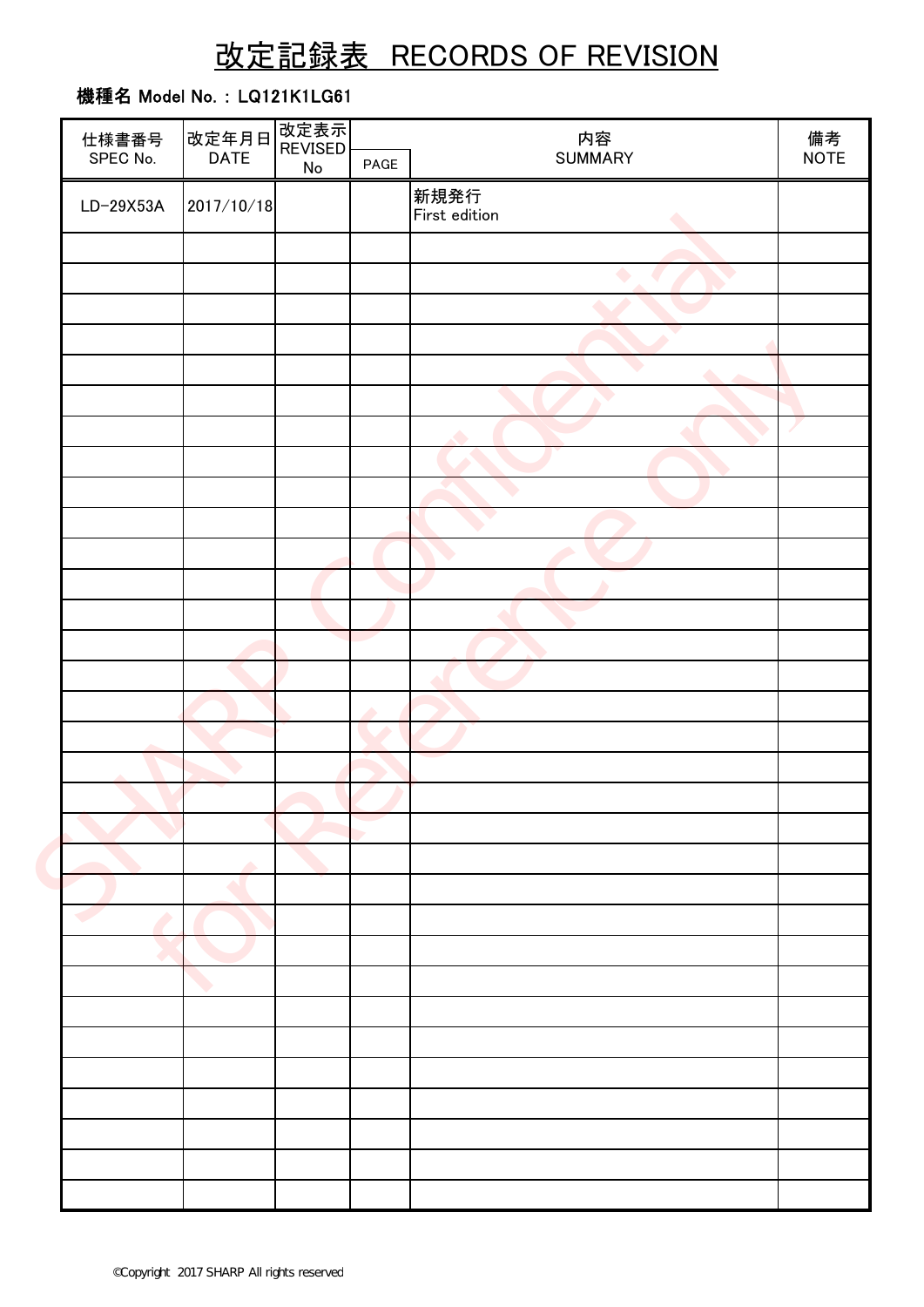# 注意 NOTICE

○本技術資料は弊社の著作権にかかわる内容も含まれていますので、取り扱いには充分にご注意頂くと共に、 本技術資料の内容を弊社に無断で複製しないようお願い申し上げます。

This publication is the proprietary of SHARP and is copyrighted, with all rights reserved. Under the copyright laws, no part of this publication may be reproduced or transmitted in any form or by any means, electronic or mechanical for any purpose, in whole or in part, without the express written permission of SHARP. Express written permission is also required before any use of this publication may be made by a third party.

○本技術資料に掲載されている応用例は、弊社製品を使った代表的な応用例を説明するためのものであり、 本技術資料によって工業所有権、その他権利の実施に対する保証または実施権の許諾を行うものではありません。 また、弊社製品を使用したことにより、第三者と工業所有権等にかかわる問題が発生した場合、弊社は一切その責を 負いません。

The application circuit examples in this publication are provided to explain the representative applications of SHARP's devices and are not intended to guarantee any circuit design or permit any industrial property right or other rights to be executed. SHARP takes no responsibility for any problems related to any industrial property right or a third party resulting from the use of SHARP's devices, except for those resulting directly from device manufacturing processes. is also required before any use of this publication may be made by a third party.<br>
2.本技術資料に掲載されている反用例は、弊社製品を使った代表的な反用例を説明するためのもので、<br>
本技術資料によって工業所有権するの他権利の実施に対する保証または実施権の許諾を行うものでは、<br>
また、または、企業の可有権、その他権利の実施に対する保証または実施権の許諾を行う \*)<br>coion circuit examples in this publication are provided to explain the representative applications of<br>which circuit examples in this model to guarantee any cricuit design or permit any industrial property right or<br>to

○本製品のご使用に関しては、本技術資料に記載された使用条件及び注意事項を遵守願います。本技術資料記載の 使用条件あるいは注意事項等を逸脱した本製品の使用等に起因する損害に関して、弊社は一切その責任を 負いません。

When using the products covered herein, please observe the conditions and the precautions written herein. In no event shall the company be liable for any damages resulting from failure to strictly adhere to these conditions and precautions.

○本製品は、一般民生用電子機器に使用されることを目的に開発・製造されたものです。 The devices in this publication are designed for general electronic equipment use.

○本製品は、運送機器や安全装置(飛行機、電車、自動車など)、信号機、ガス漏れの検知遮断機、アラーム装置、 各種安全機器などの機器に使用する場合は、適切な設計および充分な検証を実施し、信頼性・安全性をお客様 にて確保するようにお願い致します。

The appropriate design measures should be taken to ensure reliability and safety when SHARP's devices are used for equipment such as:

・Transportation control and safety equipment(i.e.,aircraft, trains, automobiles, etc.)

• Traffic signals **• Gas leakage sensor breakers** • Gas leakage sensor breakers • Alarm equipment **1999** • Various safety devices etc.

○本製品は、航空宇宙機器、幹線通信機器、原子力制御機器、生命維持にかかわる医療機器などの極めて高い 信頼性・安全性が必要とされる用途への使用は意図しておりませんので、これらの用途には使用にならないで下さい。 SHARP's devices shall not be used for equipment that requires extremely high level of reliability, such as:

- 
- Aerospace equipment **but a controlled a controlled as a controlled a Military and space applications**
- Nuclear power control equipment · Medical equipment for life support

#### ○本製品において弊社が推奨する用途以外でご使用される場合、事前に弊社販売窓口までご連絡頂きますよう お願い致します。

Contact a SHARP representative, in advance, when intending to use SHARP's devices for any "specific" applications other than those recommended by SHARP.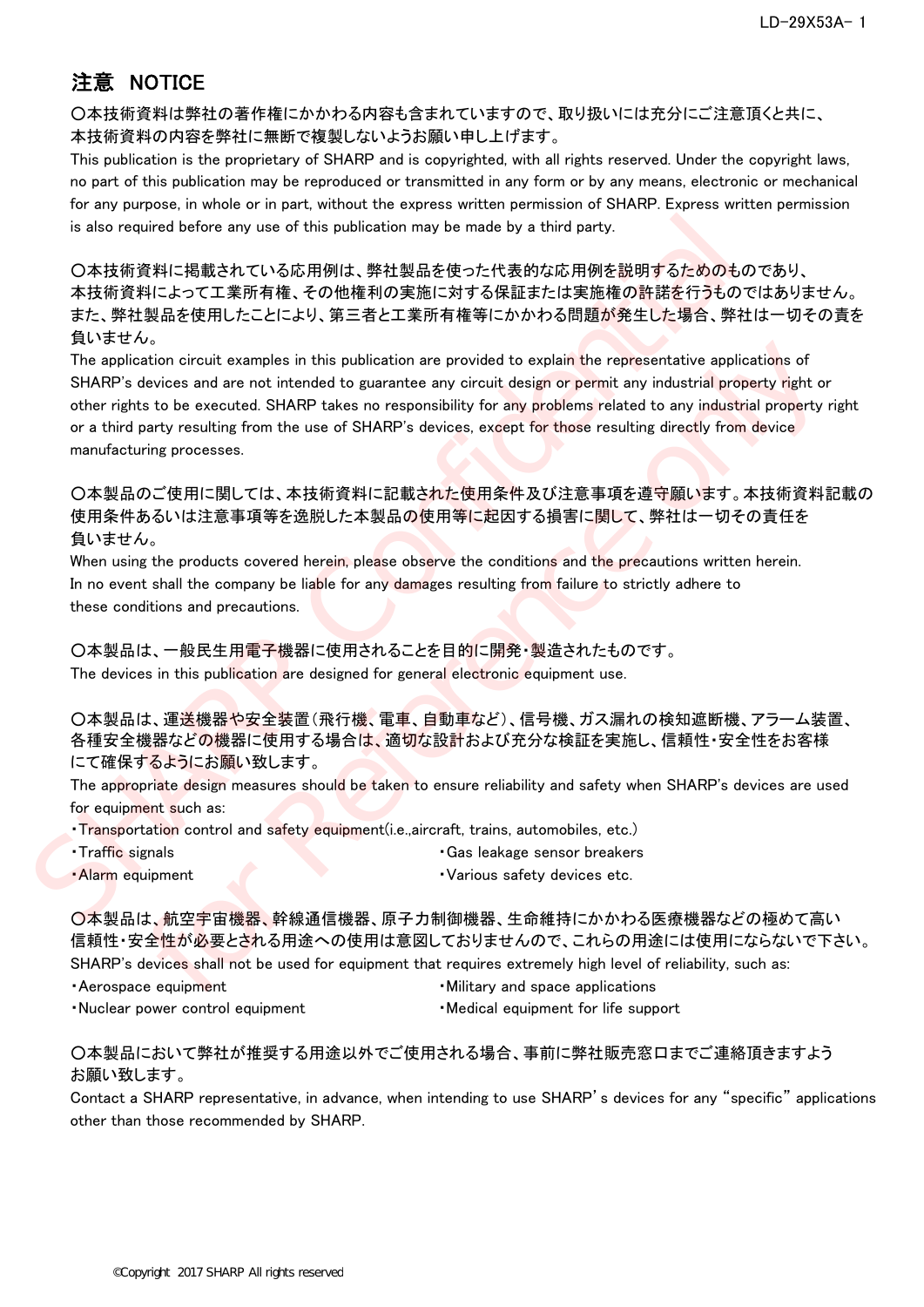○本LCDモジュールはRoHS指令2011/65/EU に準拠しております。また、RoHS指令物質及び塩化パラフィンの意図的 含有はありません。

The device in the production is based on RoHS instructions 2011/65/EU . And RoHS instructions materials and chlorinated paraffin are not included intentionally.

○オゾン層破壊化学物質は使用していません。 The ozone-depleting substances is not used.

#### ○本技術資料に疑義が生じた場合は、双方の打合せにより解決するものとします。

If any problem occurs in relation to the description of this publication, it shall be resolved through discussion with spirit of cooperation.

○本製品につきご不明な点がありましたら、事前に弊社販売窓口までご連絡頂きますようお願い致します。 Contact and consult with a SHARP representative in advance, if there are any questions about the contents of this publication.

○弊社はデザインもしくは信頼性改善のため、仕様値、特性、材料、構成、その他の内容にいて通知なしで 変更する場合があります。本製品の使用前には最新の仕様書を弊社にご確認いただきますようお願い致します。 SHARP reserves the right to make changes in the specifications, characteristics, data, materials, structures and other contents described herein at any time without notice in order to improve design or reliability. Contact SHARP in order to obtain the latest specification sheets before using any SHARP's device. Manufacturing locations are also subject to change without notice. The azone-depleting substances is not used.<br>
<br>
O本技術資料に疑義が生じた場合は、双方の打合せにより解決するものとします。<br>
If any problem cocurs in relation to the description of this publication, it shall be resolved through<br>
discussion with spirit of coop - つきご不明な点がありましたら、事前に弊社販売窓口までご連絡頂きますようお願い致します。<br>disonsult with a SHARP representative in advance, if there are any questions about the contents of<br>disonsult with a SHARP representative in advance, if there are any question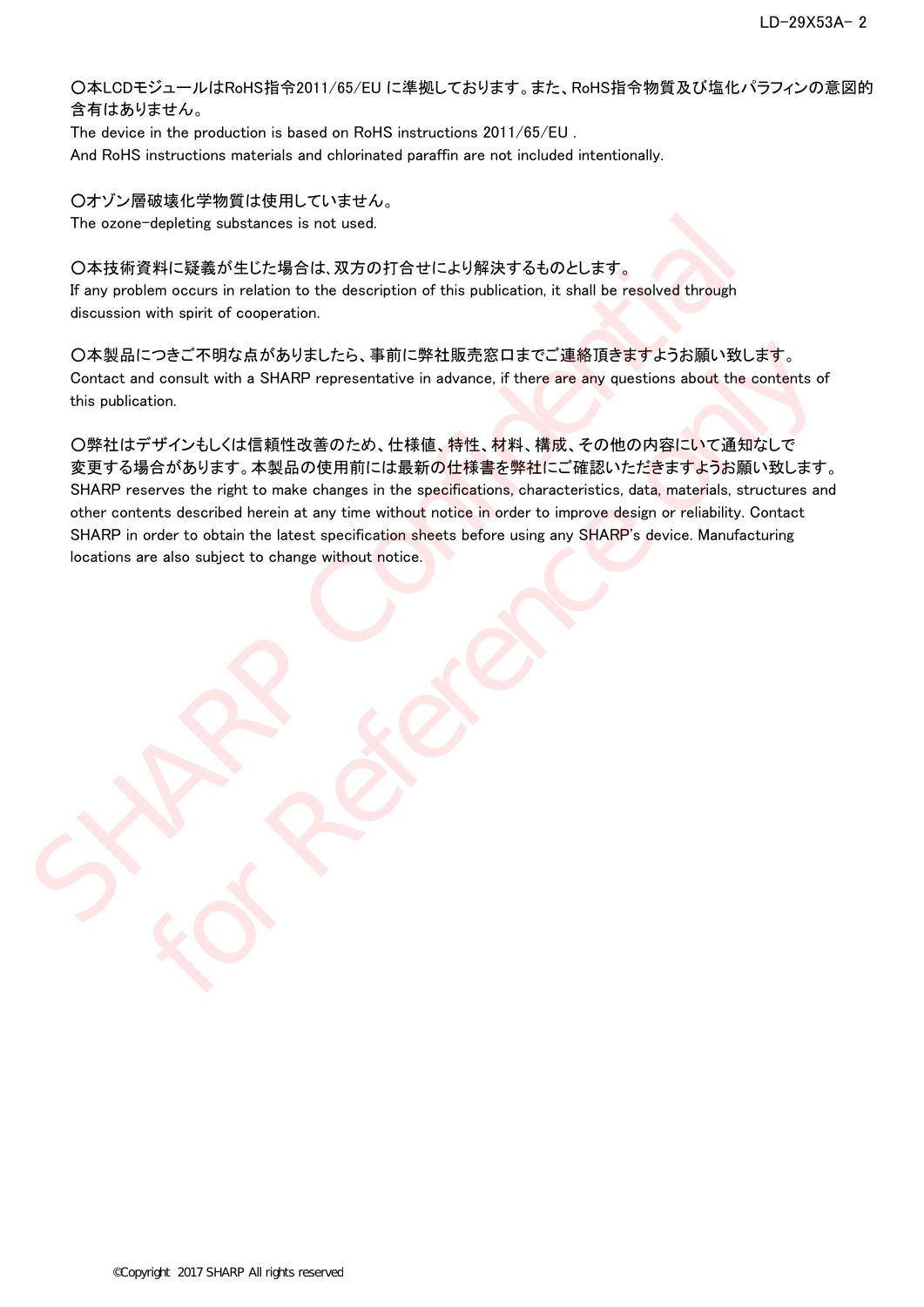| No              |                                                                                         | page |
|-----------------|-----------------------------------------------------------------------------------------|------|
| 1               | 適用範囲 Applicable TFT-LCD module                                                          |      |
| $\overline{2}$  | 概要 Overview                                                                             |      |
| 3               | 機械的仕様 Mechanical Specifications                                                         | 5    |
| 4               | 入力端子名称および機能 Input Signal Assignment                                                     | 6    |
| 5               | 絶対最大定格 Absolute Maximum Ratings                                                         | 12   |
| $6\phantom{.0}$ | 電気的特性 Electrical Characteristics                                                        | 13   |
| 7               | 入力信号のタイミング特性 Timing Characteristics of Input Signals ファ・・・・・・・・・・・・・・・・・・・・・・・・・        | 17   |
| 8               | 入力信号と表示基本色及び各色の輝度階調<br>Input Signals, Basic Display Colors and Gray Scale of Each Color | 19   |
| 9               | 光学的特性 Optical Characteristics                                                           | 21   |
| 10              | 表示品位 Display Qualities                                                                  | 22   |
| 11              |                                                                                         | 23   |
| 12              | 出荷形態 Packing form                                                                       | 27   |
| 13              | 製品型名表示 Marking of product name                                                          | 28   |
| 14              | 信頼性項目 Reliability Test Items                                                            | 30   |
|                 | Fig.1 モジュール外形図 Outline Dimensions                                                       | 31   |
|                 | Fig.3 包装外形図 Packing form                                                                | 32   |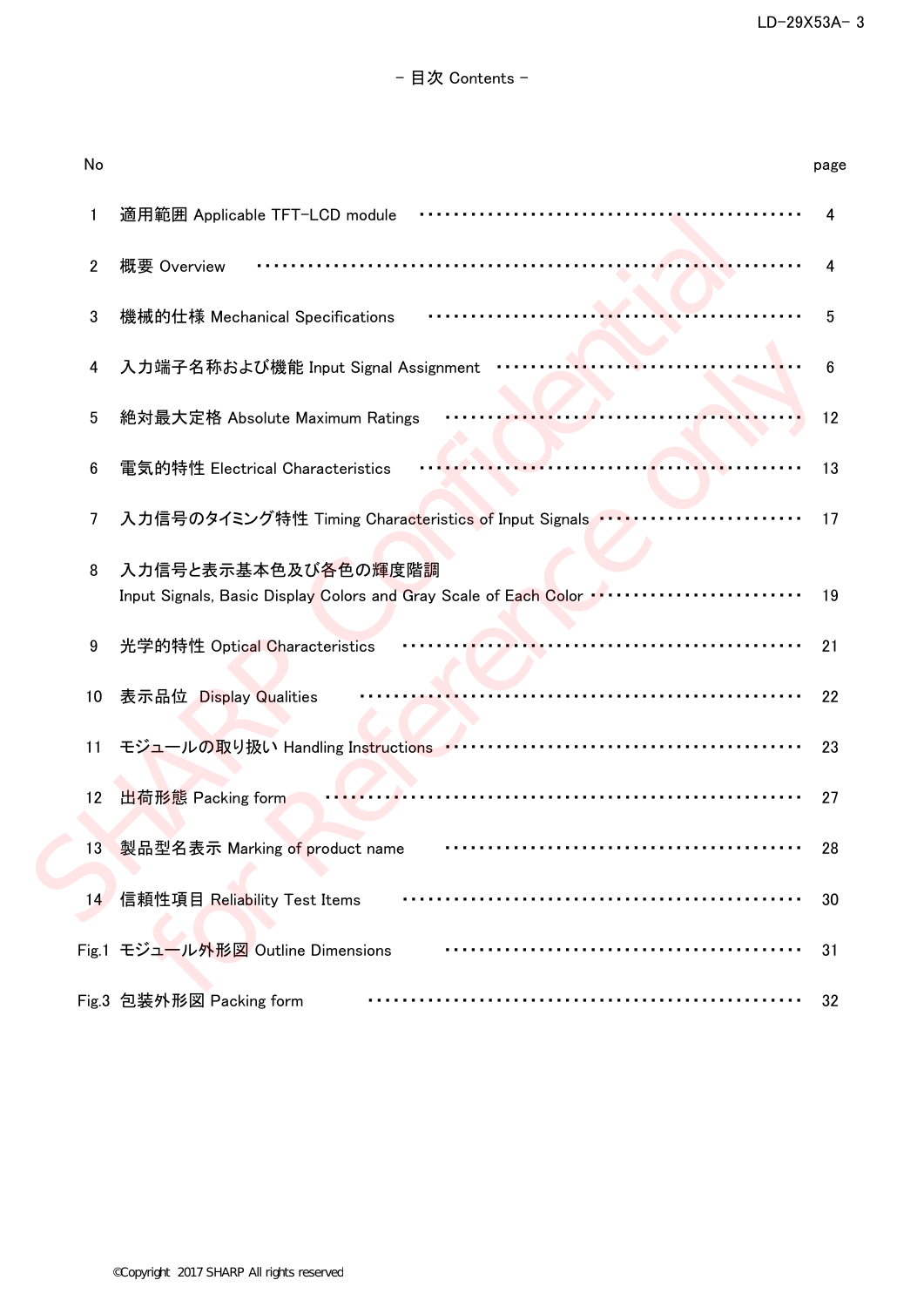## 1.適用範囲 Applicable TFT-LCD module

本技術資料は、カラーTFT-LCDモジュール LQ121K1LG61 に適用致します。 This technical literature applies to the color TFT-LCD module LQ121K1LG61.

## 2.概要 Overview

本モジュールは、アモルファス・シリコン薄膜トランジスタ(TFT : Thin Film Transistor)を用いたカラー 表示可能なアクティブ・マトリックス透過型液晶ディスプレイモジュールです。 カラーTFT-LCDパネル、ドライバーIC、コントロール回路、電源回路及びバックライトユニット等により 構成され、インターフェイスにLVDS(Low Voltage Differential Signaling)を使用し、+ 3.3Vの直流電源 及びバックライト用電源(+12V)を供給することにより、1280×RGB×800ドットのパネル上に約1600万色の 図形、文字の表示が可能です。 本モジュールは、アモルファス・シリコン薄膜トランジスタ(IFT : Thin Film Transistor)を用いたカラ<br>表示可能なアクティブ・マトリックス通過空液晶子イスプレイモジュールです。<br>カラーTFT-LGDバネル、ドライバーIC、コントロール回路、電源回路及びバックライトユニット等に、<br>*限成され、イン*ターフェイスにLVDS(Low Voltage Differential Signaling)を使用し、+ 3.3Vの直流

This module is a color active matrix LCD module incorporating amorphous silicon TFT(Thin Film Transistor). It is composed of a color TFT-LCD panel, driver ICs, control circuit, power supply circuit and a White-LED Backlight unit. Graphics and texts can be displayed on a 1280 × RGB × 800 dots panel with about 16million colors by using LVDS (Low Voltage Differential Signaling) and supplying +3.3V DC supply voltages for TFT-LCD panel driving and +12.0V DC supply voltage for backlight. :宇の表示が可能です。<br>conservative LCD module incorporating amorphous silicon TFT(Thin Film Transistance and a color TFT-LCD panel, driver ICs, control circuit, power supply circuit and a White-LE<br>t unit. Graphics and texts can be

また、本モデルのTFT-LCDパネルは、演色性が高いカラーフィルタ(NTSC70%)を使用しており、 さらに、高輝度LEDバックライトの搭載により明るく鮮やかな画像が得られ、マルチメディア用途に最適な モジュールとなっております。

The TFT-LCD panel used for this module is a high-brightness and high-contrast image.

なお、バックライトを駆動する為のLEDドライバ回路及びPWM(Pulse Width Modulation)調光回路は モジュールに内蔵しております。

The LED driver circuit for backlight is built into the module.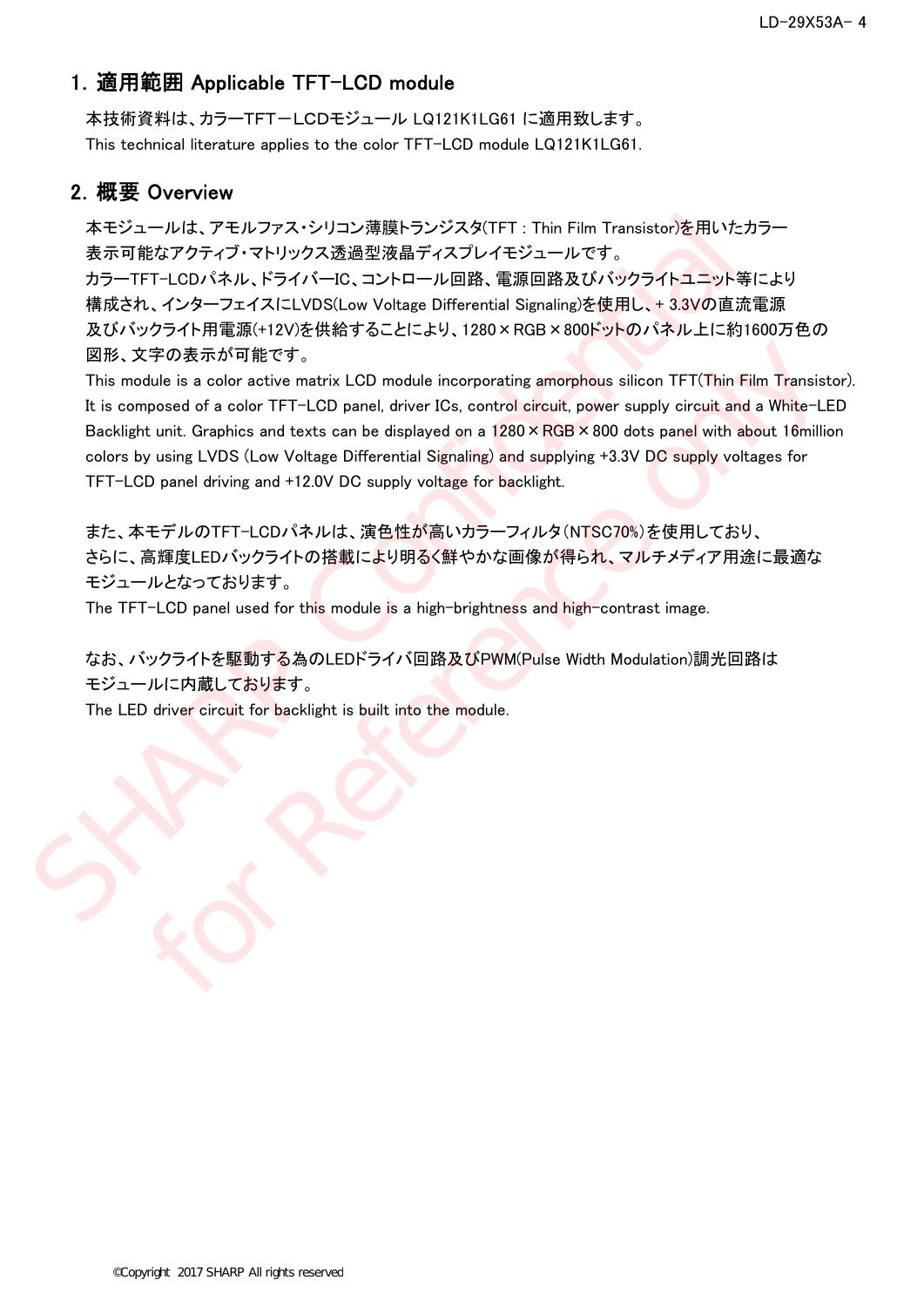# 3.機械的仕様 Mechanical Specifications

| 項<br>目<br>Items                                         | 様<br>仕<br>Specifications                               | 単位<br>Unit |  |
|---------------------------------------------------------|--------------------------------------------------------|------------|--|
| 画面サイズ<br>Display size                                   | 30.7 (12.1inch) Diagonal                               | cm         |  |
| 有効表示領域<br>Active area                                   | $261.1.0(H) \times 163.2(V)$                           | mm         |  |
| 絵素構成<br>Pixel format                                    | $1280(H) \times 800(V)$<br>$(1 pixel = R + G + B$ dot) | pixel      |  |
| アスペクト比<br>Aspect ratio                                  | 16:10                                                  |            |  |
| 画素ピッチ<br>Pixel pitch                                    | $0.204(H) \times 0.204(V)$                             | mm         |  |
| 絵素配列<br>Pixel configuration                             | R,G,B 縦ストライプ<br>R, G, B vertical stripe                |            |  |
| 表示モード<br>Display mode                                   | ノーマリーホワイト<br>Normally white                            |            |  |
| 外形寸法<br>Unit outline dimensions                         | $278.0(W) \times 184.0(H) \times 8.6(D)$               | mm         |  |
| 質量(MAX)<br>Mass(MAX)                                    | 550                                                    | g          |  |
| 表面処理<br>Surface treatment                               | アンチグレアハードコート処理:3H<br>Anti-glare and hard-coating 3H    |            |  |
|                                                         |                                                        |            |  |
| 図1に外形寸法図を示します。<br>Outline dimensions is shown in Fig 1. |                                                        |            |  |
|                                                         |                                                        |            |  |
|                                                         |                                                        |            |  |
|                                                         |                                                        |            |  |
|                                                         |                                                        |            |  |
|                                                         |                                                        |            |  |
|                                                         |                                                        |            |  |
|                                                         |                                                        |            |  |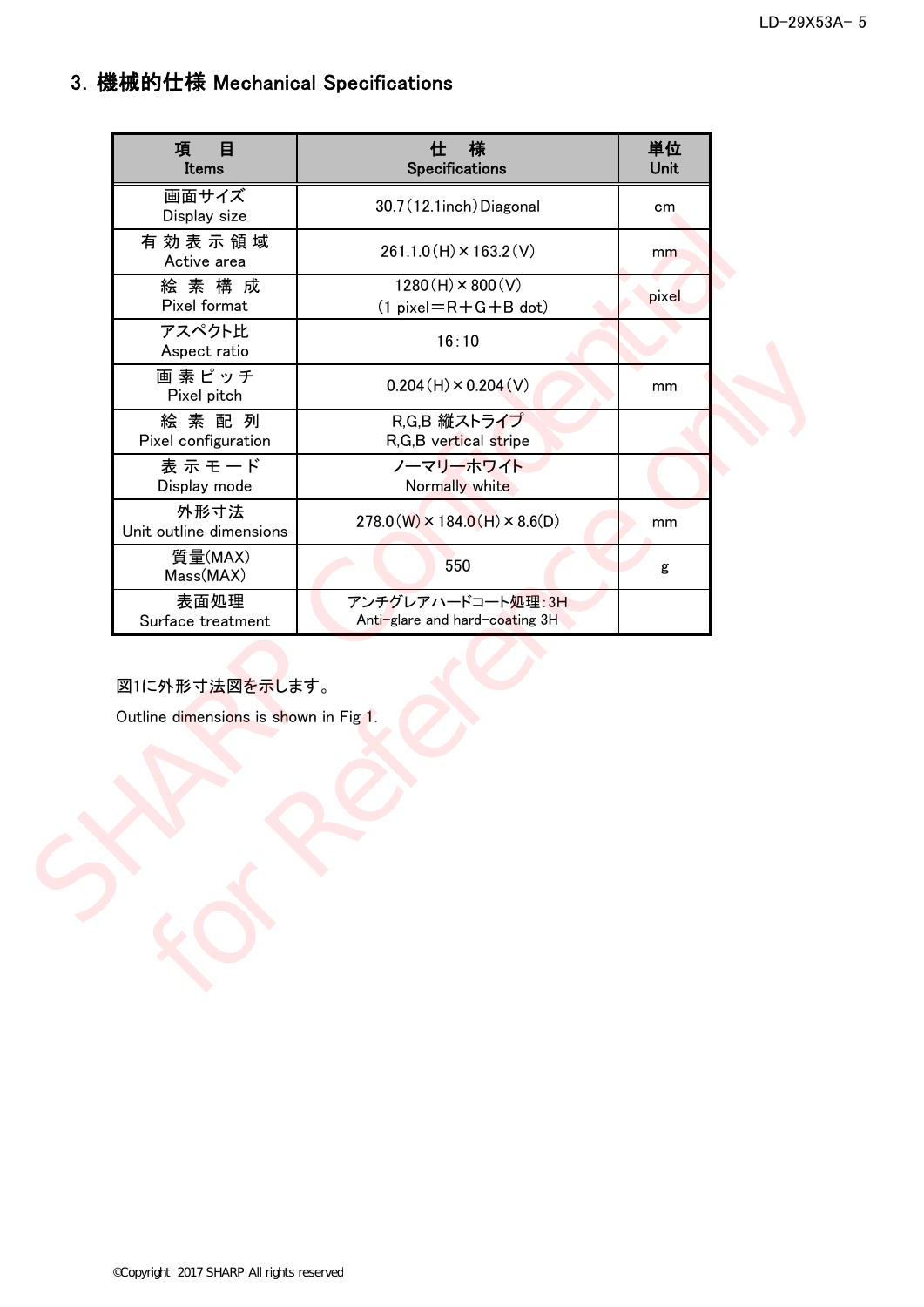# 4.入力端子名称および機能 Input Signal Assignment

### 4-1.TFT液晶パネル駆動部 TFT-LCD panel driving

CN1

使用コネクタ Using connector : DF14H-20P-1.25H(56)(Hirose Electric Co.,Ltd.) 適合コネクタ Corresponding connector : DF14-20S-1.25C(connector)(Hirose Electric Co.,Ltd.) : DF14-2628SCFA(terminal)(Hirose Electric Co.,Ltd.)

|                |                | : DF14-2628SCFA (terminal) (Hirose Electric Co., Ltd.)                        |                     |
|----------------|----------------|-------------------------------------------------------------------------------|---------------------|
|                |                | 搭載LVDSレシーバ Using LVDS receiver :                                              |                     |
|                |                | コントロールIC内蔵タイプ(THC63LVDF84B(ザインエレクトロニクス製)同等性能品)                                |                     |
|                |                | Building into cotrol IC (THC63LVDF84B (Thine electronics) compatible product) |                     |
|                |                | 適合LVDSトランスミッタ Corresponding LVDS transmitter:                                 |                     |
|                |                | THC63LVDM83R(ザインエレクトロニクス製) 又は 同等性能品                                           |                     |
|                |                | THC63LVDM83R (Thine electronics) or Compatible product                        |                     |
| 端子<br>Pin      | 記号<br>Symbol   | 機能<br>Function                                                                | 備考<br><b>Remark</b> |
| 1              | <b>VCC</b>     | +3.3V Power supply                                                            |                     |
| $\overline{2}$ | <b>VCC</b>     | +3.3V Power supply                                                            |                     |
| 3              | <b>GND</b>     | <b>GND</b>                                                                    |                     |
| 4              | <b>GND</b>     | <b>GND</b>                                                                    |                     |
| 5              | RxIN0-         | LVDS receiver signal CH0 $(-)$                                                | <b>LVDS</b>         |
| 6              | RxIN0+         | LVDS receiver signal $CHO (+)$                                                | <b>LVDS</b>         |
| 7              | <b>GND</b>     | <b>GND</b>                                                                    |                     |
| 8              | $RxIN1-$       | LVDS receiver signal $CH1(-)$                                                 | <b>LVDS</b>         |
| 9              | $RxIN1+$       | LVDS receiver signal CH1 (+)                                                  | <b>LVDS</b>         |
| 10             | <b>GND</b>     | <b>GND</b>                                                                    |                     |
| 11             | RxIN2-         | $LVDS$ receiver signal CH2 $(-)$                                              | <b>LVDS</b>         |
| 12             | RxIN2+         | $LVDS$ receiver signal CH2 $(+)$                                              | <b>LVDS</b>         |
| 13             | <b>GND</b>     | <b>GND</b>                                                                    |                     |
| 14             | CK IN-         | LVDS receiver signal CK $(-)$                                                 | <b>LVDS</b>         |
| 15             | CK IN+         | LVDS receiver signal $CK$ $(+)$                                               | <b>LVDS</b>         |
| 16             | <b>GND</b>     | <b>GND</b>                                                                    |                     |
| 17             | $RxIN3-$       | LVDS receiver signal CH3 $(-)$                                                | <b>LVDS</b>         |
| 18             | $RxIN3+$       | LVDS receiver signal $CH3 (+)$                                                | <b>LVDS</b>         |
| 19             | RL/UD          | Horizontal/Vertical display mode select signal                                | [Note 1]            |
| 20             | <b>SELLVDS</b> | <b>LVDS SET</b>                                                               | [Note 2]            |

 $[Note 1] \t RL/UD = L(GND) \t or \t Open \t RL/UD = H(3.3V)$ 



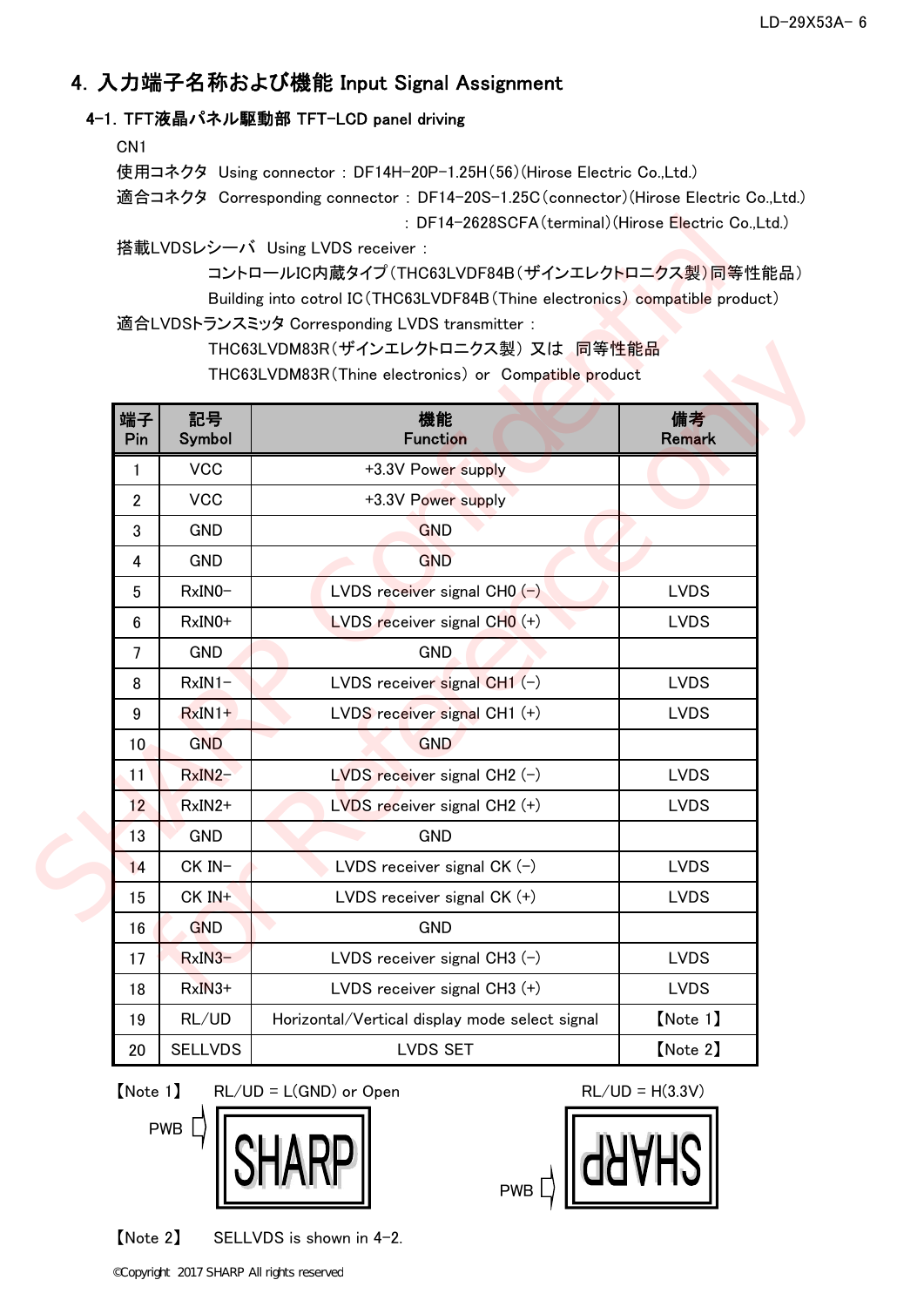## 4-2. Data Mapping

#### 1) 8 bit input

【Note 1】 pin assignment with SELLVDS pin (THC63LVDM83R(Thine electronics) or Compatible product)

|                      |                         | Transmitter     | 20Pin SELLVDS                   |                |  |
|----------------------|-------------------------|-----------------|---------------------------------|----------------|--|
|                      | Pin No                  | Data            | = L(GND) or Open<br>$= H(3.3V)$ |                |  |
|                      | 51                      | TA <sub>0</sub> | RO (LSB)                        | R <sub>2</sub> |  |
|                      | 52                      | TA <sub>1</sub> | R1                              | R3             |  |
|                      | 54                      | TA <sub>2</sub> | R2                              | R4             |  |
|                      | 55                      | TA <sub>3</sub> | R <sub>3</sub>                  | R <sub>5</sub> |  |
|                      | 56                      | TA4             | R <sub>4</sub>                  | R <sub>6</sub> |  |
|                      | $\sqrt{3}$              | TA <sub>5</sub> | R <sub>5</sub>                  | R7 (MSB)       |  |
|                      | $\overline{\mathbf{4}}$ | TA <sub>6</sub> | GO (LSB)                        | G <sub>2</sub> |  |
|                      | $6\phantom{a}$          | TB0             | G1                              | G <sub>3</sub> |  |
|                      | $\overline{7}$          | TB1             | G2                              | G4             |  |
|                      | 11                      | TB <sub>2</sub> | G <sub>3</sub>                  | G <sub>5</sub> |  |
|                      | 12                      | TB <sub>3</sub> | G <sub>4</sub>                  | G6             |  |
|                      | 14                      | TB4             | G <sub>5</sub>                  | $G7$ (MSB)     |  |
|                      | 15                      | TB <sub>5</sub> | B0 (LSB)                        | <b>B2</b>      |  |
|                      | 19                      | T <sub>B6</sub> | B1                              | B <sub>3</sub> |  |
|                      | 20 <sub>2</sub>         | TC <sub>0</sub> | B2                              | <b>B4</b>      |  |
|                      | 22                      | TC <sub>1</sub> | <b>B3</b>                       | B <sub>5</sub> |  |
|                      | 23                      | TC <sub>2</sub> | <b>B4</b>                       | B <sub>6</sub> |  |
|                      | 24                      | TC <sub>3</sub> | B <sub>5</sub>                  | B7 (MSB)       |  |
|                      | 27                      | TC4             | (HS)                            | (HS)           |  |
| $\blacktriangledown$ | 28                      | TC <sub>5</sub> | (VS)                            | (VS)           |  |
|                      | $30\,$                  | TC <sub>6</sub> | DE                              | DE             |  |
|                      | 50                      | TD <sub>0</sub> | R <sub>6</sub>                  | R0 (LSB)       |  |
|                      | $\overline{2}$          | TD1             | R7 (MSB)                        | R1             |  |
|                      | $\overline{\mathbf{8}}$ | TD <sub>2</sub> | ${\bf G6}$                      | GO (LSB)       |  |
|                      | $10$                    | TD <sub>3</sub> | G7 (MSB)                        | G1             |  |
|                      | 16                      | TD4             | B <sub>6</sub>                  | B0 (LSB)       |  |
|                      | 18                      | TD <sub>5</sub> | B7 (MSB)                        | B1             |  |
|                      | 25                      | TD <sub>6</sub> | (NA)                            | (NA)           |  |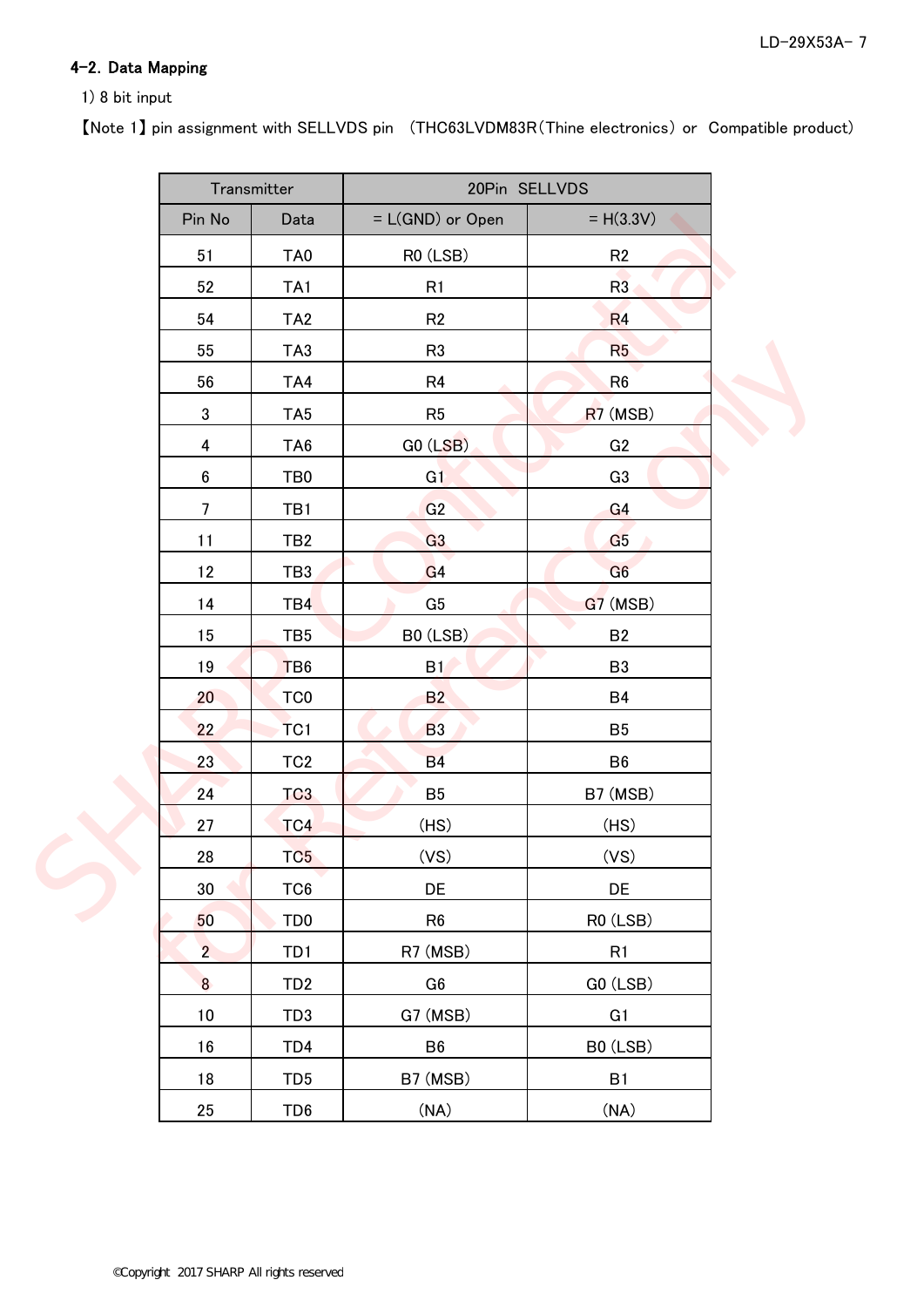

 $\langle$  SELLVDS = H(3.3V)  $>$ 



VS:Vsync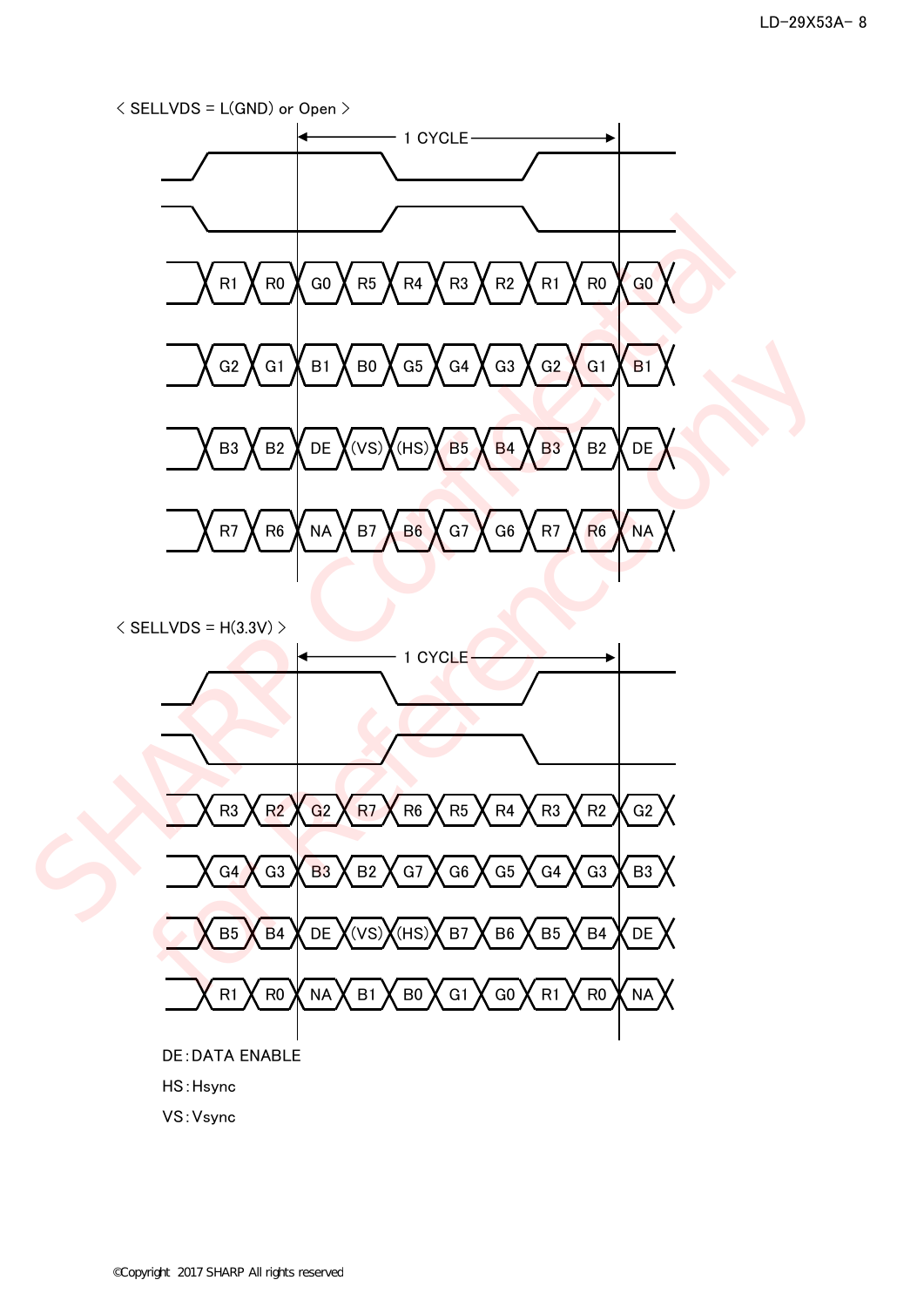## 1) 6 bit input

【Note 1】 pin assignment with SELLVDS pin (THC63LVDM83R(Thine electronics) or Compatible product)

|                  |                  | Transmitter     | 20Pin SELLVDS            |                                   |  |
|------------------|------------------|-----------------|--------------------------|-----------------------------------|--|
|                  | Pin No           | Data            | <b>HIGH</b>              |                                   |  |
|                  | 51               | TA0             |                          | RO (LSB)                          |  |
|                  | 52               | TA <sub>1</sub> |                          | R1                                |  |
|                  | 54               | TA <sub>2</sub> |                          | R <sub>2</sub>                    |  |
|                  | 55               | TA <sub>3</sub> | -                        | <b>R3</b>                         |  |
|                  | 56               | TA4             |                          | R4                                |  |
|                  | $\sqrt{3}$       | TA <sub>5</sub> |                          | R <sub>5</sub> (M <sub>SB</sub> ) |  |
|                  | 4                | TA <sub>6</sub> | ۰                        | $GO$ (LSB)                        |  |
|                  | $\boldsymbol{6}$ | TB <sub>0</sub> | $\qquad \qquad -$        | G1                                |  |
|                  | $\overline{7}$   | TB1             |                          | G2                                |  |
|                  | 11               | TB <sub>2</sub> |                          | G <sub>3</sub>                    |  |
|                  | 12               | TB <sub>3</sub> | -                        | G4                                |  |
|                  | 14               | TB4             | $\blacktriangleright$    | G5 (MSB)                          |  |
|                  | 15               | TB <sub>5</sub> |                          | B <sub>0</sub> (LSB)              |  |
|                  | 19               | TB6             | -                        | B1                                |  |
|                  | $20\,$           | TC <sub>0</sub> | -                        | <b>B2</b>                         |  |
|                  | 22               | TC <sub>1</sub> | $\overline{\phantom{a}}$ | B <sub>3</sub>                    |  |
|                  | 23               | TC <sub>2</sub> | $\overline{\phantom{a}}$ | <b>B4</b>                         |  |
|                  | 24 <sup>°</sup>  | TC <sub>3</sub> | -                        | B5 (MSB)                          |  |
|                  | 27               | TC4             |                          | (HS)                              |  |
| $\blacktriangle$ | 28               | TC <sub>5</sub> |                          | (VS)                              |  |
|                  | $30\,$           | TC <sub>6</sub> | $\overline{\phantom{a}}$ | DE                                |  |
|                  | 50               | TD <sub>0</sub> | -                        | <b>GND</b>                        |  |
|                  | $\overline{2}$   | TD1             | -                        | <b>GND</b>                        |  |
|                  | $\overline{8}$   | TD <sub>2</sub> | —                        | <b>GND</b>                        |  |
|                  | 10               | TD <sub>3</sub> | $\overline{\phantom{0}}$ | <b>GND</b>                        |  |
|                  | $16\,$           | TD4             | $\qquad \qquad -$        | <b>GND</b>                        |  |
|                  | 18               | TD <sub>5</sub> |                          | GND                               |  |
|                  | 25               | TD <sub>6</sub> | -                        | (NA)                              |  |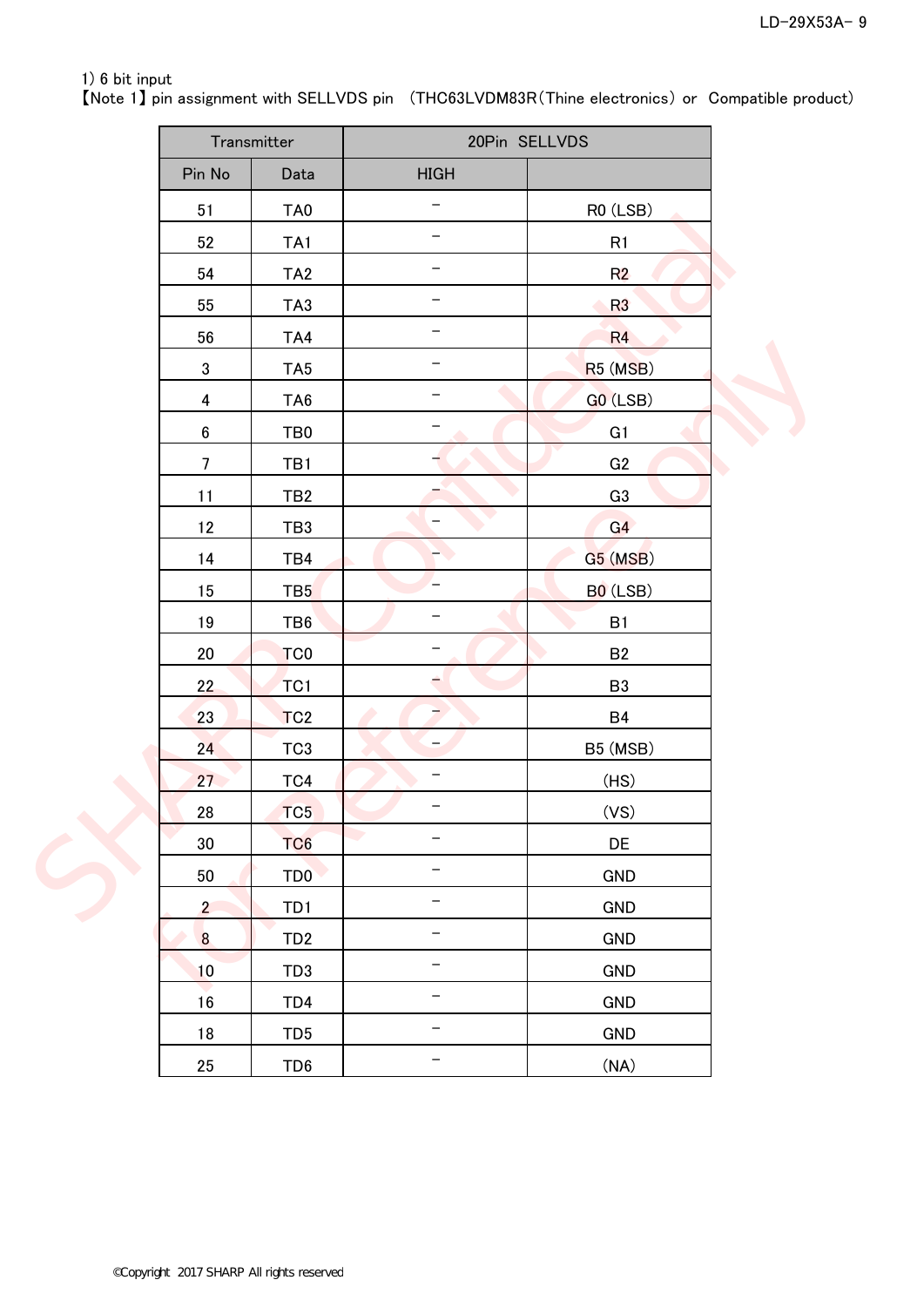



#### 4-3. LED backlight

| LED backlight connector |                                        |                                |                        |
|-------------------------|----------------------------------------|--------------------------------|------------------------|
| CN <sub>2</sub>         |                                        | Used connector : SM06B-SHLS-TF | (J.S.T. Mfg. Co. Ltd.) |
|                         | Corresponding connector : SHLP-06V-S-B |                                | (J.S.T. Mfg. Co. Ltd.) |

| <b>Connector No.</b> | Pin No.        | symbol        | function                                                    |
|----------------------|----------------|---------------|-------------------------------------------------------------|
|                      |                | VDD           | +12V電源<br>+12V power supply                                 |
|                      | $\overline{2}$ | VDD           | +12V電源<br>+12V power supply                                 |
|                      | 3              | <b>GND</b>    | GND                                                         |
| CN <sub>2</sub>      | 4              | <b>GND</b>    | <b>GND</b>                                                  |
|                      | 5              | <b>XSTABY</b> | バックライトON/OFF制御信号入力端子<br>ON/OFF control signal for backlight |
|                      | 6              | <b>VBR</b>    | バックライト輝度調整用PWM信号入力端子<br>PWM signal for backlight dimming    |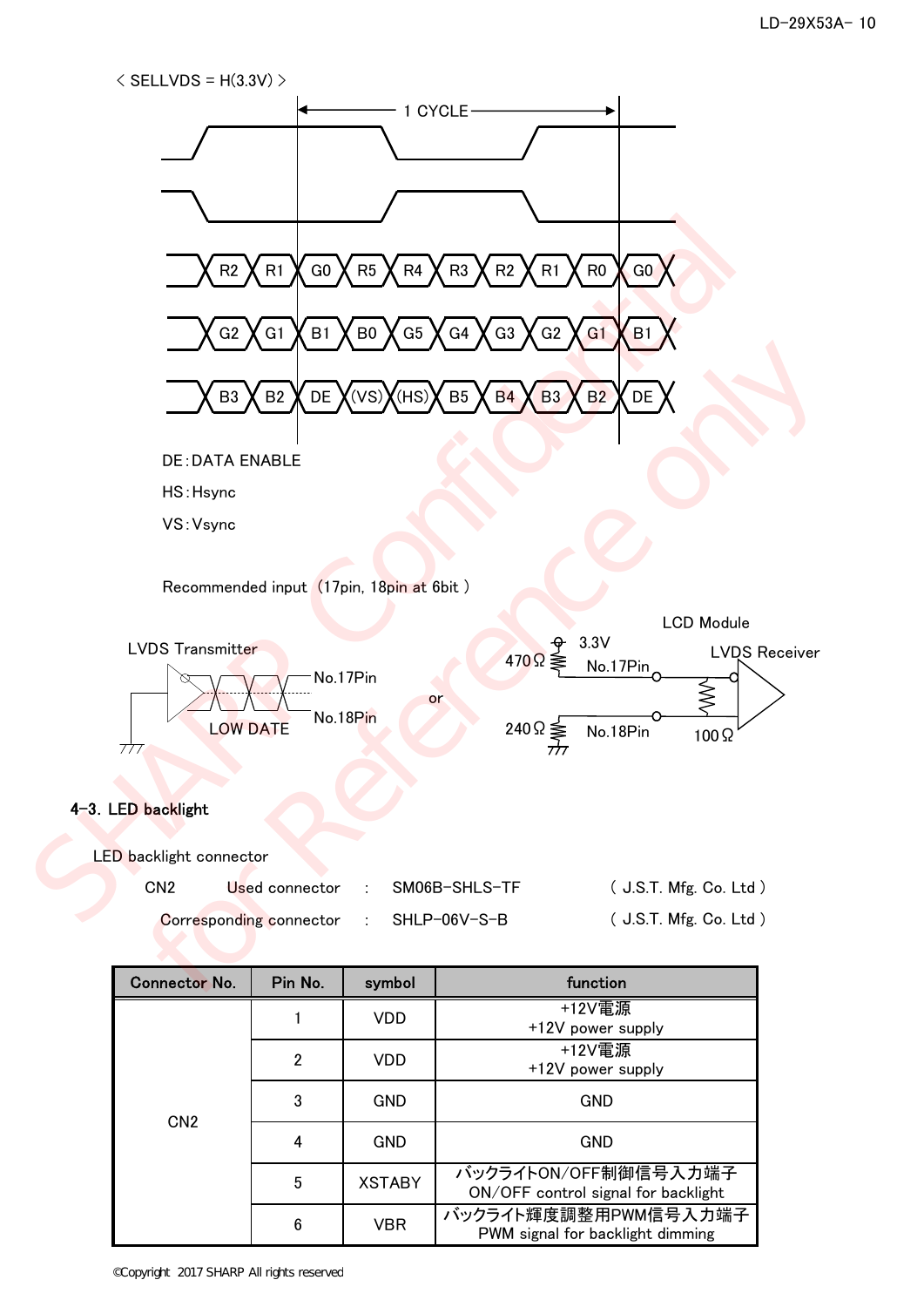Internal circuits

<u>Internal circuits</u>

# 4-3.LVDSインターフェイスのブロック図 LVDS interface block diagram

①8 bit input (Computer Side) (TFT-LCD side)

SELLVDS = L(GND) or Open **Controller** THC63LVDM83R Single LVDS interface contained in a control IC RXIN0+ 7  $TA 0 - 6$ R0-R5,G0  $RA$   $0 - 6$ RXIN0- 7 LVDS-TO-PARALLEL TTL TTL PARALLEL-TO-LVDS  $RB 0 - 6$  $TB$  0 - 6 Ē G1-G5,B0,B1  $\vec{7}$ RXIN1+ TC  $0 - 6$  $RC<sub>0</sub> - 6$ B2-B5, NA,NA,DE  $\rightarrow$ RXIN1-  $RD$   $0 - 6$  $TD 0 - 6$ R6,R7,G6,G7, RXIN2+ RXIN2- RXIN3+ RXIN3- RXCKIN+ **CK OUT**  $CK$  CLK IN PLL  $\left|\sum_{\text{RXCKIN}}\right|$ PLL PLL

#### ②8 bit input  $SELLVDS = H(3.3V)$



# ③6 bit input

#### $SELLVDS = H(3.3V)$

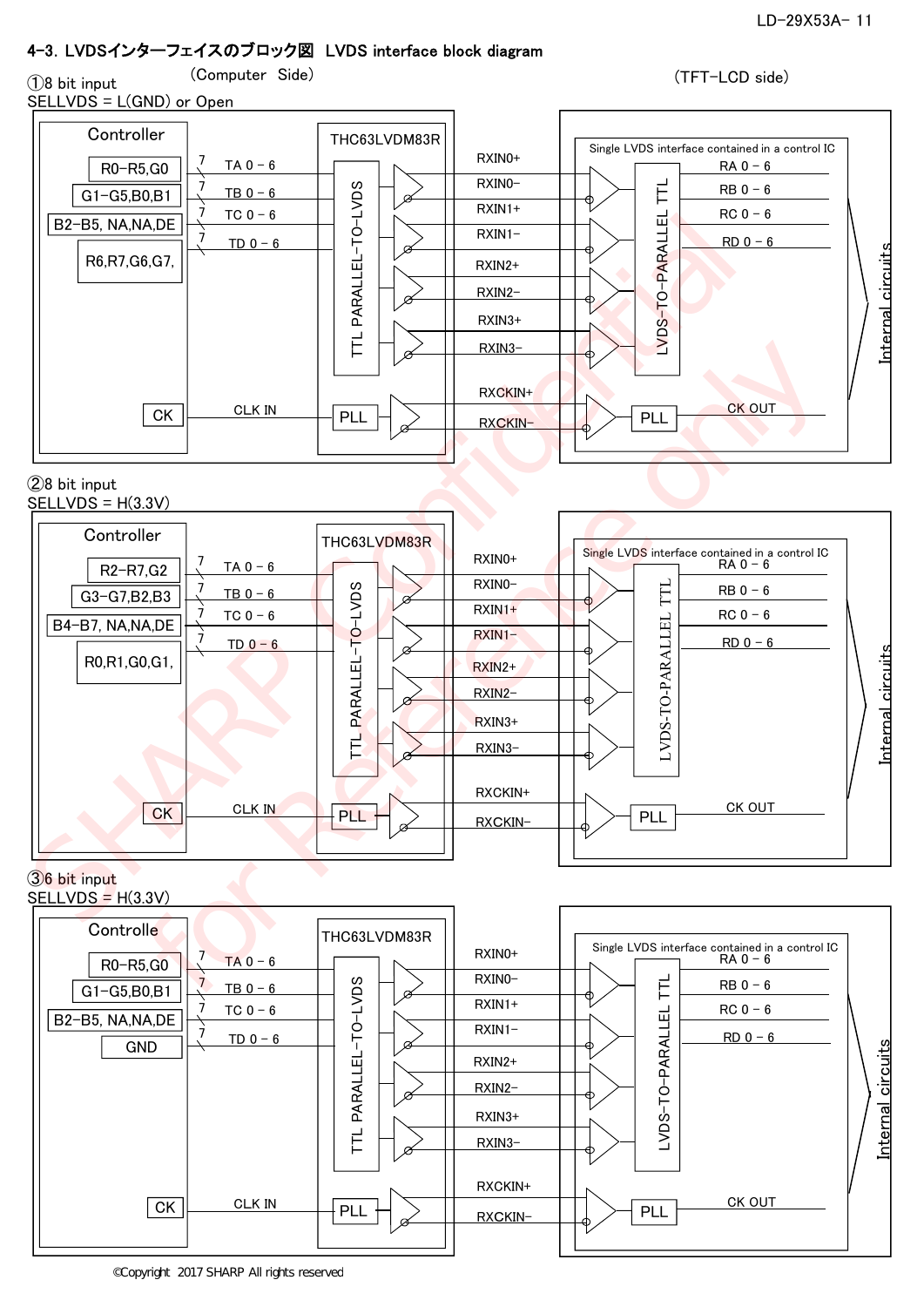# 5.絶対最大定格 Absolute Maximum Ratings

| 項目<br>Parameter                                                                                                                                                                                                                                                                                                                                                                                                                                                                                                                                                                                                                                                                                                                                                                                         | 記号<br><b>Symbol</b> | 条件<br>Condition    | 端子名<br>Pin                                                                                                                 | 定格値<br>Ratings       | 単位<br>Unit   | 備考<br>Remark |  |
|---------------------------------------------------------------------------------------------------------------------------------------------------------------------------------------------------------------------------------------------------------------------------------------------------------------------------------------------------------------------------------------------------------------------------------------------------------------------------------------------------------------------------------------------------------------------------------------------------------------------------------------------------------------------------------------------------------------------------------------------------------------------------------------------------------|---------------------|--------------------|----------------------------------------------------------------------------------------------------------------------------|----------------------|--------------|--------------|--|
| 電源電圧                                                                                                                                                                                                                                                                                                                                                                                                                                                                                                                                                                                                                                                                                                                                                                                                    | Vcc                 | $Ta=25^{\circ}C$   | <b>VCC</b>                                                                                                                 | $-0.3 \sim +4.0$     | $\vee$       | [Note 1, 2]  |  |
| Supply voltage                                                                                                                                                                                                                                                                                                                                                                                                                                                                                                                                                                                                                                                                                                                                                                                          | V <sub>DD</sub>     | $Ta = 25^{\circ}C$ | <b>VDD</b>                                                                                                                 | $-0.3 \sim +15.0$    | $\vee$       | [Note 1, 2]  |  |
|                                                                                                                                                                                                                                                                                                                                                                                                                                                                                                                                                                                                                                                                                                                                                                                                         | $V_{I1}$            | $Ta=25^{\circ}C$   | $RxINi-/+$                                                                                                                 |                      |              | $i=0,1,2,3$  |  |
| 入力電圧                                                                                                                                                                                                                                                                                                                                                                                                                                                                                                                                                                                                                                                                                                                                                                                                    | $V_{I2}$            | $Ta=25^{\circ}C$   | $CK IN-/+$                                                                                                                 | $-0.3 \sim +VCC+0.3$ | $\vee$       |              |  |
| Input voltage                                                                                                                                                                                                                                                                                                                                                                                                                                                                                                                                                                                                                                                                                                                                                                                           | $V_{I3}$            | $Ta=25^{\circ}C$   | RL/UD, SELLVDS                                                                                                             | $-0.3 - +$ VCC+0.3   | $\vee$       |              |  |
|                                                                                                                                                                                                                                                                                                                                                                                                                                                                                                                                                                                                                                                                                                                                                                                                         | $V_{I4}$            | $Ta = 25^{\circ}C$ | <b>XSTABY, VBR</b>                                                                                                         | $-0.3 \sim +VDD$     | $\vee$       |              |  |
| 保存温度<br>Storage temperature                                                                                                                                                                                                                                                                                                                                                                                                                                                                                                                                                                                                                                                                                                                                                                             | $T_{STG}$           |                    |                                                                                                                            | $-30 \sim +80$       | $^{\circ}$ C | [Note1]      |  |
| 動作温度<br>Operating temperature                                                                                                                                                                                                                                                                                                                                                                                                                                                                                                                                                                                                                                                                                                                                                                           | $T_{OPA}$           |                    |                                                                                                                            | $-30 \sim +80$       | $^{\circ}$ C | [Note 1, 4]  |  |
|                                                                                                                                                                                                                                                                                                                                                                                                                                                                                                                                                                                                                                                                                                                                                                                                         |                     |                    | 最大湿球温度39℃以下(Ta>40℃)ただし、結露させないこと。<br>Humidity: 95%RH Max. (Ta≦40°C) Note static electricity.                                |                      |              |              |  |
| Maximum wet-bulb temperature at $39^{\circ}$ C or less. (Ta>40°C)<br>No condensation.<br>[Note2]<br>電源容量について、V <sub>cc</sub> は2.5A、V <sub>pp</sub> は(4A)の電源容量を想定して回路設計(ヒューズ選定、LCD内部<br>電源設計)、設計検証(オープンショート試験)を行っております。<br>電流容量が小さい場合は、基板部品のショート等が発生した際、弊社基板側のヒューズが切れず<br>発煙・発火を起こす可能性が懸念されます。セット側電源設計の際は、電源容量考慮の上、セット側にて<br>過電流・過電圧を抑制する保護機能を設けて頂きます様お願い致します。<br>The $V_{CC}$ power supply capacity must use the one of 2.5A or more.<br>The $V_{DD}$ power supply capacity must use the one of (4A) or more.<br>There is a possibility of causing smoking and the ignition without fusion of LCD fuse when abnormality<br>occurs when the current capacity is smaller than regulated values.<br>Please install the protection function in which the over current and the excess voltage are controlled |                     |                    |                                                                                                                            |                      |              |              |  |
| ۰ ^ ۱                                                                                                                                                                                                                                                                                                                                                                                                                                                                                                                                                                                                                                                                                                                                                                                                   |                     |                    | to the set side when you design the lower current supply.<br><u> 私佐浪産活ロピゼリオ _ 20℃、0℃ ℃、00℃式床田されて担ム _ 法日ェジ」 _ 正土地誌には本は土</u> |                      |              |              |  |

【Note2】 電源容量について、Vccは2.5A、Vppは(4A)の電源容量を想定して回路設計(ヒューズ選定、LCD内部 電源設計)、設計検証(オープンショート試験)を行っております。 電流容量が小さい場合は、基板部品のショート等が発生した際、弊社基板側のヒューズが切れず 発煙・発火を起こす可能性が懸念されます。セット側電源設計の際は、電源容量考慮の上、セット側にて 過電流・過電圧を抑制する保護機能を設けて頂きます様お願い致します。 The  $V_{CC}$  power supply capacity must use the one of 2.5A or more. The  $V_{DD}$  power supply capacity must use the one of (4A) or more. There is a possibility of causing smoking and the ignition without fusion of LCD fuse when abnormality occurs when the current capacity is smaller than regulated values. Please install the protection function in which the over current and the excess voltage are controlled for Reference only

## 【Note3】 動作温度項目において、-30℃~0℃、65~80℃で使用される場合、液晶モジュールは破壊には至りませんが、 画面ムラ他、表示品位の劣化を招く可能性があります。

また(高温)多湿環境(60%以上)での継続使用においても品位劣化を招く可能性があります。

There is a possibility of causing deterioration in the irregularity and others of the screen and the display fineness though the liquid crystal module doesn't arrive at destruction when using it at  $-30^{\circ}\text{C} \sim 0^{\circ}\text{C}$ , 65~80 $^{\circ}\text{C}$ There is a possibility of causing the fineness deterioration by the prolonged use in the (high temperature) humidity environment (60% or more).

## 【Note4】 動作温度項目において、低温側は周囲温度規定、高温側はパネル表面(表示領域)温度規定と致します。 In the operating temperature item, the low temperature side is the ambient temperature regulations. The high temperature side is the panel surface temperature regulations.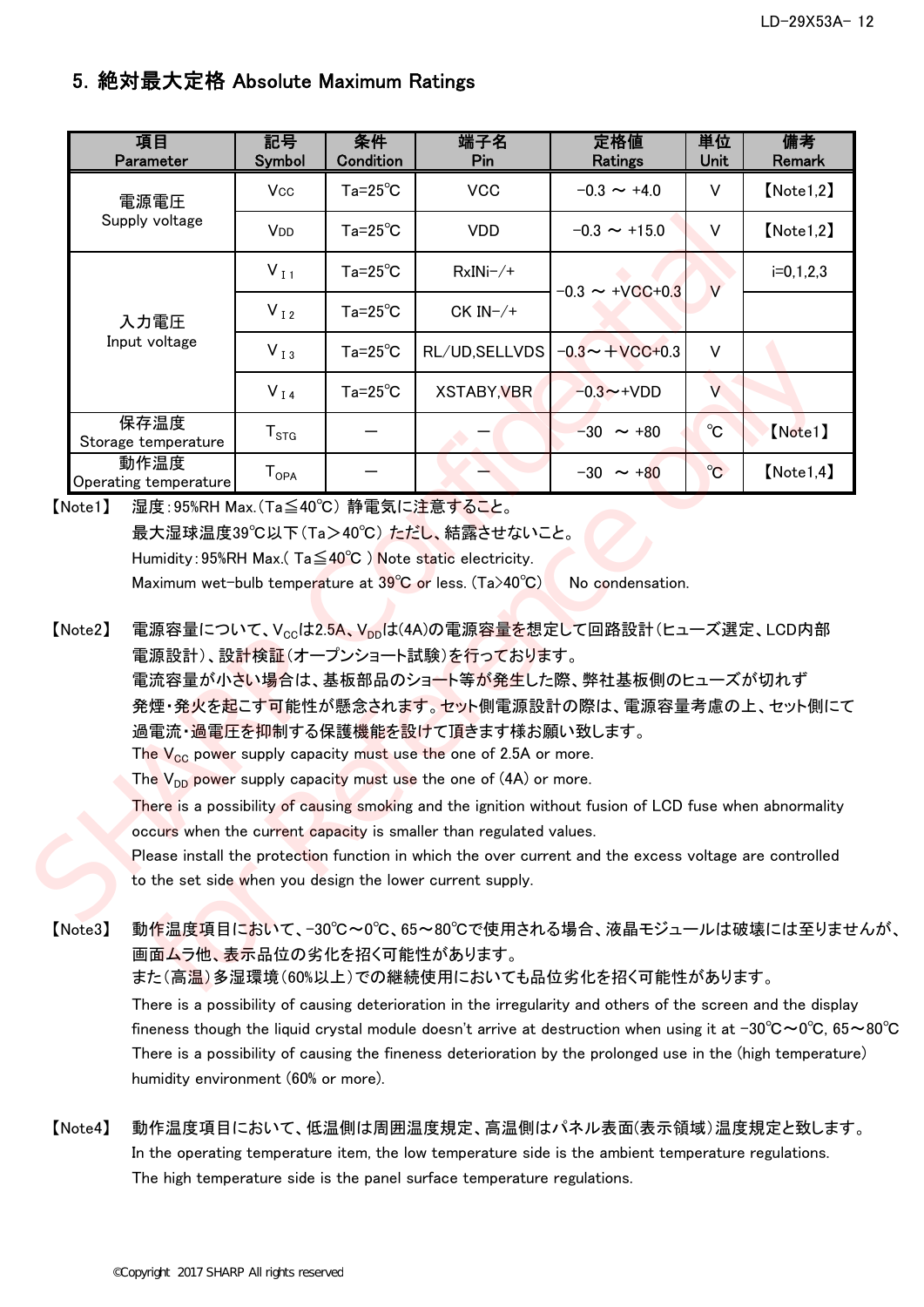# 6.電気的特性 Electrical Characteristics

## 6-1. TFT液晶パネル駆動部 TFT-LCD panel driving Tarrow Tame Ta = +25℃

| 項目<br>Parameter                                                                                                                                                                                                                                                                                                  |                                     | 記号<br>Symbol                                             | 条件<br>Condition | 最小<br>Min.        | 標準<br>Typ.                    | 最大<br>Max.                      | 単位<br><b>Unit</b> | 備考<br>Remark                |  |
|------------------------------------------------------------------------------------------------------------------------------------------------------------------------------------------------------------------------------------------------------------------------------------------------------------------|-------------------------------------|----------------------------------------------------------|-----------------|-------------------|-------------------------------|---------------------------------|-------------------|-----------------------------|--|
| 電源電圧<br>Supply voltage                                                                                                                                                                                                                                                                                           |                                     | $V_{\rm CC}$                                             |                 | 3.0               | 3.3                           | 3.6                             | $\vee$            | [Note1]                     |  |
| 消費電流<br>Current dissipation                                                                                                                                                                                                                                                                                      |                                     | $I_{\rm CC}$                                             | $Vcc = 3.3V$    |                   | 350                           | 500                             | mA                | [Note2]                     |  |
| LVDS入力電圧<br>Input voltage for LVDS receiver                                                                                                                                                                                                                                                                      |                                     | $V_{\perp}$                                              |                 | $\mathbf 0$       |                               | 2.4                             | $\vee$            |                             |  |
| 許容入カリップル電圧<br>Permissive input ripple voltage                                                                                                                                                                                                                                                                    |                                     | $V_{RP}$                                                 |                 |                   |                               | 200                             | $mV_{P-P}$        | $Vcc = 3.3V$                |  |
| 差動入力<br>スレッショルド電圧                                                                                                                                                                                                                                                                                                | <b>High</b>                         | V <sub>TH</sub>                                          |                 |                   |                               | $V_{CM}$ +100                   | mV                | $V_{CM} = +1.2V$            |  |
| Differential input<br>threshold voltage                                                                                                                                                                                                                                                                          | Low                                 | V <sub>TL</sub>                                          |                 | $VCM - 100$       |                               |                                 | mV.               | [Note3]                     |  |
| 入力電圧<br>Input voltage                                                                                                                                                                                                                                                                                            |                                     | $\mathsf{V}_{\mathsf{IH}}$<br>$\mathsf{V}_{\mathsf{IL}}$ |                 | 2.1               |                               | $\overline{\phantom{0}}$<br>0.8 | V<br>$\vee$       | [Note4]                     |  |
| 入カリーク電流                                                                                                                                                                                                                                                                                                          |                                     | $I_{OH}$                                                 |                 |                   |                               | 400                             | $\mu$ A           | $V_{12}$ =+3.3V [Note4]     |  |
| Input leak current                                                                                                                                                                                                                                                                                               |                                     | $I_{OL}$                                                 |                 | $-10$             |                               | $+10$                           | $\mu$ A           | $V_{12} = 0V$ [Note4]       |  |
| 終端抵抗<br>Terminal resistor                                                                                                                                                                                                                                                                                        |                                     | $R_T$                                                    |                 |                   | 100                           |                                 | Ω                 | 差動信号間<br>Differential input |  |
| 【Note1】 入力電圧シーケンス Vcc turn-on/off conditions                                                                                                                                                                                                                                                                     |                                     |                                                          |                 |                   | $0.9 V_{\text{cc}}$           |                                 | 20 $\mu$ s $<$    | $\leq$ 10ms<br>$t_{1}$      |  |
|                                                                                                                                                                                                                                                                                                                  | 0.9 $V_{CO}$<br>$0.1 V_{\text{CC}}$ |                                                          |                 |                   | $0.1 V_{\text{CO}}$           |                                 | $0 \mu s$         | $\leq$ 20ms<br>$t_{2}$      |  |
| $V_{cc}$ $\sim$                                                                                                                                                                                                                                                                                                  |                                     |                                                          |                 | $t_{3}$           |                               |                                 | $0 \mu s$         | $\leq$ 1s<br>$t_3$          |  |
| Data                                                                                                                                                                                                                                                                                                             |                                     |                                                          |                 |                   | $\operatorname{\mathsf{t}}_4$ |                                 | 1s $\leq$         | $t_4$                       |  |
| <b>Back light</b>                                                                                                                                                                                                                                                                                                |                                     |                                                          | ON              | $\leftrightarrow$ |                               |                                 | $300ms \leq$      | t <sub>5</sub>              |  |
| (LED)                                                                                                                                                                                                                                                                                                            |                                     | <b>OFF</b>                                               |                 | $t_6$             | <b>OFF</b>                    |                                 | $200ms \leq$      | $t_6$                       |  |
| 瞬時電圧降下 Vcc-dip conditions                                                                                                                                                                                                                                                                                        |                                     |                                                          |                 |                   |                               |                                 |                   |                             |  |
|                                                                                                                                                                                                                                                                                                                  |                                     |                                                          |                 |                   |                               |                                 |                   |                             |  |
| 1) $V_{th} < V_{CC} \leq V_{min}$<br>$\leq$ 10ms<br>td<br>$V_{\rm cc}$<br>2) $V_{CC}$<br>$\lt$<br>$V_{\text{th}}$<br>$V_{min}$<br>瞬時電圧降下条件は入力電圧シーケンス<br>$V_{th}$ = 2.5V<br>$V_{th}$<br>$V_{min} = 3V$<br>に順ずるものと致します。<br>Vcc-dip conditions should also follow the On-<br>$t_d$<br>conditions for supply voltage |                                     |                                                          |                 |                   |                               |                                 |                   |                             |  |
|                                                                                                                                                                                                                                                                                                                  |                                     |                                                          |                 |                   |                               |                                 |                   |                             |  |

## 【Note1】 入力電圧シーケンス Vcc turn-on/off conditions 20μs<  $t_1 \leq 10$ ms





> Vcc-dip conditions should also follow the On-off conditions for supply voltage

## データ入力とバックライト点灯との関係は、上記入力シーケンスを推奨致します。

パネル動作以前のバックライト点灯、あるいはパネル動作停止後のバックライト点灯にて、瞬間白表示 あるいは正常でない表示を行う場合がありますが、これは入力信号の変動によるものであり、液晶 モジュールにダメージを与えるものではありません。

The relation between the data input and the backlight lighting will recommend the above-mentioned input sequence. When the backlight is turned on before the panel operates, there is a possibility of abnormally displaying. The liquid crystal module is not damaged.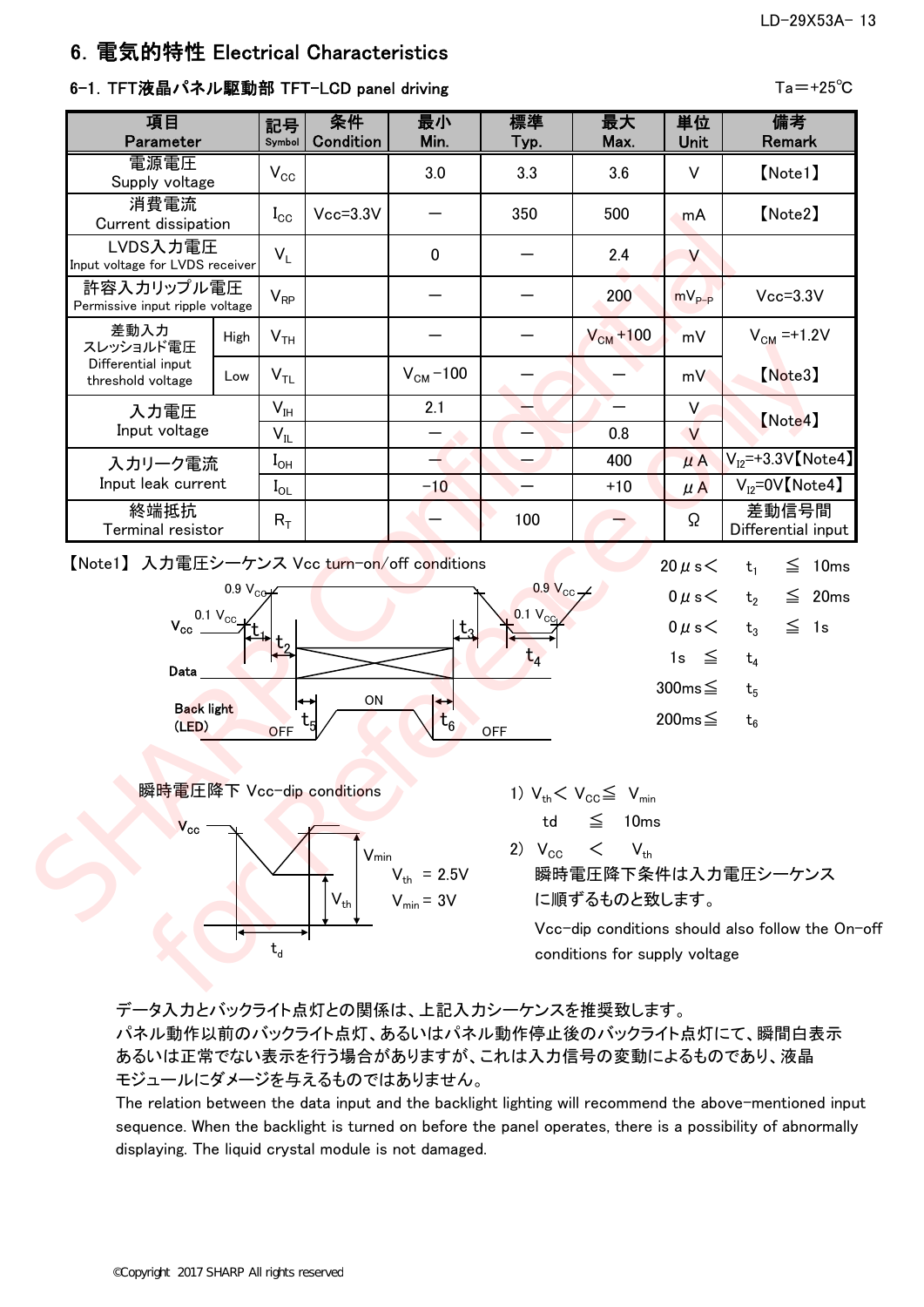## 【Note2】 消費電流 Current dissipation

標準値:白黒縦64階調表示時

Typical current situation : 64-gray-bar pattern (測定条件 Vcc=+3.3V、fck = 83.5MHz、Ta=25℃)

【Note3】 V<sub>CM</sub>: LVDSドライバのコモンモード電圧  $V_{CM}$  : LVDS common mode voltage ENotes]  $V_{\text{ex}}$ : LVDSF94/KØJ=E-ZE-FREE<br>  $V_{\text{ex}}$ : LVDS common mode voltage<br>  $\begin{pmatrix} 0 & 0 \\ 0 & 0 \end{pmatrix}$ <br>  $\begin{pmatrix} 0 & 0 \\ 0 & 0 \end{pmatrix}$ 

【Note4】 RL/UD , SELLVDS For Reference only the

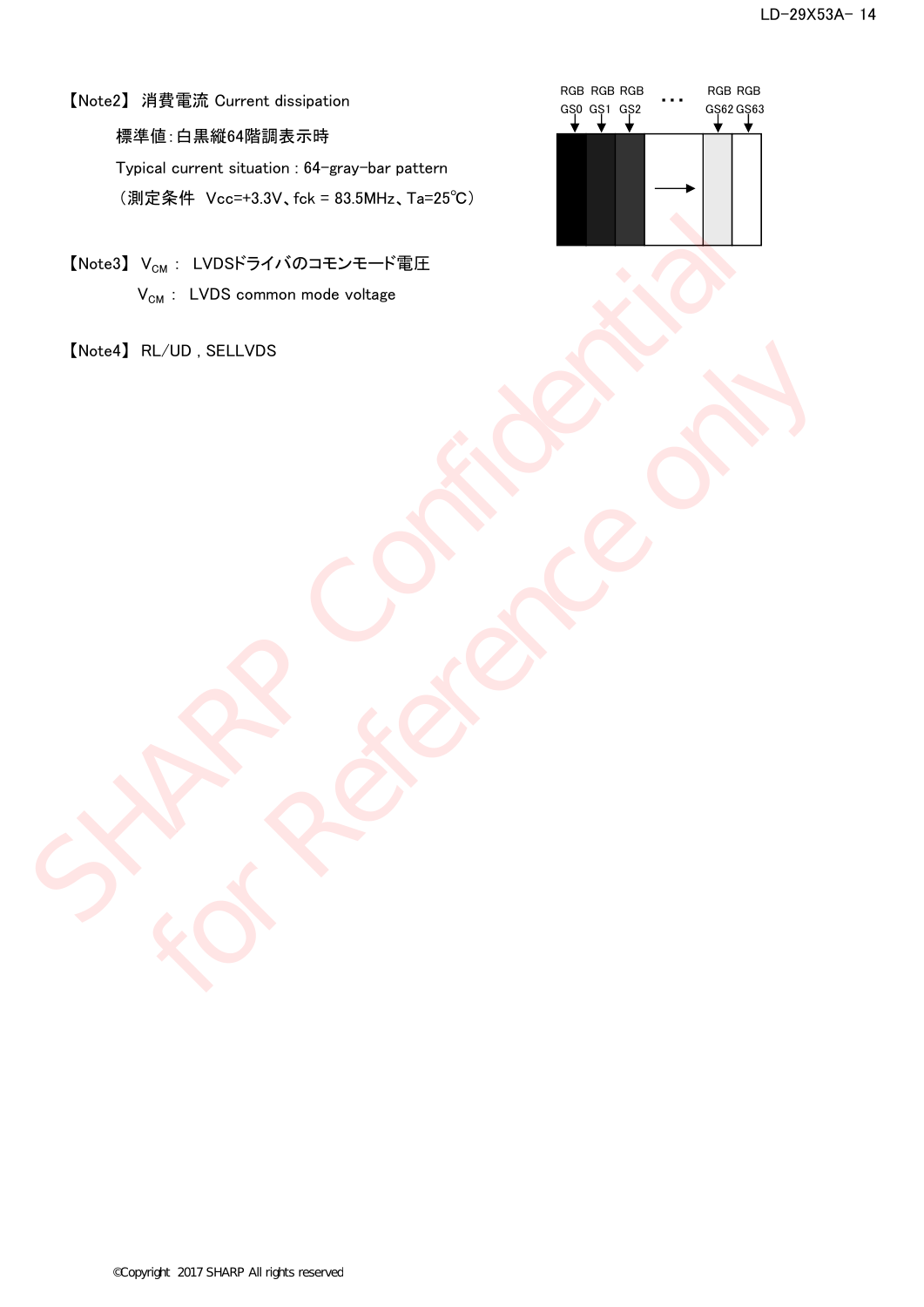#### 6-2.LEDバックライト 駆動回路部 Backlight driving Section

|                                                                                                                                        |                                                                                       |                                  |                          |                                                            |                                        |            | $Ta = +25^{\circ}C$       |
|----------------------------------------------------------------------------------------------------------------------------------------|---------------------------------------------------------------------------------------|----------------------------------|--------------------------|------------------------------------------------------------|----------------------------------------|------------|---------------------------|
|                                                                                                                                        | 項目<br>Parameter                                                                       | 記号<br>Symbol                     | 最小<br>Min.               | 標準<br>Typ.                                                 | 最大<br>Max.                             | 単位<br>Unit | 備考<br>Remark              |
|                                                                                                                                        | 電源電圧<br>Supply voltage                                                                | V <sub>DD</sub>                  | 10.2                     | 12.0                                                       | 13.8                                   | $\vee$     | [Note1]                   |
|                                                                                                                                        | 消費電流                                                                                  | $I$ <sub>DD1</sub>               | $\overline{\phantom{m}}$ | (650)                                                      | (1200)                                 | mA         | [Note2]                   |
|                                                                                                                                        | Current dissipation                                                                   | I <sub>DD2</sub>                 | $\overline{\phantom{0}}$ |                                                            | 10                                     | $\mu$ A    |                           |
|                                                                                                                                        | 許容入カリップル電圧<br>Permissive input ripple voltage                                         | VRP_BL                           |                          |                                                            | 200                                    | $mV_{P-P}$ | VDD=+12.0V                |
| <b>BL_EN</b>                                                                                                                           | 入力Hi電圧<br>High voltage                                                                | <b>VIH_BLEN</b>                  | 2.4                      |                                                            | <b>VDD</b>                             | V          | [Note3, 4]                |
|                                                                                                                                        | 入力Lo電圧<br>Low voltage                                                                 | <b>VIL_BLEN</b>                  | -                        |                                                            | 0.2                                    | V          | [Note3, 4]                |
| <b>PWM</b>                                                                                                                             | 入力Hi電圧<br>High voltage                                                                | VIH_PWM                          | 2.1                      |                                                            | <b>VDD</b>                             | $\vee$     | [Note3]                   |
|                                                                                                                                        | 入力Lo電圧<br>Low voltage                                                                 | <b>VIL_PWM</b>                   |                          |                                                            | 0.8                                    | $\vee$     | [Note3]                   |
|                                                                                                                                        | PWM周波数<br>PWM frequency                                                               | f <sub>PWM</sub>                 | 50                       |                                                            | 1K                                     | Hz         | [Note3, 5]                |
|                                                                                                                                        | PWMデューティー比<br>PWM duty ratio                                                          | DPWM                             | 10                       |                                                            | 100                                    | $\%$       | [Note3, 5]                |
|                                                                                                                                        | 寿命<br>Life time                                                                       | L                                |                          | (50,000)<br>(Module)                                       |                                        | h          | 【reference】<br>[Note6, 7] |
|                                                                                                                                        | 【Note1】 入力電圧シーケンス On-off conditions for supply voltage                                |                                  |                          |                                                            |                                        |            |                           |
| V.D.D.                                                                                                                                 | $0.9$ V <sub>DD</sub><br>0.1 V <sub>DD</sub><br>t <sub>8</sub><br><b>XSTABY</b>       | 0.9 VDD<br>$0.1$ V <sub>DD</sub> |                          | 20 $\mu$ s $\leq$<br>0 ms $\leq$<br>0 ms $\leq$<br>200 ms≦ | $\leq 200$ ms<br>t7<br>t8<br>t9<br>t10 |            |                           |
|                                                                                                                                        | <b>VBR</b>                                                                            | <b>PWM</b>                       | $\overline{t_{12}}$      |                                                            | 10 ms $\leq$                           |            | t11                       |
| 0 ms $\leq$<br>ON<br><b>Back light</b><br><b>OFF</b><br>(LED)<br><b>OFF</b><br>約300ms<br>about 300msec<br>(PWM入力時、BL_EN入力後、B/L点灯までの時間) |                                                                                       |                                  |                          |                                                            |                                        |            | $t_{12}$                  |
|                                                                                                                                        | 【Note2】消費電流 Current dissipation<br>Typ. value: V <sub>DD</sub> =+12.0V, PWM Duty=100% |                                  |                          |                                                            |                                        |            |                           |
|                                                                                                                                        |                                                                                       |                                  |                          |                                                            |                                        |            |                           |



### 【Note2】 消費電流 Current dissipation Typ. value:  $V_{DD}$ =+12.0V, PWM Duty=100%  $Max.$  value:  $V_{DD}$ =+10.2V, PWM Duty=100%

【Note3】 10kΩのプルダウン抵抗が接続されています。

This terminal is connected to a 10K ohm pull-down resistor.

【Note4】 High : Backlight ON

Low : Backlight OFF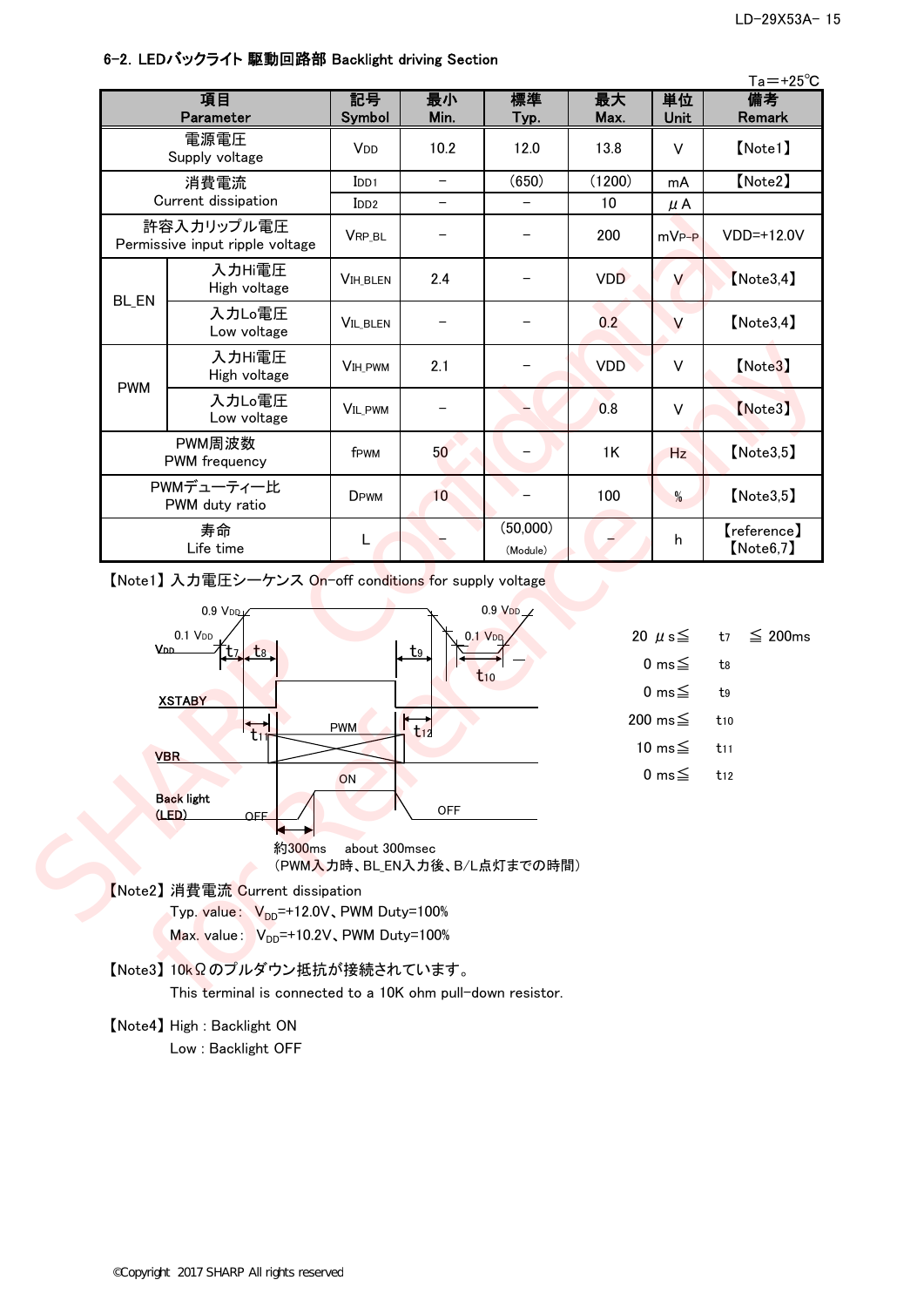【Note5】 PWM調光信号

 $f$ PWM =  $1/t_{15}$ 

Duty 10% : Min. Luminance Duty 100% : Max. Luminance



デューティー比に応じて輝度が可変 $(4L, t_{14} \geq 500 \,\mu \,s$ であること) 周波数が遅くなると、ちらつき等の表示品位の低下を招く場合があります。 Luminance changes in proportion to the duty ratio. (t14 $\geq$ 500  $\mu$  s)

When the frequency slows, the display fineness might decrease.

- 【Note6】 Ta=25℃ 調光MAXにて連続点灯した際、輝度が初期値の 50%になった時 Luminance becomes 50% of an initial value. (Ta=25℃, PWM=100%)
- 【Note7】 本製品に使用しているLEDは温度に対して非常に敏感です。高温環境下で長時間あるいは繰り返し ご使用になられますと、急激に寿命が低下する可能性があります。 上記のような環境下でご使用になられる際には、弊社までご相談下さい。 The LED used in this LCD module is very sensitive to temperature change. If it operates for extremely long time under high temperature, it is possible rapidly to shorten the life time of LED. In case of such a condition, consult with us. When the fraguency slows. the display hneness might decrease.<br>
[Note5] Ta=25C B 調光MACに<br/>K B (16 = 25C D PWM=1000)<br>
<br>
[Note7] 本製品に使用しているLEDは温度に対して非常に敏感です。高温環境下で長時間あるいは<br>
<br>
<br/>
The LED Jack 通知では、このことは、日本には、日本には、日本には、日本 LED AS 74 THE TREAT 9 C. (BURLI-17 THE FIRST DRIVER PS OF BILED WORD AS 74 THE TREAT CHEMICAL SPACE (BURLI-17 THE PACE ONLY SURFLED AND SPACE ONLY SURFLED AND SPACE ONLY SURFLED AND SPACE ONLY SURFLED USED IN DISTRICT AND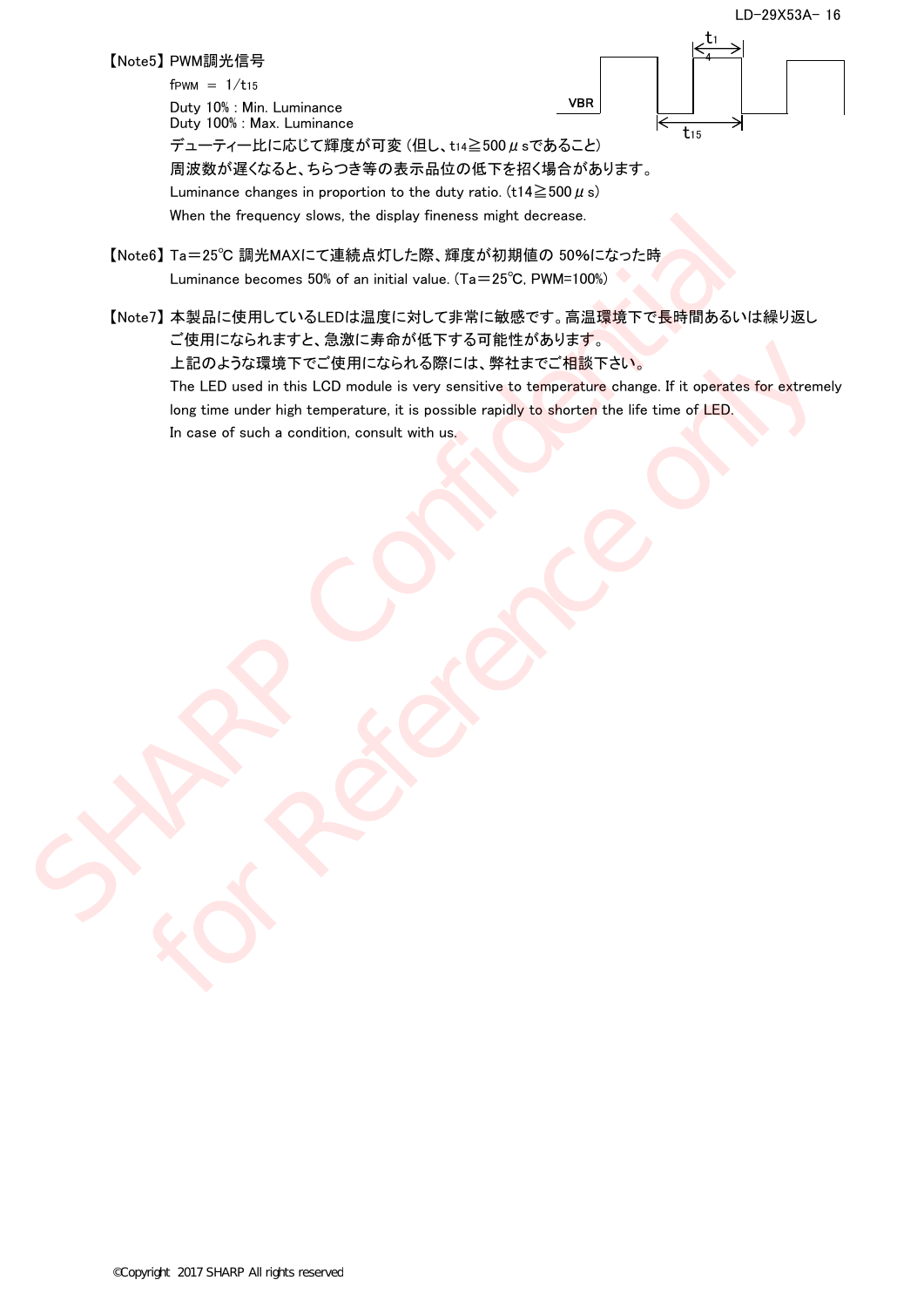# 7.入力信号のタイミング特性 Timing Characteristics of Input Signals

## 7-1. タイミング特性 Timing characteristics

|               | 項目<br>Parameter                     | 記号<br>Symbol | 最小<br>Min. | 標準<br>Typ. | 最大<br>Max. | 単位<br>Unit | 備考<br>Remark |
|---------------|-------------------------------------|--------------|------------|------------|------------|------------|--------------|
| クロック<br>Clock | 周波数<br>Frequency                    | 1/Tc         | 70         | 83.5       | 85         | <b>MHz</b> |              |
|               | 水平周期                                | TН           | 1480       | 1680       | 1880       | clock      |              |
|               | Horizontal period                   |              | 17.4       | 20.1       |            | $\mu$ s    |              |
| <b>ENAB</b>   | 有効表示領域<br>Horizontal display period | <b>THd</b>   | 1280       | 1280       | 1280       | clock      |              |
|               | 垂直周期                                | TV           | 810        | 831        | 852        | line       | [Note1]      |
|               | Vertical period                     |              | 15.9       | 16.7       |            | ms         |              |
|               | 有効表示領域<br>Vertical display period   | TVd          | 800        | 800        | 800        | line       |              |

【Note1】 ENAB信号のTV期間が長くなると、フリッカ等の表示品位の低下を招く可能性があります。

In case of using the long vertical period, the deterioration of display quality, flicker etc. may occur.

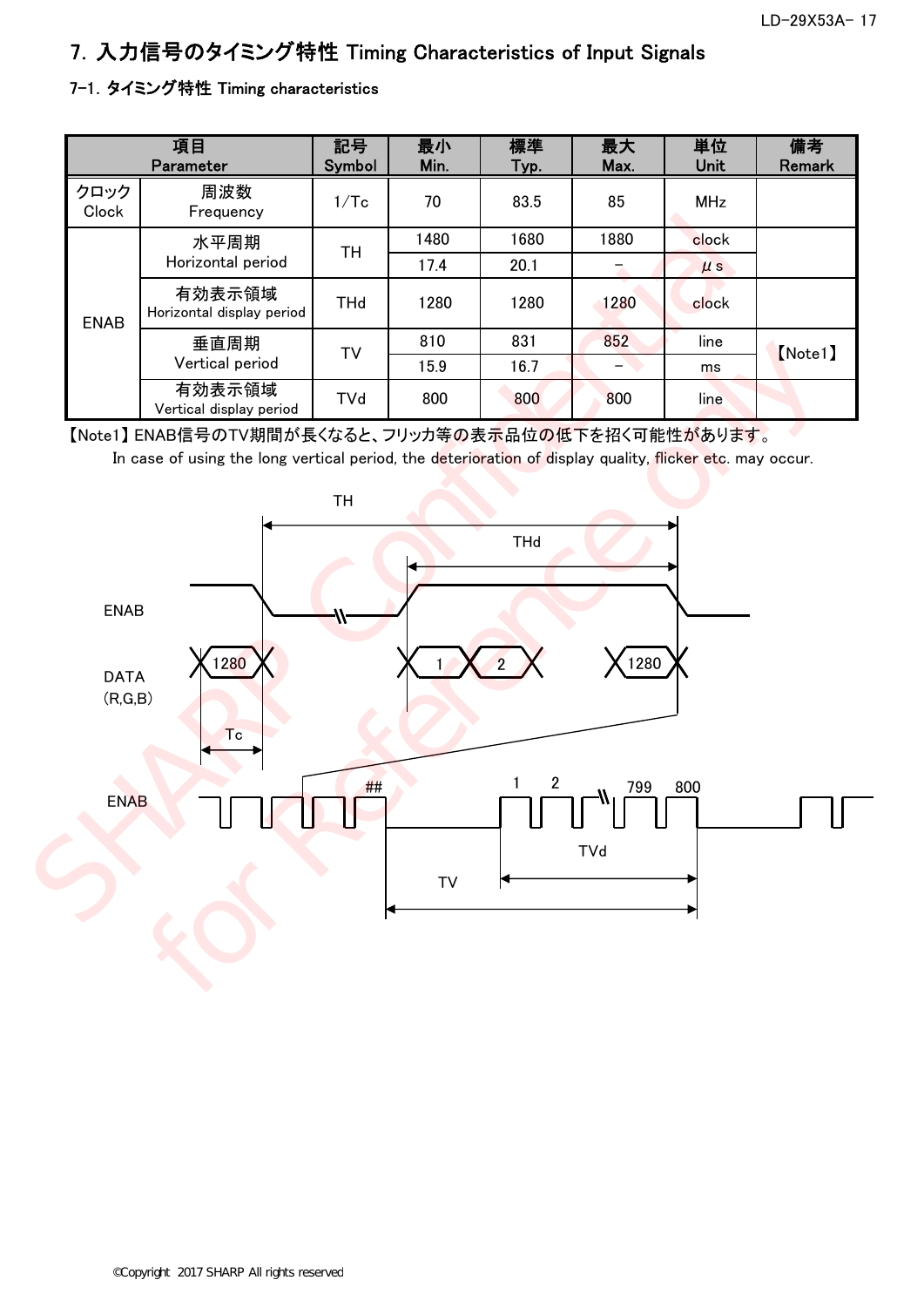# 7-2.入力信号と画面表示 Input Data Signals and Display Position on the screen

| $\sf B$<br>$\mathsf R$<br>G<br>$\mathsf R$<br>$\sf B$<br>G<br>(2, 1)<br>(1, 1)<br>UP<br>データの画面表示位置(H, V)<br>Display position of input data(H,V) |                  |
|-------------------------------------------------------------------------------------------------------------------------------------------------|------------------|
| $\sim$ $D(1,1)D(2,1)D(3,1)$<br>$\mathcal{L}_{\mathcal{L}}$<br>D(1,2)D(2,2)<br>D(1,3)<br>R G B                                                   | $D($ 1280<br>,1) |
| D(1, 800)                                                                                                                                       | D(1280, 800)     |
|                                                                                                                                                 |                  |
|                                                                                                                                                 |                  |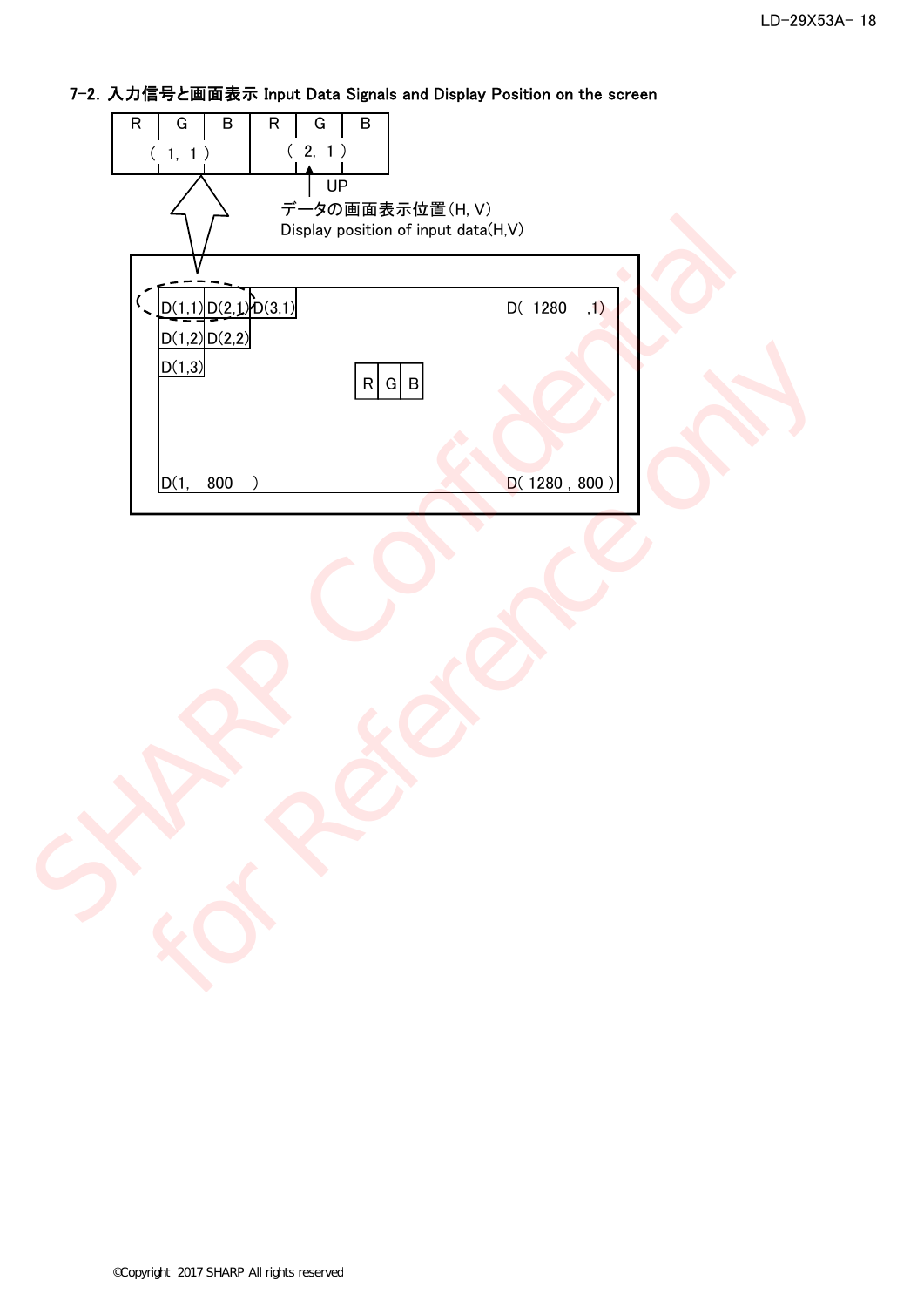# 8.入力信号と表示基本色および各色の輝度階調

Input Signals, Basic Display Colors and Gray Scale of Each Color

#### 8-1.8bit input

|  |             | 色及び                        |                                                             |                |                            |                |                         |              |                |                |                |                    |                |                | データ信号          |                |                |                 |                |                |                           |                      |              |              |                |              |              |
|--|-------------|----------------------------|-------------------------------------------------------------|----------------|----------------------------|----------------|-------------------------|--------------|----------------|----------------|----------------|--------------------|----------------|----------------|----------------|----------------|----------------|-----------------|----------------|----------------|---------------------------|----------------------|--------------|--------------|----------------|--------------|--------------|
|  |             | 輝度階調                       | 階調値                                                         | R <sub>0</sub> | R1                         | R2             | R <sub>3</sub>          | R4           | R <sub>5</sub> | R <sub>6</sub> | R7             | G0                 | G1             | G2             | G3             | G4             | G5             | G6              | G7             | B <sub>0</sub> | <b>B1</b>                 | <b>B2</b>            | <b>B3</b>    | <b>B4</b>    | B5             | <b>B6</b>    | <b>B7</b>    |
|  |             | 黒                          | $\overline{\phantom{m}}$                                    | $\mathbf 0$    | 0                          | 0              | 0                       | $\mathbf 0$  | 0              | $\mathbf 0$    | 0              | 0                  | 0              | 0              | 0              | $\mathbf 0$    | 0              | 0               | 0              | $\mathbf 0$    | $\mathbf 0$               | $\mathbf 0$          | 0            | 0            | 0              | 0            | 0            |
|  |             | 青                          | $\overline{\phantom{0}}$                                    | 0              | 0                          | 0              | 0                       | 0            | 0              | $\mathbf 0$    | 0              | 0                  | 0              | 0              | 0              | $\mathbf 0$    | 0              | 0               | 0              | X              | X                         | $\mathbf{1}$         | $\mathbf{1}$ | $\mathbf{1}$ | $\mathbf{1}$   | $\mathbf{1}$ | $\mathbf{1}$ |
|  |             | 緑                          | $\qquad \qquad -$                                           | $\mathbf 0$    | 0                          | 0              | 0                       | 0            | 0              | 0              | 0              | X                  | X              | $\mathbf{1}$   | $\mathbf{1}$   | 1              | 1              | $\mathbf{1}$    | $\mathbf{1}$   | $\pmb{0}$      | $\mathbf 0$               | $\mathbf 0$          | $\mathbf 0$  | 0            | 0              | 0            | 0            |
|  | 基<br>本      | シアン                        | $\qquad \qquad -$                                           | 0              | 0                          | 0              | 0                       | 0            | 0              | 0              | 0              | X.                 | X              | $\mathbf{1}$   | $\mathbf{1}$   | 1              | $\mathbf{1}$   | 1               | $\blacksquare$ | X              | $\boldsymbol{X}$          | $\ddot{\phantom{1}}$ | $\mathbf{1}$ | $\mathbf{1}$ | $\mathbf{1}$   | $\mathbf{1}$ | $\mathbf{1}$ |
|  | 色           | 赤                          | $\overline{\phantom{0}}$                                    | X              | Χ                          | $\mathbf{1}$   | 1                       | $\mathbf{1}$ | $\mathbf{1}$   | 1              | $\mathbf{1}$   | 0                  | 0              | $\mathbf 0$    | 0              | $\mathbf 0$    | $\mathbf 0$    | $\mathbf{0}$    | $\mathbf{0}$   | $\mathbf 0$    | $\mathbf{0}$              | $\mathbf 0$          | $\mathbf 0$  | 0            | 0              | $\mathbf 0$  | 0            |
|  |             | マゼンタ                       | $\qquad \qquad -$                                           | Х              | Χ                          | $\mathbf{1}$   | 1                       | $\mathbf{1}$ | $\mathbf{1}$   | 1              | $\mathbf{1}$   | 0                  | 0              | 0              | 0              | 0              | 0              | $\mathbf{0}$    | $\mathbf 0$    | X              | $\mathsf{x}$              | $\overline{1}$       | $\mathbf{1}$ | $\mathbf{1}$ | 1              | $\mathbf{1}$ | $\mathbf{1}$ |
|  |             | 黄                          | $\qquad \qquad -$                                           | X              | X                          | $\mathbf{1}$   | $\mathbf{1}$            | $\mathbf{1}$ | $\mathbf{1}$   | $\overline{1}$ | $\mathbf{1}$   | X                  | X              | $\mathbf{1}$   | $\mathbf{1}$   | $\overline{1}$ | $\mathbf{1}$   | $\mathbf{1}$    | $\mathbf{1}$   | $\mathbf 0$    | 0                         | $\mathbf 0$          | $\mathbf 0$  | 0            | $\overline{0}$ | $\mathbf 0$  | 0            |
|  |             | 白                          | $\qquad \qquad -$                                           | X              | Х                          | $\mathbf{1}$   | $\mathbf{1}$            | $\mathbf{1}$ | $\mathbf{1}$   | $\overline{1}$ | $\mathbf{1}$   | X                  | X              | $\mathbf{1}$   | $\mathbf{1}$   | $\overline{1}$ | $\mathbf{1}$   | $\mathbf{1}$    | $\mathbf{1}$   | X              | $\boldsymbol{\mathsf{X}}$ | $\overline{1}$       | $\mathbf{1}$ | $\mathbf{1}$ | $\mathbf{1}$   | $\mathbf{1}$ | $\mathbf{1}$ |
|  |             | 黒                          | GS0                                                         | $\mathbf 0$    | 0                          | 0              | 0                       | 0            | 0              | $\mathbf 0$    | 0              | 0                  | 0              | $\overline{0}$ | $\mathbf{0}$   | $\mathbf{0}$   | 0              | 0               | 0              | 0              | 0                         | $\mathbf 0$          | $\mathbf{0}$ | $\mathbf{0}$ | 0              | $\mathbf{0}$ | $\mathbf 0$  |
|  |             | $\uparrow$                 | GS <sub>1</sub>                                             | $\overline{1}$ | 0                          | 0              | 0                       | 0            | 0              | 0              | 0              | $\mathbf{0}$       | 0              | $\mathbf{0}$   | 0              | $\bf{0}$       | $\overline{0}$ | 0               | 0              | 0              | $\mathbf 0$               | $\mathbf 0$          | 0            | $\mathbf{0}$ | $\overline{0}$ | $\mathbf{0}$ | 0            |
|  | 赤           | 暗                          | GS <sub>2</sub>                                             | 0              | 1                          | 0              | 0                       | 0            | 0              | 0              | 0              | $\mathbf{0}$       | $\mathbf{0}$   | $\overline{0}$ | $\pmb{0}$      | $\bf{0}$       | 0              | 0               | 0              | $\mathbf{0}$   | $\overline{0}$            | $\pmb{0}$            | $\mathbf{0}$ | 0            | 0              | 0            | 0            |
|  | の           | Ť                          | 1                                                           |                |                            |                | $\uparrow$              |              |                |                |                |                    |                |                | 1              |                |                |                 |                |                |                           |                      | ↑            |              |                |              |              |
|  | 階<br>調      | $\downarrow$               | $\downarrow$                                                |                |                            |                |                         |              |                |                |                |                    |                |                | $\downarrow$   |                |                |                 |                |                |                           |                      |              | $\downarrow$ |                |              |              |
|  |             | 明                          | GS250                                                       | $\mathbf 0$    | $\mathbf{1}$               | 0              | $\mathbf{1}$            | $\mathbf{1}$ | $\overline{1}$ | $\overline{1}$ | $\mathbf{1}$   | 0                  | $\pmb{0}$      | 0              | 0              | $\mathbf 0$    | 0              | 0               | $\overline{0}$ | $\mathbf{0}$   | $\pmb{0}$                 | $\pmb{0}$            | 0            | 0            | $\mathbf 0$    | 0            | 0            |
|  |             | $\downarrow$               | GS251                                                       | $\overline{1}$ | 1                          | $\mathbf{0}$   | $\mathbf{1}$            | $\mathbf{1}$ | $\vert$        | $\overline{1}$ | $\overline{1}$ | 0                  | 0              | 0              | 0              | $\bf{0}$       | 0              | $\overline{0}$  | $\mathbf{0}$   | 0              | $\pmb{0}$                 | 0                    | 0            | 0            | 0              | 0            | 0            |
|  |             | 赤                          | GS252                                                       | X              | Χ                          | $\mathbf{1}$   | 1                       | $\mathbf{1}$ | $\mathbf{1}$   | $\overline{1}$ | $\mathbf{1}$   | 0                  | 0              | 0              | $\mathbf{0}$   | $\bf{0}$       | $\mathbf 0$    | $\overline{0}$  | 0              | $\mathbf 0$    | 0                         | $\mathbf 0$          | $\mathbf 0$  | 0            | 0              | $\mathbf 0$  | 0            |
|  |             | 黒                          | GS <sub>0</sub>                                             | $\mathbf 0$    | 0                          | $\overline{0}$ | $\mathbf{0}$            | 0            | $\bf{0}$       | $\mathbf 0$    | 0              | 0                  | $\mathbf 0$    | $\mathbf{0}$   | 0              | $\overline{0}$ | $\mathbf 0$    | 0               | 0              | 0              | 0                         | 0                    | 0            | 0            | 0              | 0            | 0            |
|  |             | $\uparrow$                 | GS1                                                         | $\mathbf 0$    | 0                          | 0              | 0                       | 0            | 0              | 0              | 0              | 1                  | $\overline{0}$ | $\mathbf{0}$   | $\bf{0}$       | $\mathbf 0$    | $\mathbf 0$    | 0               | 0              | 0              | 0                         | 0                    | $\mathbf 0$  | 0            | 0              | 0            | 0            |
|  | 緑           | 暗                          | GS <sub>2</sub>                                             | $\mathbf 0$    | $\overline{0}$             | 0              | $\pmb{0}$               | $\pmb{0}$    | 0              | $\mathbf 0$    | $\mathbf 0$    | $\overline{0}$     |                | $\mathbf 0$    | $\overline{0}$ | 0              | $\mathbf 0$    | 0               | 0              | $\mathbf 0$    | $\mathbf 0$               | $\mathbf 0$          | $\mathbf 0$  | $\mathbf 0$  | 0              | $\mathbf 0$  | 0            |
|  | の<br>階<br>調 | ↑<br>$\downarrow$          | $\uparrow$                                                  |                | $\uparrow$<br>$\downarrow$ |                |                         |              |                |                |                | $\uparrow$<br>ţ    |                |                |                |                |                | $\uparrow$<br>T |                |                |                           |                      |              |              |                |              |              |
|  |             | 明                          | GS250                                                       | 0              | 0                          | 0              | 0                       | $\mathbf{0}$ | $\mathbf{0}$   | $\overline{0}$ | $\bf{0}$       | 0                  | 1              | 0              | $\mathbf{1}$   | $\mathbf{1}$   | $\mathbf{1}$   | $\mathbf{1}$    | $\mathbf{1}$   | 0              | 0                         | 0                    | 0            | 0            | 0              | 0            | 0            |
|  |             | $\downarrow$               | GS251                                                       | 0              | 0                          | 0              | $\overline{0}$          | 0            | $\overline{0}$ | $\bf{0}$       | 0              | 1                  | 1              | $\mathbf 0$    | $\mathbf{1}$   | 1              | 1              |                 | 1              | $\mathbf 0$    | $\mathbf 0$               | 0                    | 0            | 0            | 0              | $\mathbf 0$  | $\mathbf 0$  |
|  |             | 緑                          | GS252                                                       | 0              | $\pmb{0}$                  | $\pmb{0}$      | $\overline{\mathbf{0}}$ | $\pmb{0}$    | $\bf{0}$       | 0              | 0              | $\pmb{\mathsf{X}}$ | X              | $\mathbf{1}$   | $\mathbf{1}$   | 1              | $\mathbf{1}$   | 1               | 1              | 0              | 0                         | 0                    | 0            | 0            | 0              | $\pmb{0}$    | $\pmb{0}$    |
|  |             | 黒                          | GS0                                                         | $\overline{0}$ | $\overline{\mathbf{0}}$    | $\overline{0}$ | $\mathbf 0$             | $\pmb{0}$    | $\pmb{0}$      | $\pmb{0}$      | $\mathbf 0$    | $\mathbf 0$        | $\pmb{0}$      | $\pmb{0}$      | $\mathbf 0$    | $\mathbf 0$    | $\mathbf 0$    | $\mathbf 0$     | $\pmb{0}$      | $\pmb{0}$      | $\pmb{0}$                 | $\pmb{0}$            | $\pmb{0}$    | $\mathbf 0$  | $\mathbf 0$    | 0            | 0            |
|  |             | $\uparrow$                 | GS1                                                         | $\pmb{0}$      | $\boldsymbol{0}$           | $\mathbf 0$    | $\pmb{0}$               | $\pmb{0}$    | $\pmb{0}$      | $\pmb{0}$      | 0              | 0                  | $\pmb{0}$      | 0              | $\mathbf 0$    | $\pmb{0}$      | $\pmb{0}$      | 0               | $\pmb{0}$      | $\mathbf{1}$   | $\pmb{0}$                 | $\pmb{0}$            | 0            | 0            | 0              | 0            | 0            |
|  | 青           | 暗                          | GS <sub>2</sub>                                             | $\pmb{0}$      | $\mathbf 0$                | $\mathbf 0$    | $\mathbf 0$             | $\pmb{0}$    | $\pmb{0}$      | $\pmb{0}$      | $\pmb{0}$      | 0                  | $\mathbf 0$    | $\pmb{0}$      | $\pmb{0}$      | $\pmb{0}$      | $\mathbf 0$    | $\mathbf 0$     | $\mathbf 0$    | $\pmb{0}$      | $\mathbf{1}$              | $\pmb{0}$            | 0            | 0            | 0              | 0            | $\mathbf 0$  |
|  | の<br>階      | $\uparrow$<br>$\downarrow$ |                                                             |                |                            |                | T<br>$\downarrow$       |              |                |                |                | T<br>$\downarrow$  |                |                |                |                |                | $\downarrow$    |                |                |                           |                      |              |              |                |              |              |
|  | 調           | 明                          | GS250                                                       | $\pmb{0}$      | $\mathbf 0$                | $\mathbf 0$    | $\mathbf 0$             | 0            | $\mathbf 0$    | $\pmb{0}$      | $\pmb{0}$      | 0                  | $\pmb{0}$      | 0              | 0              | $\pmb{0}$      | $\mathbf 0$    | $\mathbf 0$     | $\pmb{0}$      | $\mathbf 0$    | $\mathbf{1}$              | $\mathbf 0$          | $\mathbf{1}$ | $\mathbf{1}$ | 1              | $\mathbf{1}$ | $\mathbf{1}$ |
|  |             | $\downarrow$               | GS251                                                       | $\pmb{0}$      | $\mathbf 0$                | $\pmb{0}$      | $\mathbf 0$             | $\pmb{0}$    | $\pmb{0}$      | $\pmb{0}$      | $\pmb{0}$      | 0                  | $\pmb{0}$      | $\pmb{0}$      | $\mathbf 0$    | $\pmb{0}$      | $\mathbf 0$    | $\mathbf 0$     | $\pmb{0}$      | $\mathbf{1}$   | $\mathbf{1}$              | $\pmb{0}$            | $\mathbf{1}$ | $\mathbf{1}$ | 1              | $\mathbf{1}$ | $\mathbf{1}$ |
|  |             | 青                          | GS252                                                       | $\pmb{0}$      | 0                          | 0              | $\pmb{0}$               | $\pmb{0}$    | $\pmb{0}$      | $\pmb{0}$      | $\mathbf 0$    | 0                  | $\pmb{0}$      | $\pmb{0}$      | $\pmb{0}$      | $\pmb{0}$      | $\pmb{0}$      | $\mathbf 0$     | $\pmb{0}$      | $\mathsf X$    | $\mathsf X$               |                      | $\mathbf{1}$ |              | $\mathbf{1}$   | $\mathbf{1}$ | $\mathbf{1}$ |
|  |             |                            | 0:Lowレベル電圧 Low level voltage 1:Highレベル電圧 High level voltage |                |                            |                |                         |              |                |                |                |                    |                |                |                |                |                |                 |                |                |                           | X:Don't care         |              |              |                |              |              |

各色表示用のデータ信号8ビット入力にて、赤253階調、緑253階調、青253階調を表示し、

合計24ビットのデータの組合せにより1619万色の表示が可能です。

Each basic color can be displayed in gray scales(red), gray scales(green), and gray scales(blue) from bit data signals. According to the combination of total 24 bit data signals, the 16.19-million-color display can be achieved on the screen.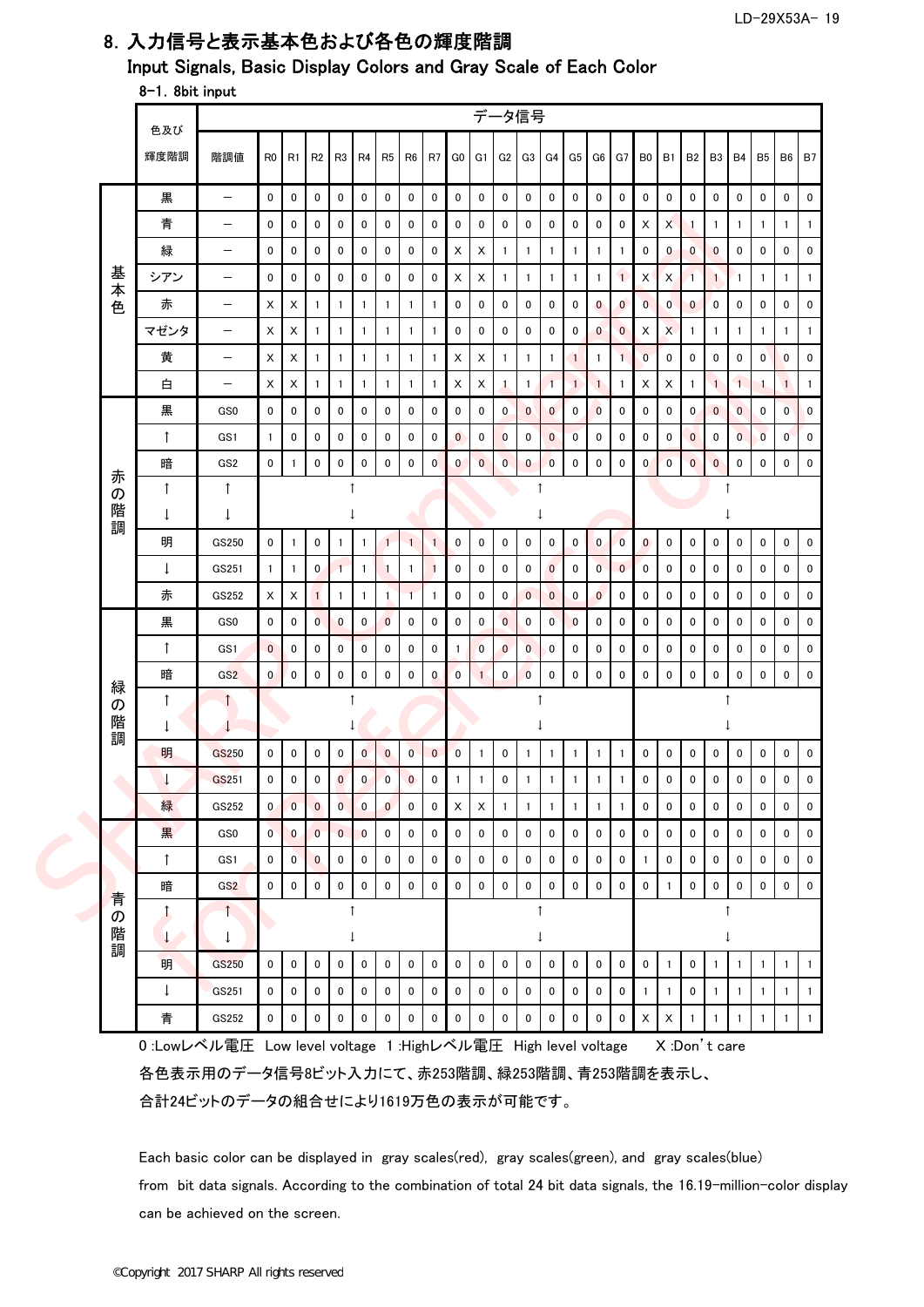|                       | 色·階調                   |                          |                |                |                                                       |                         | データ信号 Data signal       |                |                |                |                |                |                |                |                |                |                |                |              |              |  |
|-----------------------|------------------------|--------------------------|----------------|----------------|-------------------------------------------------------|-------------------------|-------------------------|----------------|----------------|----------------|----------------|----------------|----------------|----------------|----------------|----------------|----------------|----------------|--------------|--------------|--|
|                       | Colors &<br>Gray scale | 階調値                      |                |                | R0 R1 R2 R3 R4 R5 G0 G1 G2 G3 G4 G5 B0 B1 B2 B3 B4 B5 |                         |                         |                |                |                |                |                |                |                |                |                |                |                |              |              |  |
|                       | <b>Black</b>           | $\qquad \qquad -$        | $\pmb{0}$      | $\mathbf 0$    | $\pmb{0}$                                             | $\pmb{0}$               | $\pmb{0}$               | $\pmb{0}$      | $\pmb{0}$      | $\mathbf 0$    | $\pmb{0}$      | $\mathbf 0$    | $\pmb{0}$      | $\pmb{0}$      | $\pmb{0}$      | $\mathbf 0$    | $\pmb{0}$      | $\pmb{0}$      | $\pmb{0}$    | $\pmb{0}$    |  |
|                       | Blue                   | $\qquad \qquad -$        | 0              | 0              | $\pmb{0}$                                             | $\pmb{0}$               | $\pmb{0}$               | 0              | 0              | 0              | $\pmb{0}$      | $\pmb{0}$      | $\pmb{0}$      | $\pmb{0}$      | 1              | 1              | $\mathbf{1}$   | 1              | 1            | $\mathbf{1}$ |  |
|                       | Green                  | $\qquad \qquad -$        | 0              | 0              | 0                                                     | 0                       | $\pmb{0}$               | $\pmb{0}$      | 1              | 1              | 1              | 1              | 1              | $\mathbf{1}$   | 0              | 0              | 0              | 0              | $\pmb{0}$    | $\pmb{0}$    |  |
|                       | Cyan                   | -                        | 0              | 0              | $\pmb{0}$                                             | 0                       | 0                       | 0              | 1              | 1              | 1              | $\mathbf{1}$   | 1              | $\mathbf{1}$   | 1              | 1              | 1              | 1              | $\mathbf{1}$ | 1            |  |
| Basic Color<br>基本色    | Red                    | $\overline{\phantom{0}}$ | $\mathbf{1}$   | 1              | 1                                                     | 1                       | 1                       | $\mathbf{1}$   | 0              | 0              | $\pmb{0}$      | $\pmb{0}$      | $\pmb{0}$      | 0              | 0              | $\pmb{0}$      | $\pmb{0}$      | 0              | $\bf{0}$     | $\bf{0}$     |  |
|                       | Magenta                | —                        | 1              | 1              | 1                                                     | 1                       | 1                       | $\mathbf{1}$   | 0              | 0              | 0              | $\pmb{0}$      | $\pmb{0}$      | $\mathbf 0$    | 1              | 1              | $\mathbf{1}$   | 1              | 1            | $\mathbf{1}$ |  |
|                       | Yellow                 | $\qquad \qquad -$        | 1              | 1              | 1                                                     | 1                       | 1                       | $\mathbf{1}$   | $\mathbf{1}$   | 1              | 1              | 1              | 1              | $\mathbf{1}$   | $\pmb{0}$      | $\mathbf{0}$   | $\mathbf{0}$   | $\overline{0}$ | $\mathbf{0}$ | $\bf{0}$     |  |
|                       | White                  | $\qquad \qquad -$        | $\mathbf{1}$   | 1              | 1                                                     | 1                       | 1                       | $\mathbf{1}$   | 1              | 1              | 1              | 1              | 1              | $\mathbf{1}$   | 1              | 1              | $\mathbf{1}$   | $\mathbf{1}$   | 1            | 1            |  |
|                       | <b>Black</b>           | GS0                      | $\pmb{0}$      | 0              | $\pmb{0}$                                             | $\pmb{0}$               | $\pmb{0}$               | $\pmb{0}$      | 0              | 0              | $\pmb{0}$      | $\pmb{0}$      | $\pmb{0}$      | $\pmb{0}$      | 0              | 0              | $\overline{0}$ | $\pmb{0}$      | $\pmb{0}$    | $\pmb{0}$    |  |
|                       | $\uparrow$             | GS1                      | 1              | 0              | 0                                                     | $\pmb{0}$               | $\pmb{0}$               | $\pmb{0}$      | 0              | 0              | 0              | $\bf{0}$       | $\pmb{0}$      | $\pmb{0}$      | $\bf{0}$       | $\mathbf{0}$   | 0              | $\pmb{0}$      | $\pmb{0}$    | 0            |  |
| Red                   | Darker                 | GS <sub>2</sub>          | $\pmb{0}$      | 1              | $\mathbf 0$                                           | 0                       | $\pmb{0}$               | 0              | 0              | 0              | $\mathbf 0$    | $\bf{0}$       | $\overline{0}$ | $\bf{0}$       | 0              | 0              | $\mathbf 0$    | 0              | $\pmb{0}$    | $\pmb{0}$    |  |
|                       | ↑                      | $\downarrow$             |                |                |                                                       |                         |                         |                |                |                |                |                |                |                |                |                |                |                |              |              |  |
| 赤の階調                  | $\downarrow$           | $\downarrow$             |                |                |                                                       |                         |                         |                |                |                |                |                |                |                |                |                |                |                |              |              |  |
| Gray Scale of         | <b>Brighter</b>        | GS61                     | $\mathbf{1}$   | 0              | $\mathbf{1}$                                          | 1                       | 1                       | $\mathbf{1}$   | $\pmb{0}$      | $\mathbf{0}$   | $\pmb{0}$      | 0              | $\pmb{0}$      | $\pmb{0}$      | $\pmb{0}$      | $\mathbf 0$    | $\pmb{0}$      | 0              | $\bf{0}$     | $\pmb{0}$    |  |
|                       | $\downarrow$           | GS62                     | $\pmb{0}$      | 1              | $\mathbf{1}$                                          | 1                       | 1                       | 1              | 0              | $\overline{0}$ | $\overline{0}$ | $\pmb{0}$      | $\pmb{0}$      | $\pmb{0}$      | $\pmb{0}$      | $\overline{0}$ | $\mathbf{0}$   | $\pmb{0}$      | $\pmb{0}$    | 0            |  |
|                       | Red                    | GS63                     | $\mathbf{1}$   | 1              | $\mathbf{1}$                                          | 1                       | $\mathbf{1}$            | $\overline{1}$ | $\bf{0}$       | 0              | $\pmb{0}$      | $\pmb{0}$      | $\pmb{0}$      | $\pmb{0}$      | $\pmb{0}$      | $\overline{0}$ | $\overline{0}$ | $\overline{0}$ | $\pmb{0}$    | $\pmb{0}$    |  |
|                       | <b>Black</b>           | GS0                      | $\pmb{0}$      | $\mathbf{0}$   | $\mathbf 0$                                           | $\pmb{0}$               | $\bf{0}$                | $\pmb{0}$      | $\bf{0}$       | 0              | 0              | 0              | $\pmb{0}$      | $\overline{0}$ | 0              | $\bf{0}$       | $\overline{0}$ | $\pmb{0}$      | $\pmb{0}$    | $\pmb{0}$    |  |
| ΘN                    | ↑                      | GS1                      | 0              | 0              | 0                                                     | 0                       | $\bf{0}$                | 0              |                | 0              | 0              | $\mathbf{0}$   | $\overline{0}$ | $\bf{0}$       | 0              | 0              | 0              | 0              | $\pmb{0}$    | 0            |  |
|                       | Darker                 | GS <sub>2</sub>          | $\pmb{0}$      | $\overline{0}$ | $\bf{0}$                                              | $\bf{0}$                | $\overline{0}$          | 0              | 0              |                | $\pmb{0}$      | $\overline{0}$ | $\bf{0}$       | $\mathbf 0$    | $\overline{0}$ | 0              | $\pmb{0}$      | 0              | $\mathbf 0$  | $\pmb{0}$    |  |
| 緑の階調<br>Scale of Gree | ↑                      |                          |                |                |                                                       |                         |                         |                |                |                |                |                |                |                |                |                |                |                |              |              |  |
|                       | $\downarrow$           |                          |                |                |                                                       |                         |                         |                |                |                |                |                |                |                |                |                |                |                |              |              |  |
|                       | <b>Brighter</b>        | GS61                     | $\pmb{0}$      | $\pmb{0}$      | $\pmb{0}$                                             | 0                       | $\overline{\mathbf{0}}$ | $\pmb{0}$      | $\mathbf{1}$   | $\bf{0}$       | $\mathbf{1}$   | 1              | 1              | $\mathbf{1}$   | $\pmb{0}$      | $\mathbf 0$    | $\pmb{0}$      | 0              | $\pmb{0}$    | $\pmb{0}$    |  |
| Gray                  | $\downarrow$           | <b>GS62</b>              | $\pmb{0}$      | $\mathbf 0$    | $\pmb{0}$                                             | $\overline{0}$          | $\bf{0}$                | $\overline{0}$ | $\overline{0}$ | $\mathbf{1}$   | $\mathbf{1}$   | $\mathbf{1}$   | 1              | $\mathbf{1}$   | $\pmb{0}$      | 0              | $\pmb{0}$      | $\pmb{0}$      | $\pmb{0}$    | $\pmb{0}$    |  |
|                       | Green                  | <b>GS63</b>              | $\pmb{0}$      | 0              | $\mathbf{0}$                                          | $\overline{0}$          | $\bf{0}$                | $\pmb{0}$      | 1              | 1              | 1              | 1              | 1              | 1              | 0              | 0              | $\pmb{0}$      | $\pmb{0}$      | 0            | $\pmb{0}$    |  |
|                       | <b>Black</b>           | GS0                      | 0              | $\pmb{0}$      | $\bf{0}$                                              | $\bf{0}$                | $\boldsymbol{0}$        | $\overline{0}$ | 0              | $\pmb{0}$      | $\pmb{0}$      | 0              | $\pmb{0}$      | $\pmb{0}$      | 0              | $\pmb{0}$      | $\pmb{0}$      | 0              | $\pmb{0}$    | $\pmb{0}$    |  |
|                       | $\uparrow$             | GS1                      | $\overline{0}$ | $\overline{0}$ | $\overline{0}$                                        | $\overline{0}$          | $\overline{0}$          | $\mathbf 0$    | $\mathbf 0$    | $\mathbf 0$    | $\mathbf 0$    | $\mathbf 0$    | $\mathbf 0$    | $\pmb{0}$      | 1              | $\mathbf{0}$   | $\pmb{0}$      | $\mathbf 0$    | $\mathbf{0}$ | 0            |  |
| Blue                  | Darker                 | GS <sub>2</sub>          | $\overline{0}$ | $\overline{0}$ | $\mathbf{0}$                                          | $\overline{\mathbf{0}}$ | $\mathbf 0$             | $\mathbf 0$    | $\mathbf{0}$   | $\mathbf 0$    | $\mathbf 0$    | $\pmb{0}$      | $\mathbf 0$    | $\mathbf 0$    | $\pmb{0}$      | 1              | $\mathbf 0$    | $\pmb{0}$      | $\mathbf 0$  | $\mathbf 0$  |  |
|                       |                        | $\downarrow$             |                |                |                                                       |                         |                         |                |                |                |                |                |                |                |                |                |                |                |              |              |  |
| 青の階調<br>· Scale of I  | $\perp$                |                          |                |                |                                                       |                         |                         |                |                |                |                |                |                |                |                |                |                |                |              |              |  |
| Gray                  | <b>Brighter</b>        | GS61                     | $\pmb{0}$      | $\mathbf 0$    | $\pmb{0}$                                             | $\pmb{0}$               | $\pmb{0}$               | $\pmb{0}$      | $\pmb{0}$      | $\mathbf 0$    | $\mathbf 0$    | $\pmb{0}$      | $\mathbf 0$    | $\pmb{0}$      | $\mathbf{1}$   | $\mathbf 0$    | $\mathbf{1}$   | 1              | 1            | $\mathbf{1}$ |  |
|                       | $\downarrow$           | GS62                     | $\pmb{0}$      | $\mathbf 0$    | $\pmb{0}$                                             | $\pmb{0}$               | $\pmb{0}$               | $\mathbf 0$    | 0              | 0              | 0              | 0              | $\mathbf 0$    | $\mathbf 0$    | $\pmb{0}$      | $\mathbf{1}$   | $\mathbf{1}$   | $\mathbf{1}$   | 1            | 1            |  |
|                       |                        | GS63                     | $\mathbf 0$    | $\mathbf{0}$   | $\Omega$                                              | $\mathbf 0$             | $\pmb{0}$               | $\pmb{0}$      |                |                |                | $\Omega$       | $\mathbf 0$    |                |                |                |                |                |              |              |  |

8-2.6bit input

0 :Lowレベル電圧 Low level voltage 1:Highレベル電圧 High level voltage 各色表示用のデータ信号6ビット入力にて、各色64階調を表示し、合計18ビットのデータの組み合わせ により、262,144色の表示が可能です。

Each basic color can be displayed in 64 gray scales from 6 bit data signals. According to the combination of total 18 bit data signals, the 262,144-color display can be achieved on the screen.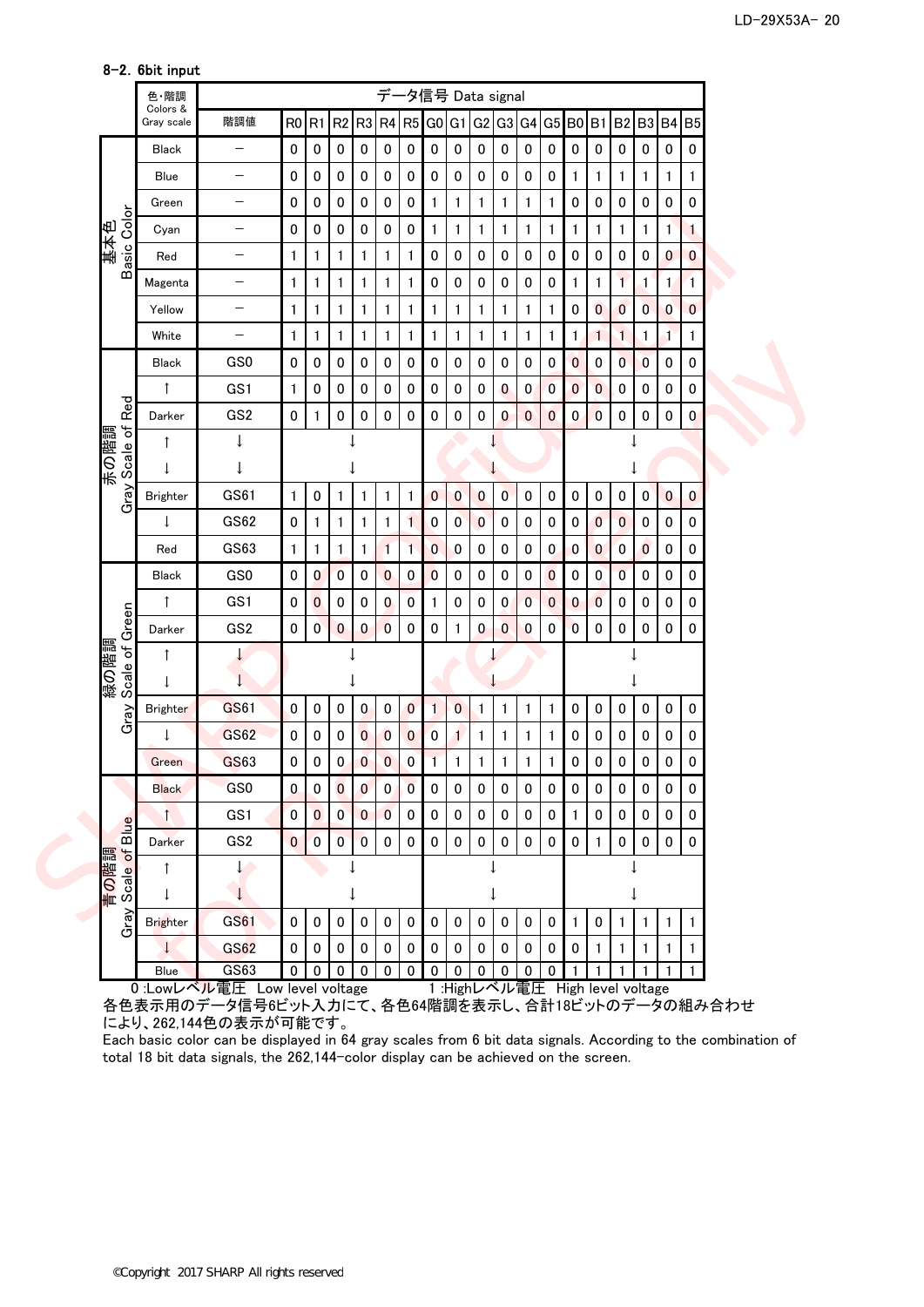# 9.光学的特性 Optical specification

| Ta=+25°C, Vcc=+3.3V |  |
|---------------------|--|
|---------------------|--|

|                       | 項目<br>Parameter                                                                                                                                                                                                                                                                                     | 記号<br>Symbol           | 条件<br>Condition            | 最小<br>Min.               | 標準<br>Typ. | 最大<br>Max.                         | 単位<br>Unit      | $10 \times 20$ $\sqrt{20}$ $100 \times 200$<br>備考<br>Remark |  |  |  |  |
|-----------------------|-----------------------------------------------------------------------------------------------------------------------------------------------------------------------------------------------------------------------------------------------------------------------------------------------------|------------------------|----------------------------|--------------------------|------------|------------------------------------|-----------------|-------------------------------------------------------------|--|--|--|--|
| 視角範囲<br>Viewing       | 水平<br>Horizontal                                                                                                                                                                                                                                                                                    | $\theta$ 3, $\theta$ 9 |                            | 70                       | 80         |                                    | Deg.            | [Note 1.2.4]                                                |  |  |  |  |
| angle                 | 垂直                                                                                                                                                                                                                                                                                                  | $\theta$ 6             | $CR$ 10                    | 45                       | 65         | $\overline{\phantom{0}}$           | Deg.            |                                                             |  |  |  |  |
| range                 | Vertical                                                                                                                                                                                                                                                                                            | $\theta$ 12            |                            | 70                       | 80         |                                    | Deg.            |                                                             |  |  |  |  |
|                       | コントラスト比<br>Contrast ratio                                                                                                                                                                                                                                                                           | <b>CR</b>              | 最適視角<br>optimized<br>angle | 450                      | 800        |                                    |                 | [Note2, 4]                                                  |  |  |  |  |
|                       | 応答速度(白黒)<br>Response Time(White Black)                                                                                                                                                                                                                                                              | $\tau$ r + $\tau$ d    |                            |                          | 30         |                                    | ms              | [Note3, 4]                                                  |  |  |  |  |
|                       | 表示面白色色度                                                                                                                                                                                                                                                                                             | Wx                     |                            | (0.260)                  | (0.310)    | (0.360)                            |                 |                                                             |  |  |  |  |
|                       | Chromaticity of White                                                                                                                                                                                                                                                                               | Wy                     |                            | (0.285)                  | (0.335)    | (0.385)                            |                 |                                                             |  |  |  |  |
|                       | 表示面赤色色度                                                                                                                                                                                                                                                                                             | Rx                     |                            |                          | (0.630)    |                                    |                 |                                                             |  |  |  |  |
|                       | Chromaticity of Red                                                                                                                                                                                                                                                                                 | Ry                     |                            |                          | (0.345)    | $\qquad \qquad -$                  |                 |                                                             |  |  |  |  |
| 表示面緑色色度               |                                                                                                                                                                                                                                                                                                     | Gx                     |                            |                          | (0.315)    | $\overline{\phantom{m}}$           |                 | [Note4]                                                     |  |  |  |  |
|                       | Chromaticity of Green                                                                                                                                                                                                                                                                               | Gy                     | $\theta = 0^{\circ}$       | $\overline{\phantom{0}}$ | (0.630)    | $\rightarrow$                      |                 |                                                             |  |  |  |  |
| 表示面青色色度               |                                                                                                                                                                                                                                                                                                     | Bx                     |                            |                          | (0.150)    | $-$                                |                 |                                                             |  |  |  |  |
|                       | Chromaticity of Blue                                                                                                                                                                                                                                                                                | By                     |                            |                          | (0.075)    | $\qquad \qquad -$                  |                 |                                                             |  |  |  |  |
|                       | <b>NTSC比</b><br>NTSC ratio                                                                                                                                                                                                                                                                          |                        |                            |                          | (70)       |                                    | %               |                                                             |  |  |  |  |
|                       | 白色表面輝度<br>Luminance of white                                                                                                                                                                                                                                                                        | $Y_{L1}$               |                            | 700                      | 1000       |                                    | $\text{cd/m}^2$ | [Note4]                                                     |  |  |  |  |
|                       | 輝度分布<br><b>White Uniformity</b>                                                                                                                                                                                                                                                                     |                        |                            |                          |            | 1.33                               |                 | [Note5]                                                     |  |  |  |  |
| shown in Fig.2 below. | ※バックライト点灯後30分後に、PWMのデューティー比100%にて測定をします。<br>また光学的特性測定は、下記の図2の測定方法を用いて暗室あるいはこれと同等な状態にて行います。<br>The measurement shall be executed 30 minutes after lighting at rating.<br>The optical characteristics shall be measured in a dark room or equivalent state with the method<br>受光器 Sensor(EZ-CONTRAST) |                        |                            |                          |            | 受光器 Sensor<br>: 輝度 Luminance(SR-3) |                 | :応答速度 Response time(BM-5A/BM-i<br>: コントラスト Contrast(SR-3)   |  |  |  |  |



図2 光学的特性測定方法 Fig.2 Optical characteristics measurement method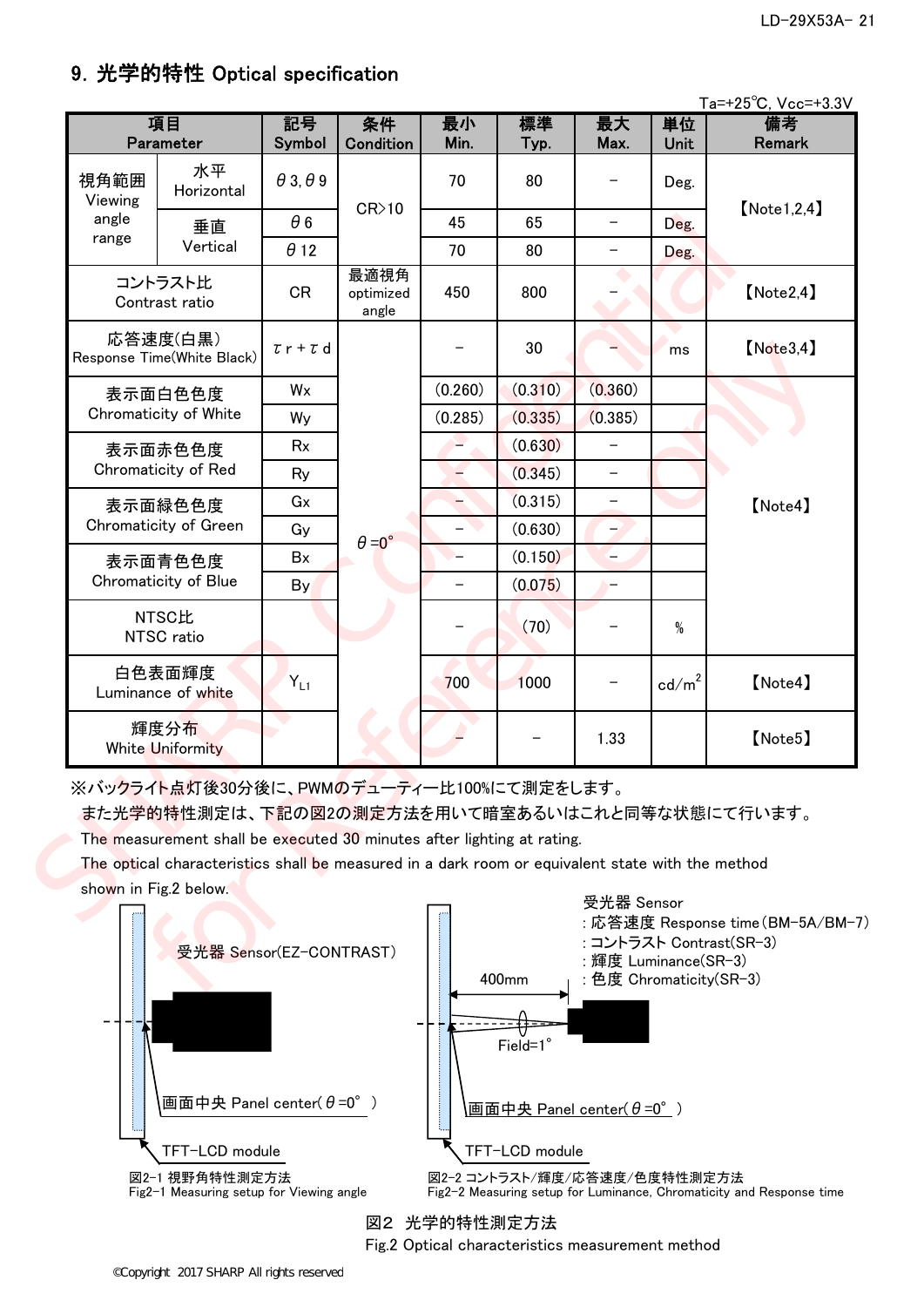【Note1】視角範囲の定義 Definitions of viewing angle range





## 10. 表示品位 Display Qualities

別紙出荷検査基準書を参照してください。 Please refer to the Outgoing Inspection Standard. ©Copyright 2017 SHARP All rights reserved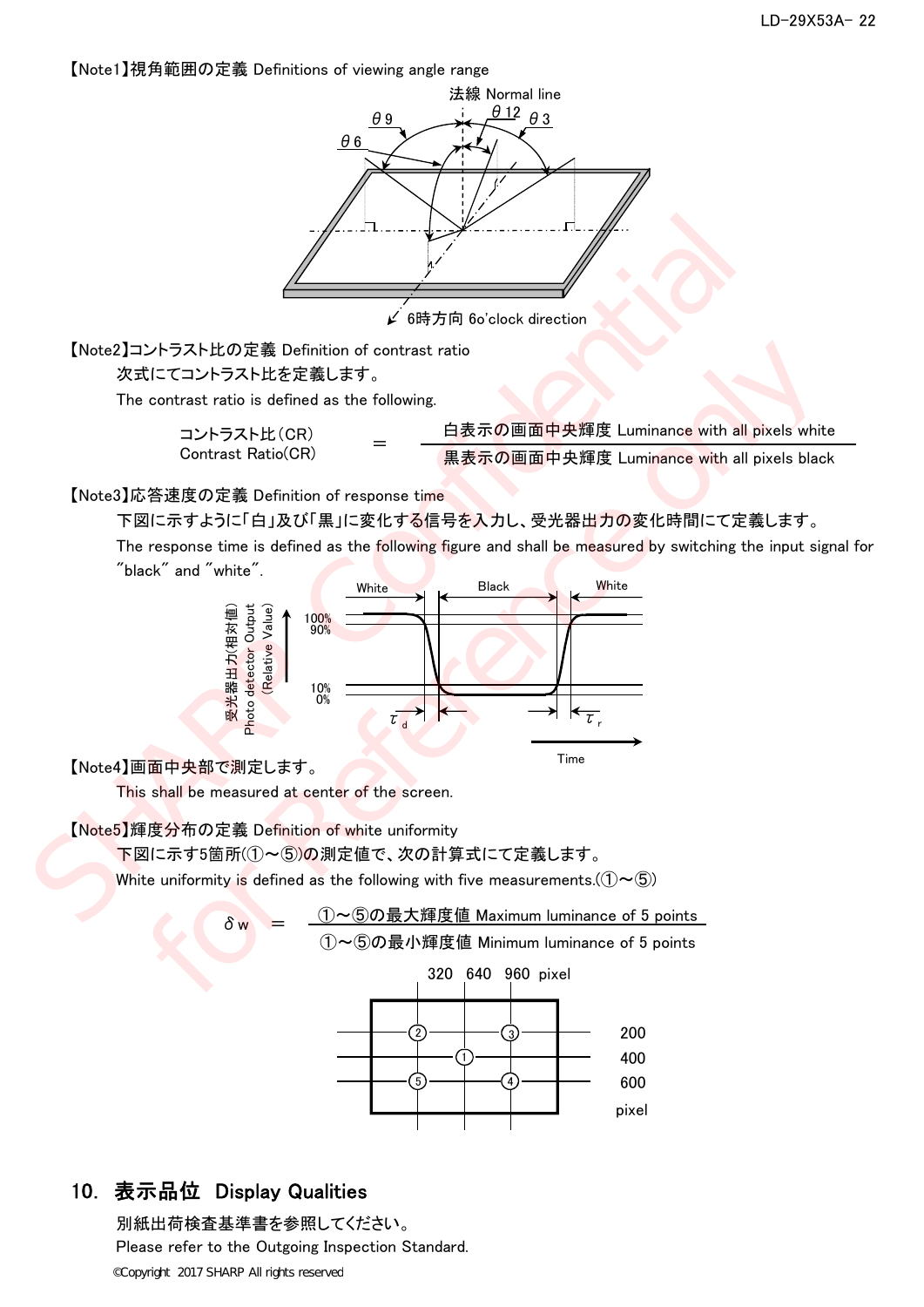# 11.モジュールの取り扱い Handling Instructions

### 【モジュール取り扱いに関する注意事項とお願い】

#### 【Handling Precautions】

- a ) モジュールの取り扱いはできる限り塵埃の少ない環境にて行って下さい。特に金属製の異物がモジュールに付着 すると内部回路がショートして故障する可能性があります。 Treat LCD module in dustless surroundings. Metal foreign material stuck to the circuit is possible to cause a short.
- b) ケーブルを入力コネクタに挿抜する時は、必ずモジュールに入力する電源や信号をOFFにしてから行って下さい。 Be sure to turn off the power supply when insertion extraction the cable.
- c ) ケーブルの抜き挿し時にはモジュール側の回路部やコネクタ部に強い外力が加わらないように注意して下さい。 破損や接触不良となる可能性があります。

Be careful not to give any physical stress onto the circuit and/or the connector of LCD module when you pull/plug a cable. Physical stress will cause a break or worse connection.

d ) パネル表面の偏光板は傷つき易いので、硬いものや鋭利なもので擦ったりしないよう取り扱いには十分注意して 下さい。

Do not touch or scratch the polarizer with items harder than the surface rating or permanent damage can result.

- e ) 偏光板上のゴミは、静電対策が施されたイオン化エアガン等のN2ブローで吹き飛ばして下さい。 Use N2-blower such as an ionized nitrogen has anti-electrostatic when you blow dusts on Polarizer.
- f ) 水滴等が長時間付着すると変色やシミの原因になりますので、すぐに、脱脂綿あるいは柔らかい布等で拭き取って 下さい。

Since a long contact with water may cause discoloration or spots, wipe it with absorbent cotton or other soft cloth immediately.

- g ) CMOS LSIを使用していますので、取り扱い時の静電気に十分注意し、人体アースなどの配慮をして下さい。 その他、通常電子部品に対する注意事項は遵守して下さい。 This module contains CMOS LSI. Please use appropriate anti-static protection methods for all contact with the LCD panel and its electrical circuits. b) ケーブルを入力コネクタに挿技する時は、必ずモジュールに入力する電源や信号をOFFにしてから行<br>
Be sure to turn off the power supply when insertion extraction the cable.<br>
c) ケーブルの技き挿し時にはモジュール側の回路部やコネクタ部に強い外力が知わらないように注意し<br>
破損や接触不良となる可能性があります。<br>
confident face to turn
	- h ) モジュールには金属を使用しておりますので、取り扱いに時にはエッジ部に十分注意して下さい。 Be careful with the edge parts of the module which is made of metal.
	- i) ガラスや微細配線部品を使用しておりますので、落としたり固いものに当てたり、強い衝撃を加えると、ワレ,カケ や内部断線の原因になりますので、取り扱いには十分注意して下さい。 Since the LCD panel is made of glass, it may break or crack if dropped or bumped on hard surface. Always handle with care. kin in Access when the original stress onto the circuit and/or the connector of LCD module<br>ulind to give any physical stress will cause a break or worse connector of LCD module<br>pull/plug a cable. Physical stress will cau
	- j ) パネル表示部が破損した場合、万が一切断面に触れますとケガをすることがあります。 破損部を手で触らないように十分注意して下さい。 When the panel is broken, do not touch the glass. Although the panel is difficult to be scattered, touching the broken part may hurt your hands.
	- k ) パネル表示部が破損した場合、パネル内の液晶が漏れる恐れがあります。もし誤って目や口に入った場合は 直ちに水で洗い落とし、医者の診断を受けて下さい。 Liquid crystal contained in the panel may leak if the LCD is broken. If LC material should accidently come in contact with the mouth or eyes rinse with water as soon as possible, following the instructions of the appropriate MSDS.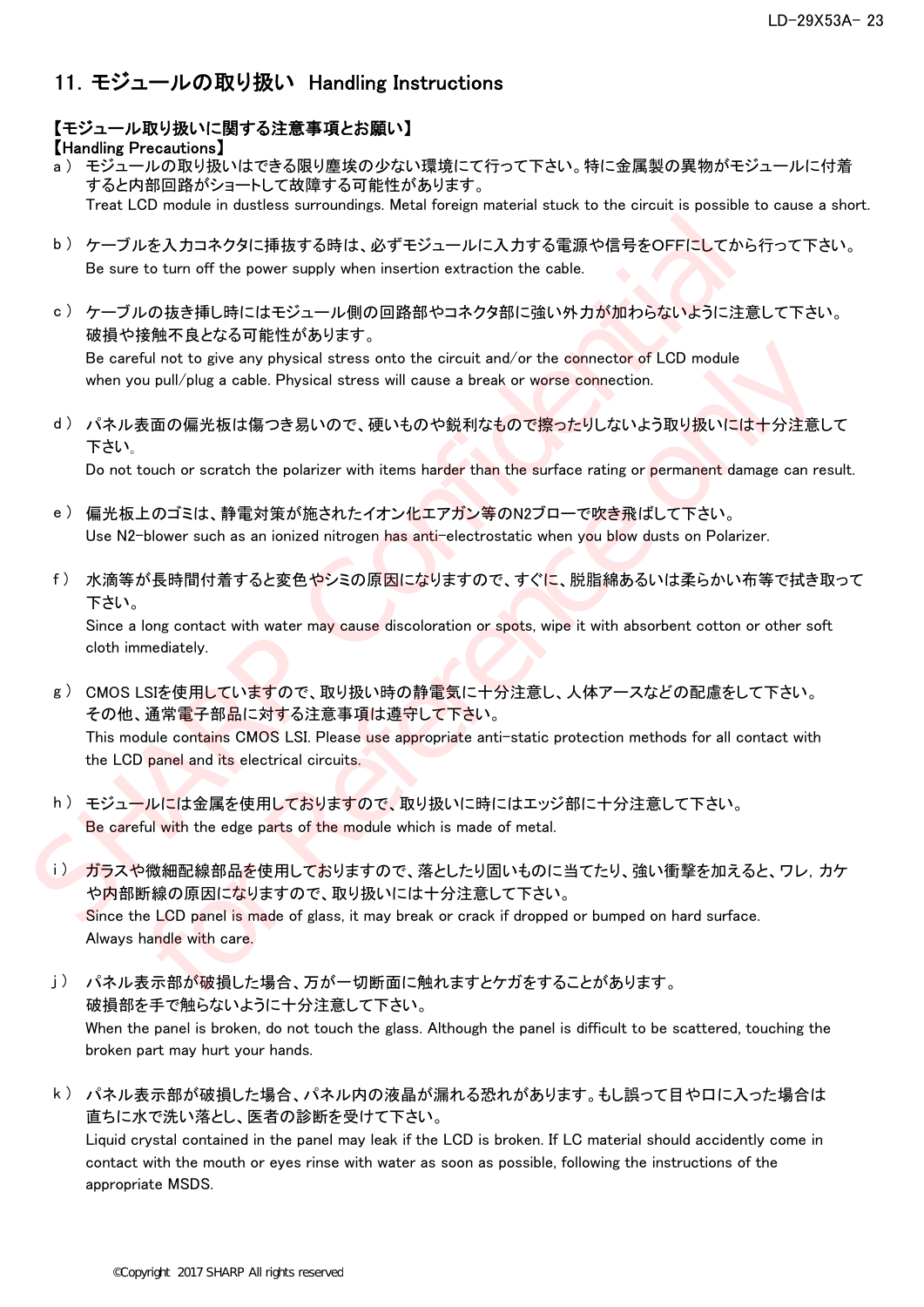- l ) 回路部品及びパターン部に触れないでください。回路が破損する可能性があります。 Do not touch the circuit and the pattern of the board. If you touch it, the circuit may be broken.
- m) 直射日光など強い紫外線に長時間さらさないようにお願いします。 Do not expose to strong ultraviolet rays such as direct sunlight for a long time.
- n) モジュールの廃棄については、地方自治体により規制を受ける場合があります。それぞれの自治体規制に 従って廃棄して下さい。 Follow the regulations when LCD module is scrapped. The government you stay may have some regulations about it.
- o) 本機種は金属部材を使用している為、錆が発生する可能性があります。 Because metal parts are used on this model , it has the potential of rust formation

#### 【セット設計上のお願い】 【Set-Design Precautions】

- a ) 故障の原因となりますので、決してモジュールを分解しないで下さい。 Disassembly of the LCD panel in any way voids the warranty and may permanently damage the LCD panel.
- b ) 取り付け穴を同一平面で固定し、モジュールに"ソリ"や"ネジレ"等のストレスが加わらないようにして下さい。 Be sure to design the cabinet so that the module can be installed without any extra stress such as warp or twist.
- c ) モジュール取り付け部はEMI、ESDや外来ノイズに対する安定化の為、アース接続をお奨めします。 Consider grounding the bezel to reduce EMI, ESD and minimize electronic noise into the LCD panel.
- d ) 筐体への取り付けはトルク値=0.147±0.02N・m MAX(5回)となりますが、実機による確認を十分に 行って下さい。

When install LCD modules in the cabinet, please tighten with  $("torque=0.147 \pm 0.02N \cdot m$  MAX(5 times)"). Be sure to confirm it in the same condition as it is installed in your instrument.

- e ) モジュール裏面には、回路基板がありますので、設計組み立て時にストレスが加わらない様にしてください。 ストレスが加わると回路部品が破損する恐れがあります。 When mounting the LCD panel, use all the provided mounting holes and maintain uniformity and coplanarity so as not to bend, bow or twist the LCD panel at any time. If stress is added, there is a possibility that circuit parts may be damaged. 後って廃棄して下さい。<br>Follow the regulations when LCD module is scrapped. The government you stay may have some regulations in<br>the contribution of the LCD module is scrapped. The government you stay may have some regulations in<br>t "man for Bernard and the manner when the set of the system and the conditions]<br>Precentions]<br>Reference only of the LCD panel in any way voids the warrantly and may permanently damage the LCD panel.<br>大会同一平面で固定し、モジュールを分解しない
	- f ) モジュール裏面に常時一定の圧力がかかると表示ムラ、表示不良などの原因となりますのでモジュール裏面を 圧迫するような構造にはしないで下さい。

It causes an irregular display and the defective indication, etc., when always put constant pressure on the back of the module. Please do not make the structure to press the back of the module.

- g ) パネル表面に保護板等をつける場合は干渉縞など画質を劣化させる事の無いよう注意して下さい。 In case of attaching a cover glass or touch panel to the front surface, use appropriate measures to avoid degrading optical performance.
- h ) 液晶モジュール内部に細かい異物等が入ると光学部材に付着し、経時とともにムラが発生することがあります。 筐体設計時、冷却等の空気孔及び強制対流させるファン使用時には、その吸入口にも目の細かいフィルタを 取り付ける等の配慮をお願い致します。

To prevent loss of uniformity and prevent the introduction of contamination to the optical path of the LCD panel, please use fine-pitch filters in the air flow of forced ventilation.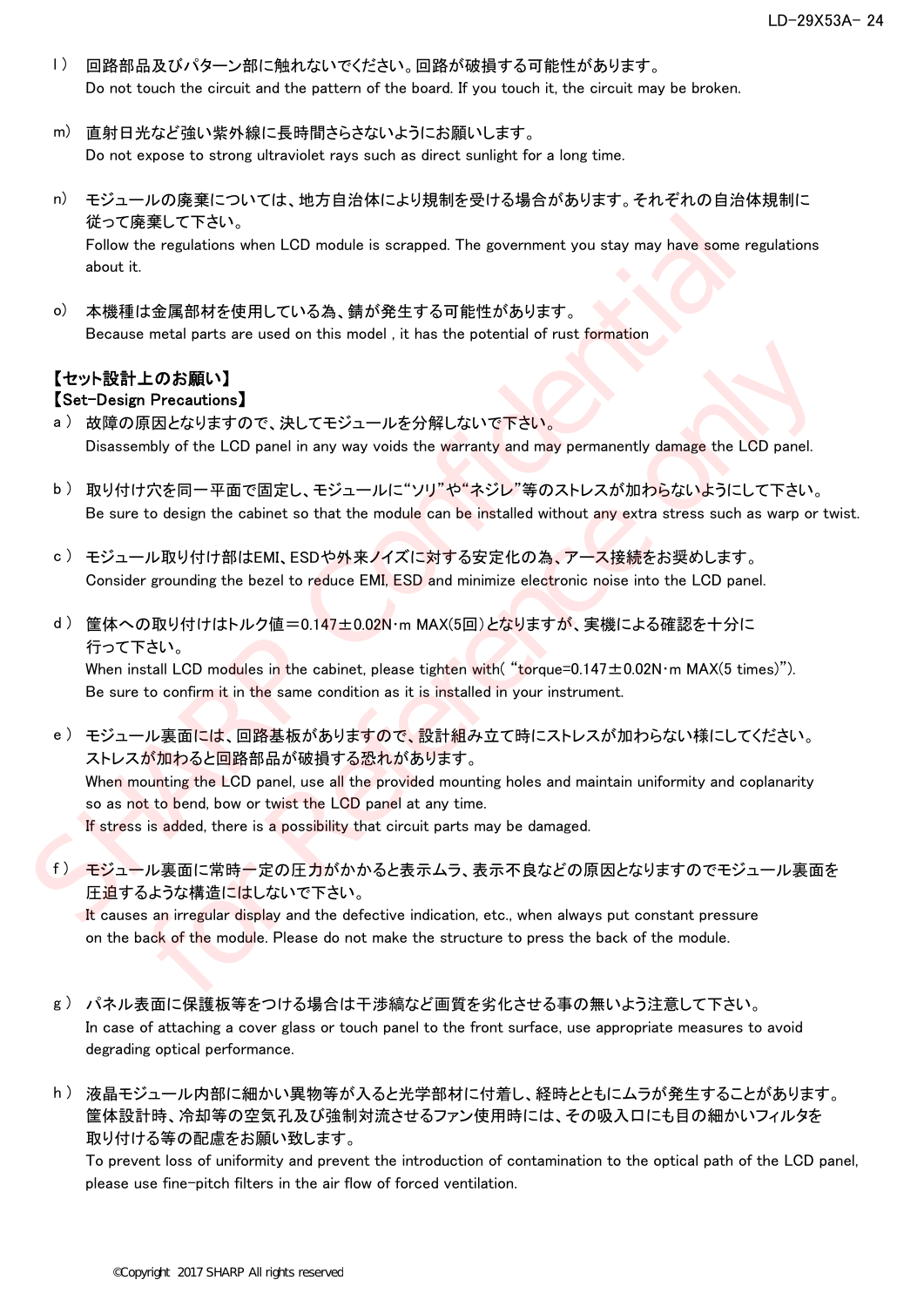- i) モジュールに局所的な温度変化が生じないように、放熱性を考慮した部品配置·設計をお願いします。 Please design part arrangement to consider the heat dissipation not to change the local temperature for module.
- j ) 本仕様書に規定されている絶対最大定格は、必ず守ってください。これを超えて使用した場合、部品の焼損・破壊や 特性の劣化の恐れがあります。周囲温度や入力信号変動、電気部品のバラツキ等も考慮の上、絶対最大定格を 超えないように設計して下さい。

Be sure to follow the absolute maximum rating in the specification. The design should consider the surrounding temperature, the fluctuating input signal, and tolerance of the electronic parts. Exceeding values is possible to cause worse characteristic such as burn and/or broken of the parts on LCD module.

k ) 推奨動作条件範囲内にて使用して下さい。この範囲を超えた場合、絶対最大定格内であっても動作は保証されま せん。

Be sure to use LCD module within the recommended operating conditions. Operating module out of the recommended range is not guaranteed even if it is in the absolute maximum rating.

- l ) モジュールへ電源投入後の入力信号の印加、切断については、本仕様書の電源・信号電圧のシーケンスに従って 設計して下さい。推奨外の条件で入力した場合、故障や表示劣化となる可能性があります。 Follow the power, signal, and supply voltage sequence which the specification indicates, regarding on-off input signal after power on of LCD module. Be sure to follow the absolute maximum rating in the specification. The design should consider the specifical<br>temperature, the fluctuating imput signal, and tolerance of the electronic parts. Exceeding values is p<br>cause to use LCD module within the recommended operating conditions. Operating module out of the<br>nnded range is not guaranteed even if it is in the absolute maximum rating.<br>ルヘ電源投入後の入力信号の印加、切断については、本仕様者の電源(指导電圧のシーケンスに従<br>Tさい,推奨がの
	- m ) セットの使用条件に合わせて、モジュール故障時の電源回路保護装置をご検討下さい。 According to the using application, power circuit protection is recommended at module failure.
	- n) モジュールからの不要輻射が周辺機器に妨害を与えないように製品化設計に際しては充分なシールド対策を お願いします。

Take enough shielding countermeasure not to interfere to peripheral electronic device by unnecessary radiation from the module.

- o) 本機種は防塵·防水対策は実施しておりません。 This product is not water-proof and dust-proof structure.
- p ) 故障の原因となりますので、基板カバー、ネジ、テープ類を外す等の分解は決して行なわないで下さい。 Notice : Never take to pieces the module , because it will cause failure. Please do not peel off the Black tape pasted to the product.
- q ) モジュールの取り付け時、LED FPCや配線ケーブルを引っ張ったり引っ掛けたりしないように注意して下さい。 Please do not pull, and do not hang LED\_FPC and distibuting cable at the installation of the module.
- r ) モジュールのボリュームは出荷時に最適に調整されていますので、調整値を変更しないで下さい。 調整値を変更されますと、本仕様を満足しない場合があります。 The VCOM potentionmeter is factory adjusted for optimum performance before shipment.Do not change the value. Changing the VCOM setting may affect the LCD panel's compliance to specifications.
- s ) モジュールに局部的な応力による曲がりが生じないようにモジュール裏面と取付装置との空間距離3mm以下での 設計配慮お願い致します。

In order to prevent LCD module from bending by local stress, please consider the design of less than 3mm in the space distance between the mounting device and LCD module.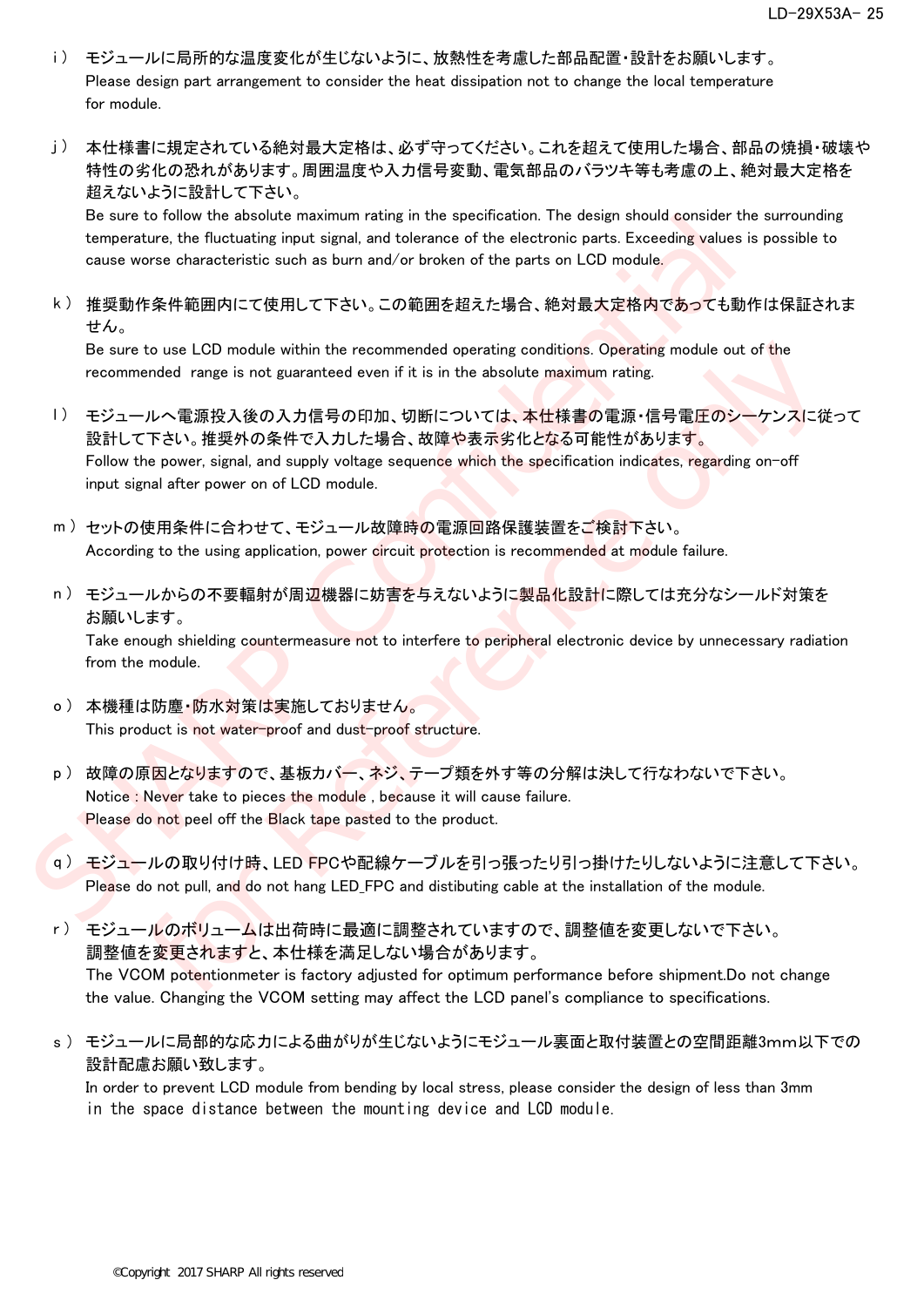### 【ご使用に関する注意事項とお願い】 【Operation Precautions】

a ) 液晶パネルには、太陽光等の直射光を当てないよう使用ください。この様な環境下でご使用になる場合は、 遮光フードを設ける等ご配慮ください。液晶パネルに強い光が照射されますとパネル特性の劣化に繋がり、 表示品位が低下する事があります。

Avoid prolonged exposure to strong UV light as the panel may be permanently damaged. Apply sufficient protection to block UV radiation in strong UV environments.

- b ) モジュールの取り扱い及び機器への組み込みに際して、酸化性または還元性ガス雰囲気中(SO2、H2Sなど) での長期ご使用や保管、また、これらの蒸気を発生する試薬、溶剤、接着剤、樹脂等の材料をLCDモジュールの 周囲で使用した場合、腐食、変色、表示品位の劣化、動作異常等の原因となる為、保管・ご使用を避けて下さい。 When handling LCD modules and assembling them into cabinets, please avoid long-term storage in the environment of oxidization or deoxidization gas. The use of materials such as reagent, solvent, adhesive, resin, etc. which generate these gasses, may cause corrosion and discoloration of the modules. Do not use the LCD module under such environment.
- c ) セット側に使用している材料や包装材料から出てくるエポキシ樹脂(アミン系硬化剤)、シリコン接着剤 (脱アルコール系及びオキシム系)、トレイ発泡剤(アゾ化合物)等により、偏光板への接触・非接触にかかわらず、 偏光板の変質による表示の異常が起きる場合があります。貴社の使用材料との適合性を御確認下さい。 To prevent reduction in optical quality and abnormal display, avoid exposure and contamination of the LCD panel from epoxy resin (mine system curing agent) that comes out from the material and the packaging material used for the set side, the silicon adhesive (dealcoholization system and oxime system), and the tray blowing agents ( azo-compound), etc. Please confirm LCD panel compatibility with materials employed in your manufacturing and shipping processes. protection to block UV radiation in strong UV environments.<br>
b) モジュールの取り扱い及び機器への結み少みに際して、酸化構または運元性ガス雰囲気中(SO2, H)<br>
での長期ご使用や電言、また、これらの蒸気を発生する試業、溶剤、接着剤、樹脂等の材料をLCDモ<br>
周囲で使用した場合、度まで、表示の高を発生する試業、溶剤、接着剤、樹脂等の材料をLCDモ<br>
MPIC from th rent of oxidization or deoxidization gas. The use of materials such as reagent, solvent, adhesive, resing<br>the generate these gasses, may cause corrosion and discoloration of the modules.<br>
the fleft EUC module under such
	- d ) クロロプレンゴムは塩素ガスを発生しLCD パネルの接続部の信頼性に影響を与えるため、使用しないで下さい。 Do not use polychloroprene (CR) with LCD module. It will generate chlorine gas, which will damage the reliability of the connection part on LCD panel.
	- e ) 長時間の固定パターン表示での使用は、残像現象が起こる場合がありますのでご注意下さい。 (残像を避けるためスクリーンセーバーをご利用下さい。) Do not drive the LCD panel for a prolonged time with a fixed pattern or image retention may result. (Please use a screen saver etc., in order to avoid an afterimage.)
	- f ) 定格保存温度以下では、内部の液晶が凝固しパネル破損の原因になります。また、定格保存温度を超えると 液晶が等方性の液体となり、元の状態に戻らない事があります。出来るだけ室温での保存をお願いします。 If stored at the temperatures lower than the rated storage temperature, the LC may freeze and it may cause LCD panel damage. And If stored at the temperatures higher than the rated storage temperature, the LC will lose its characteristics, and it cannot recover. Please keep it at near room temperature.
	- g ) 長時間、高温高湿環境で使用する場合は、結露防止の配慮をお願いいたします。 Nature of dew consideration prevention is necessary when LCD is used for long time under high-temperature and high-humidity.
	- h ) 電源OFF時、最後に描いた映像が数秒間残って徐々に消えるといった残像現象が発生する場合がありますが、 本症状は液晶パネルの特性によるものでありモジュールの品位に影響を与えるものではありません。 When LCD is stopped, residual image may be occurd and disappear gradually. This is caused by attribute of LCD panel and it does not cause the damage to the LCD module.
	- i ) 製品輸送に関しては本仕様書記載の梱包状態での輸送を想定しております。 貴社実機に組み込んだ状態での輸送については実梱包でのご検証をお願い致します。 In regards to transportation, the products are supposed to be transported with the packaging described in this specification. Please validate the transportation packaging spec at your side with utilizing the actual packaging used for actual transportation.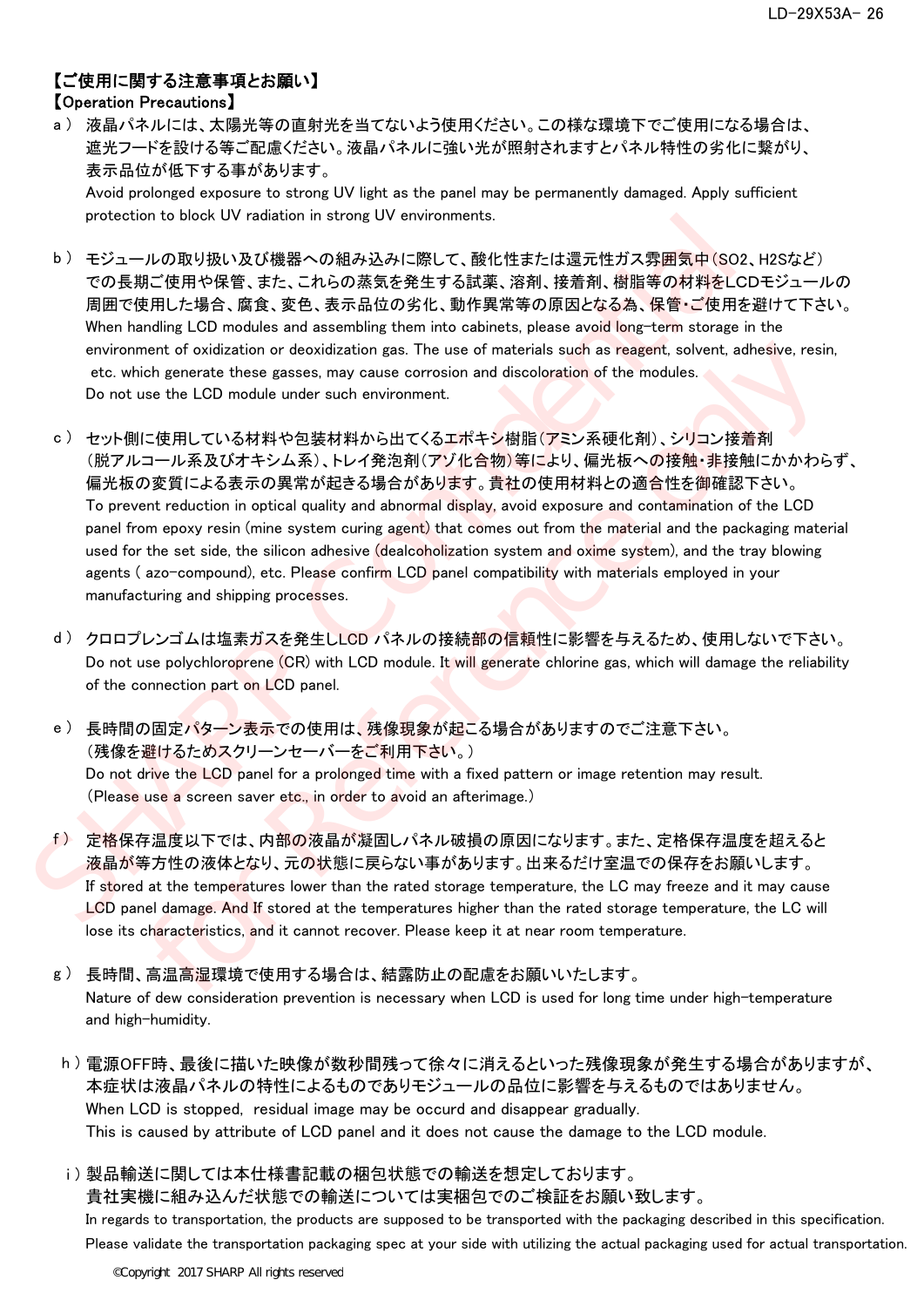## 12.出荷形態 Packing form

#### 12-1.包装形態図 Packing form figure

図3.包装形態図に示す。 Packing form is shown in Fig 3.

#### 12-2.カートン保管条件 Carton storage conditions

- a) カートン積み上げ段数 Piling number of cartons : MAX.5cartons
- b) 最大収納台数 Package quantity in one carton : 20pcs
- 
- 
- 
- c) カートンサイズ Carton size(Typ.)  $\qquad \qquad : 460 \text{mm(W)} \times 426 \text{mm(D)} \times 341 \text{mm(H)}$
- d) 総質量(20台収納時) Total mass (One carton filled with 20 modules) 4: 14kg
- e) カートン保管環境 Carton store environment :
	- ①温度 Temperature 0~40℃
	- ②相対湿度 Relative humidity 95%以下
		- ・保管湿度環境の平均値としては、下記条件を参考に管理願います。

| IZ-Z. カートノ休官宋什 Carton storage conditions                                                                                                                                                                                                                                                                                                                                                                                                                                                                         |                                                                                                                     |
|------------------------------------------------------------------------------------------------------------------------------------------------------------------------------------------------------------------------------------------------------------------------------------------------------------------------------------------------------------------------------------------------------------------------------------------------------------------------------------------------------------------|---------------------------------------------------------------------------------------------------------------------|
| a) カートン積み上げ段数 Piling number of cartons<br>b) 最大収納台数 Package quantity in one carton<br>c) カートンサイズ Carton size(Typ.)<br>d) 総質量(20台収納時) Total mass (One carton filled with 20 modules)<br>e) カートン保管環境 Carton store environment :<br>①温度 Temperature<br>$0 \sim 40^{\circ}$ C                                                                                                                                                                                                                                        | : MAX. 5cartons<br>$20pc$ s<br>$460$ mm $(W) \times 426$ mm $(D) \times 341$<br>: 14kg                              |
| ②相対湿度 Relative humidity 95%以下<br>・保管湿度環境の平均値としては、下記条件を参考に管理願います。<br>Please refer below as average value of the environmental conditions.<br>温度:20~35℃<br>夏場<br>温度:5~15℃<br>冬場<br>Summer time<br>Winter time<br>・40℃ 95%RHの環境下で保管される時間が、累計で240時間以内に管理願います。<br>Please maintain within 240 hours of accumulated length of storage time, with conditions of<br>40 degrees Celsius and room humidity of 95%.                                                                                                          | 湿度:85%以下<br>湿度:85%以下<br>Temperature: 20~35°C Humidity: 85% and below<br>Temperature: 5~15°C Humidity: 85% and below |
| ③直射日光 Direct sunlight<br>・製品に直射日光が直接当たらないように、包装状態か暗室で保管願います。<br>Please keep the product in a dark room or cover the product to protect from direct sunlight.                                                                                                                                                                                                                                                                                                                                                     |                                                                                                                     |
| 4雰囲気 Atmospheric condition<br>・腐食性ガスや揮発溶剤の発生の危険性がある場所では保管しないでください。<br>Please refrain from keeping the product with possible corrosive gas or volatile flux.                                                                                                                                                                                                                                                                                                                                                      |                                                                                                                     |
| ⑤結露防止に対するお願い Prevention of dew<br>・結露を避けるため包装箱は直接床に置かず、必ずパレットか台の上に保管願います。<br>またパレット下側の通風を良くするために、一定方向に正しく並べてください。<br>Do not place directly on the floor, and please store the product carton either on a wooden pa<br>or a stand to avoid dew condensation. In order to obtain moderate ventilation in the pallet's<br>bottom surfaces, arrange correctly in the fixed direction.<br>·保管倉庫の壁から離して保管願います。<br>Please place the product cartons away from the storage wall.<br>・倉庫内は通風を良くするよう注意頂き、換気装置などの設置をご配慮下さい。 |                                                                                                                     |
|                                                                                                                                                                                                                                                                                                                                                                                                                                                                                                                  |                                                                                                                     |

- ・保管倉庫の壁から離して保管願います。
- Please place the product cartons away from the storage wall.

 Be careful of the inside of a warehouse to ventilate well and please consider installation of a ventilator.

・自然環境下以上の急激な温度変化が無きように管理願います。

Manage to rapid temperature change under natural environment.

⑥振動 Vibration

・常時振動が加わる様な場所では保管しないで下さい。

Please refrain from keeping the product in the place which always has vibration.

- ⑦保管期間 Storage period
	- ・上記保管条件にて1年以内の保管としてください。

Within above mentioned conditions, maximum storage period should be one year.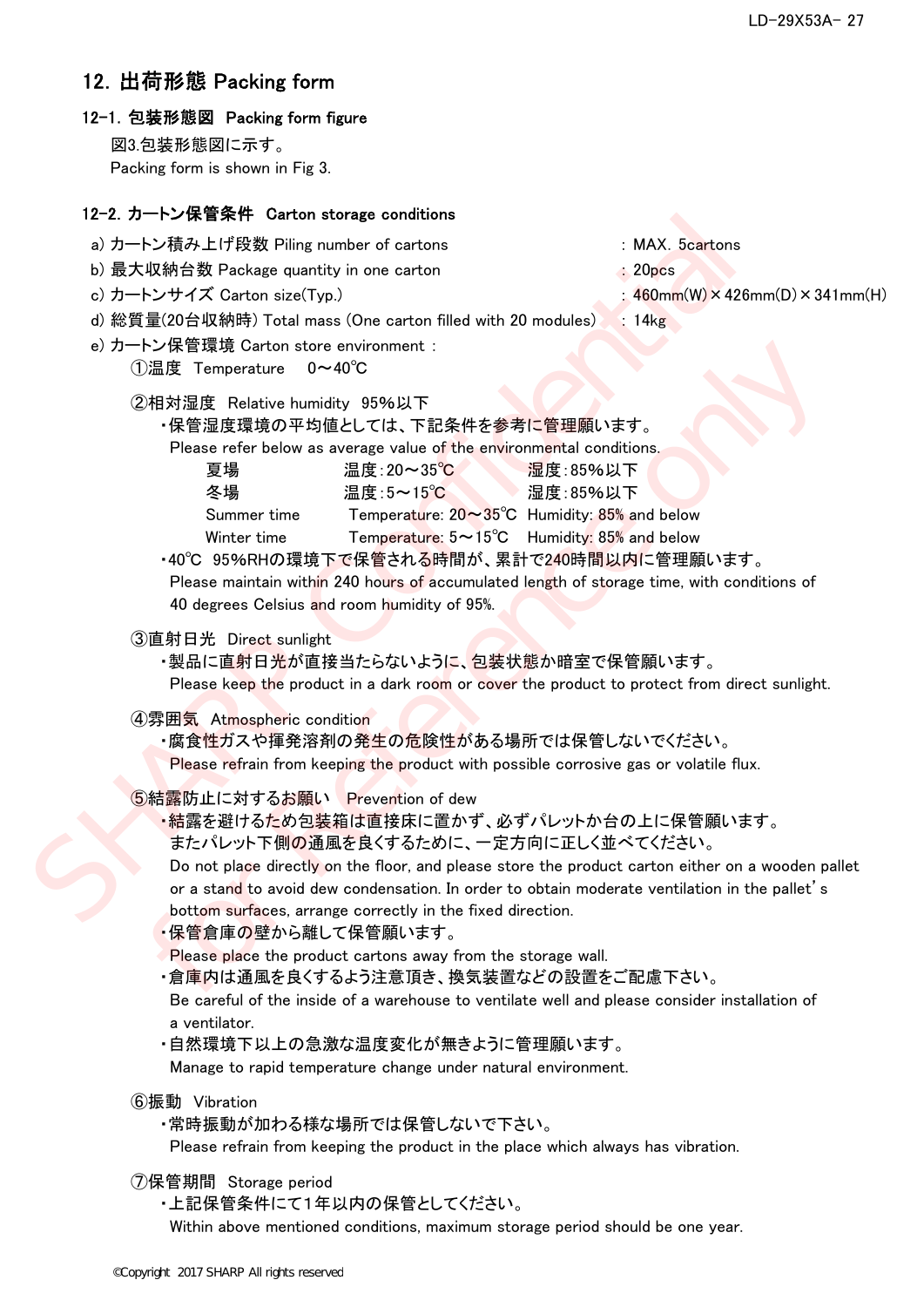# 13.製品型名表示 Marking of product name

13-1.ラベル表示内容 Label indication

A)モジュールシリアルラベル Module serial label

The label that displays SHARP logo Model No. (LQ121K1LG61) Lot No. is stuck on the back of the module. モジュール裏面に、SHARPロゴ・製品型名( LQ121K1LG61)・製造番号を表示したラベルを貼付します。

| <b>SHARP</b>                      | Model No.                    | ロットNo表示方法(数字及びアルファベット)<br>Lot No display method (Figure and alphabet)                                                                                                                                          |
|-----------------------------------|------------------------------|----------------------------------------------------------------------------------------------------------------------------------------------------------------------------------------------------------------|
| LQ121K1LG61<br>xxxxxxxxx <b>→</b> | Bar Code(Lot No.)<br>Lot No. | 製造年(西暦末尾)<br>Production year<br>(Last digit of dominical year)<br>シリアルNo. Serial No.<br>生産工場識別コード<br>製造月(1~9.X=10.Y=11.Z=12)<br>Assembly site code<br>Production month (1-9X, Y, Z)<br>社内管理品番 Discernment code |

| SHARP<br>LQ121K1LG61 4<br>xxxxxxxxx                                                                                                                                                            | Model No.<br>Bar Code(Lot No.)<br>Lot No.                                    | 製造年(西暦末尾)<br>Production year<br>(Last digit of dominical year)<br>製造月(1~9,X=10,Y=11,Z=12)<br>Production month (1-9X, Y, Z) | Lot No display method (Figure and alphabe<br>0000<br>◯<br>シリアルNo. Se<br>生産工場識別コード<br>Assembly site code |
|------------------------------------------------------------------------------------------------------------------------------------------------------------------------------------------------|------------------------------------------------------------------------------|----------------------------------------------------------------------------------------------------------------------------|---------------------------------------------------------------------------------------------------------|
| B) バックライトシリアルラベル Backlight serial label<br>モジュール裏面に、バックライトの製品型名・製造番号を表示したラベルを貼付します。<br>The label that displays the model No. and lot No. for the backlight is stuck on the back of the module. |                                                                              |                                                                                                                            | 社内管理品番 Discernment co                                                                                   |
| – *                                                                                                                                                                                            | Model No.<br>$(0 - 9$ and $A \sim Z)$<br>Lot No.<br>$(0 - 9$ and $A \sim Z)$ |                                                                                                                            |                                                                                                         |
|                                                                                                                                                                                                |                                                                              |                                                                                                                            |                                                                                                         |
|                                                                                                                                                                                                |                                                                              |                                                                                                                            |                                                                                                         |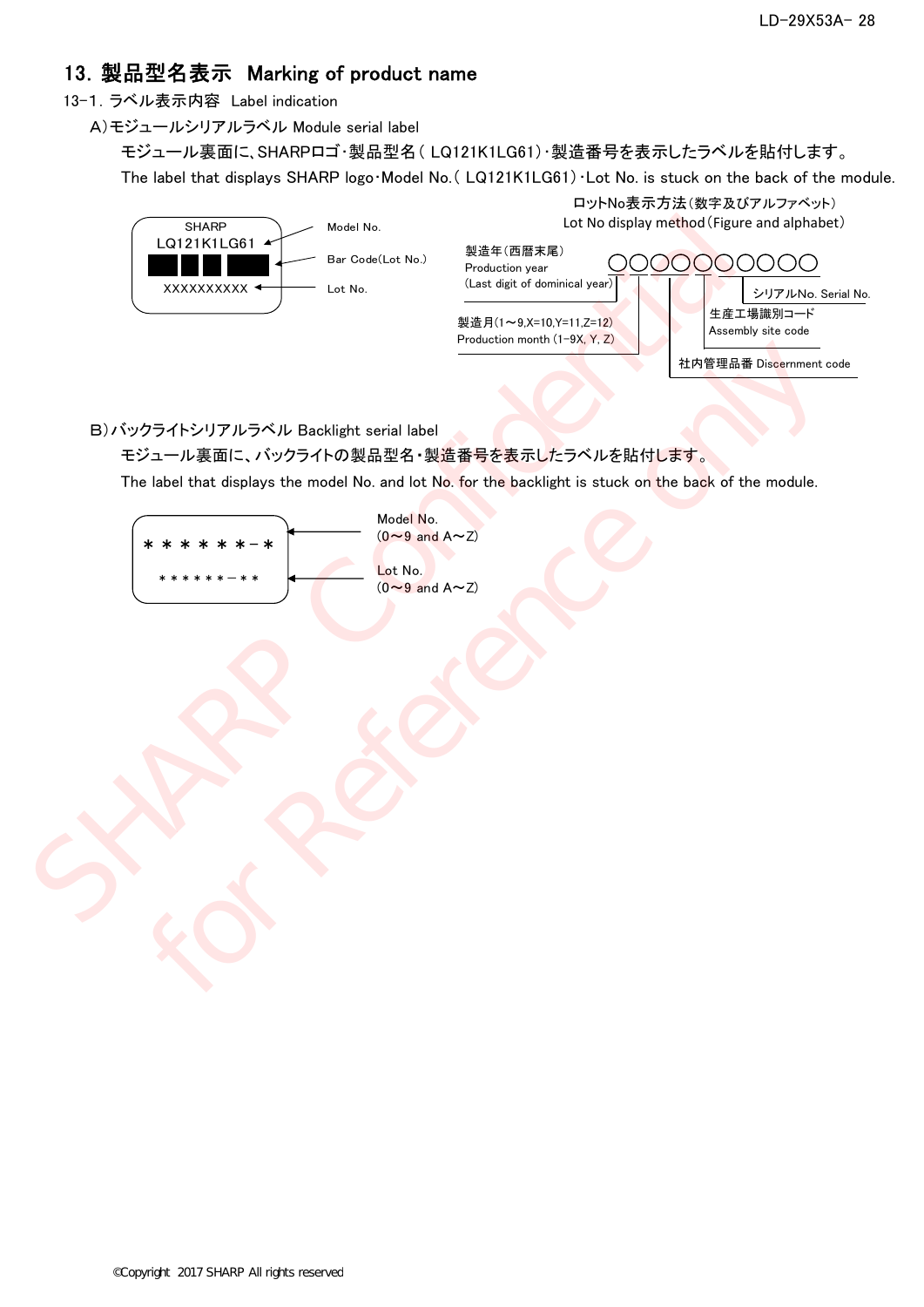#### 13-2.包装箱表示 Packing box Label

また、バーコード表示もこれに準じます。 包装箱に、①型名( LQ121K1LG61) ②出荷日付 ③モジュール数量 を表示したラベルを貼付します。

The label that displays ①Model number( LQ121K1LG58 ) ②Lot number ③Quantity of module is stuck on the packing box. Moreover, the display of bar code also applies to this.



RoHS規制対応済の梱包箱に対しては、右図の表記を行います。

 ※ R.C.(RoHS Compliance)とはRoHS指令に適合していることを意味します。 当モジュールは、1台目よりRoHS指令に対応しております。



A right picture is written to the packing box of module for the RoHS restriction.

※ R.C.(RoHS Compliance)means these parts have corresponded with the RoHS directive.

This module corresponds from the first sample to RoHS Directive.

#### 生産国については包装箱のSHARPロゴ下に下図の表記を行います。

The figure below is written under the SHARP logo of the packing box about the production country.

OR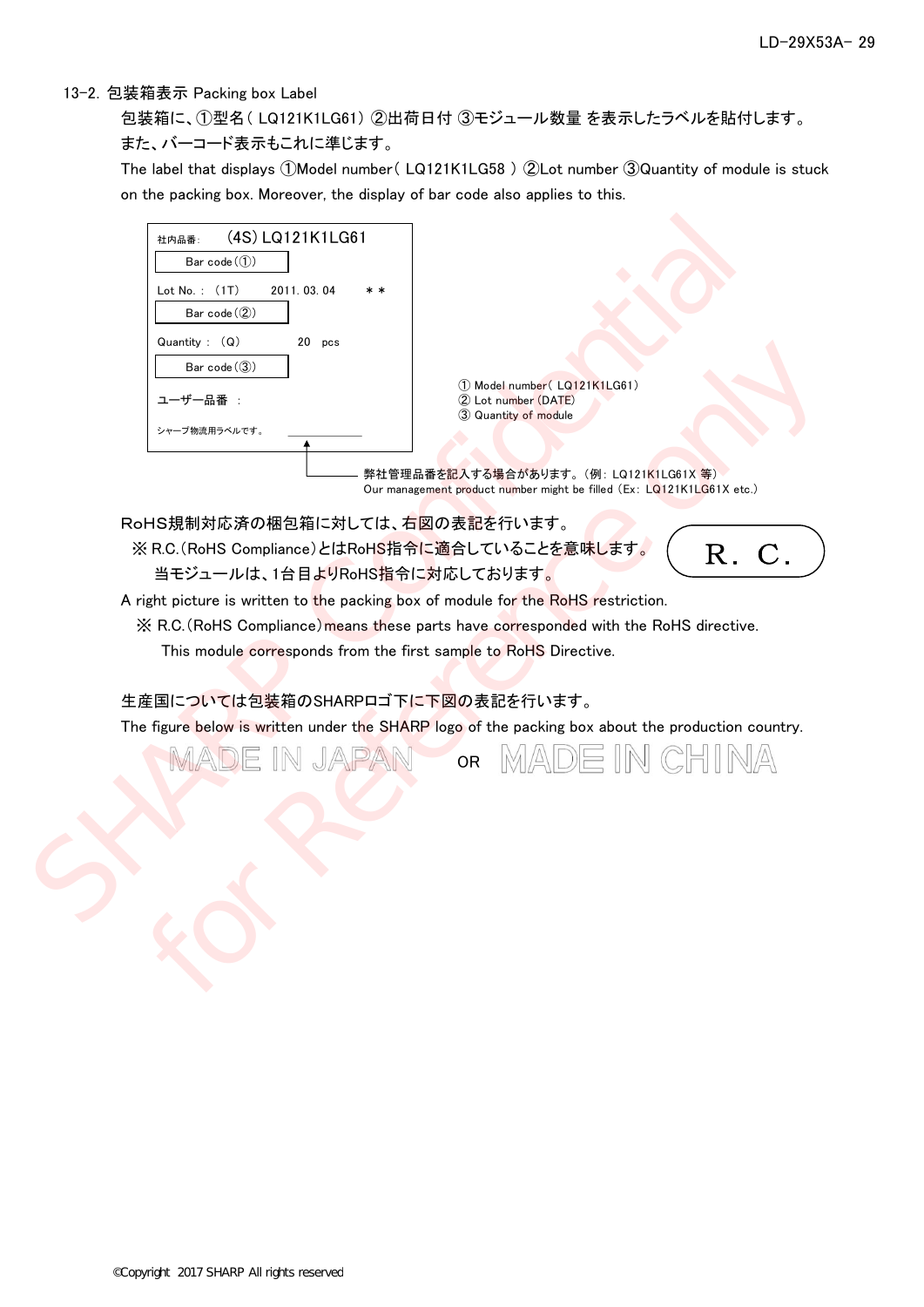# 14.信頼性項目 Reliability Test Items

| No.            | 試験項目<br>Test item                                               | 試験内容<br>Conditions                                                                                                                                                                         | 備考<br>Remark       |
|----------------|-----------------------------------------------------------------|--------------------------------------------------------------------------------------------------------------------------------------------------------------------------------------------|--------------------|
| 1              | 高温保存<br>High temperature<br>storage test                        | 周囲温度 80℃ の雰囲気中に 240H 放置<br>Ambient temperature 80°C 240H                                                                                                                                   | [Note1]            |
| $\overline{2}$ | 低温保存<br>Low temperature<br>storage test                         | 周囲温度 −30℃ の雰囲気中に 240H 放置<br>Ambient temperature −30°C 240H                                                                                                                                 | [Note1]            |
| 3              | 高温高湿動作<br>High temperature<br>& high humidity<br>operation test | 周囲温度 40℃、湿度 95% RHの雰囲気中に 240H 動作<br>Ambient temperature 40°C, Humidity 95% RH 240H<br>(ただし結露がないこと)<br>(No condensation.)                                                                   | [Note1]            |
| 4              | 高温動作<br>High temperature<br>operation test                      | パネル表面(表示領域)温度 80℃ の雰囲気中で 240H 動作<br>Panel surface 80°C 240H                                                                                                                                | [Note1]            |
| 5              | 低温動作<br>Low temperature<br>operation test                       | 周囲温度 -30℃ の雰囲気中で 240H 動作<br>Ambient temperature -30°C 240H                                                                                                                                 | [Note1]            |
| $6\phantom{.}$ | 振動(非動作)<br>Vibration test<br>(non-operating)                    | <正弦波 Sin wave><br>周波数範囲 Frequency: 10~57Hz/片振幅 Vibration width: 0.076mm<br>:57~500Hz/加速度 Acceleration:9.8m/s2<br>掃引の割合 Sweep time :11minutes<br>試験時間 Test period: 3H(X, Y, Z direction 1H) | [Note1]<br>[Note2] |
| $\overline{7}$ | 衝擊(非動作)<br>Shock test<br>(non-operating)                        | 最高加速度 Max. acceleration : 490m/s2 パルスPulse width: 11ms<br>正弦半波方向 Half sine wave direction : ±X,±Y,±Z<br>回数 Test period: Once for each direction                                            | [Note1]<br>[Note2] |
| 8              | 熱衝擊(非動作)<br>Thermal shock<br>test<br>(non-operating)            | $-30^{\circ}C[0.5h] \sim 80^{\circ}C[0.5h] \diagup 50$ cycle                                                                                                                               | [Note1]            |
|                | 【Note1】評価方法 Result Evaluation Criteria                          |                                                                                                                                                                                            |                    |
|                |                                                                 | 標準状態(*)において出荷検査基準書の検査条件下、実用上支障となる変化がない事とします。                                                                                                                                               |                    |
|                |                                                                 | (*)標準状態: 温度: 15~35℃,湿度: 45~75%,気圧: 86~106kpaの環境(JISZ8703準拠)                                                                                                                                |                    |
|                |                                                                 | Under the display quality test conditions with normal operation state, these shall be no change                                                                                            |                    |
|                |                                                                 | which may affect practical display function.                                                                                                                                               |                    |
|                |                                                                 | (*)normal operation state: Temperature: 15~35°C, Humidity: 45~75%, Atmospheric pressure: 86~106kpa)                                                                                        |                    |

### 【Note2】 X,Y,Z方向の定義を示す。

The directions of X, Y, Z are defined as below:

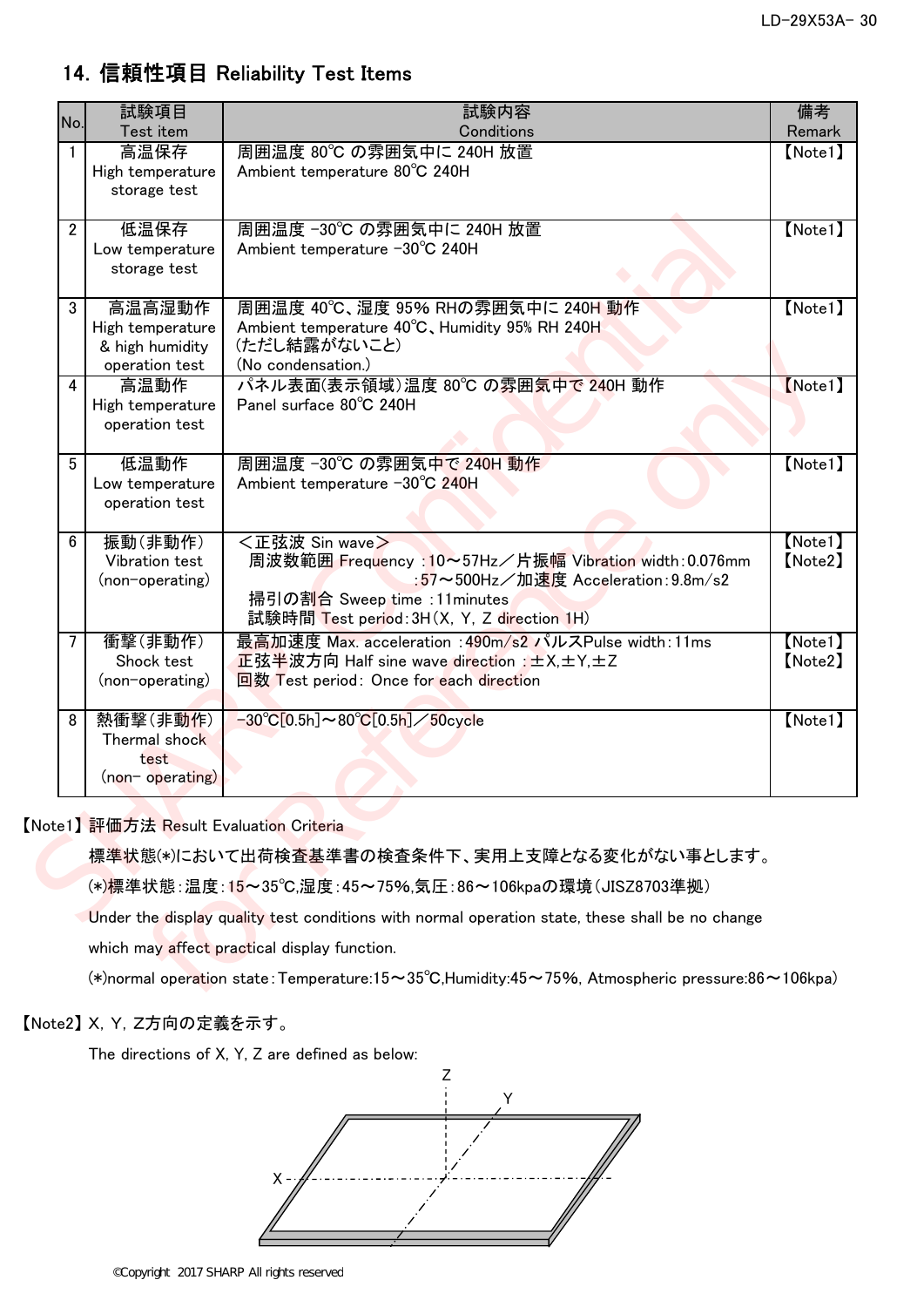